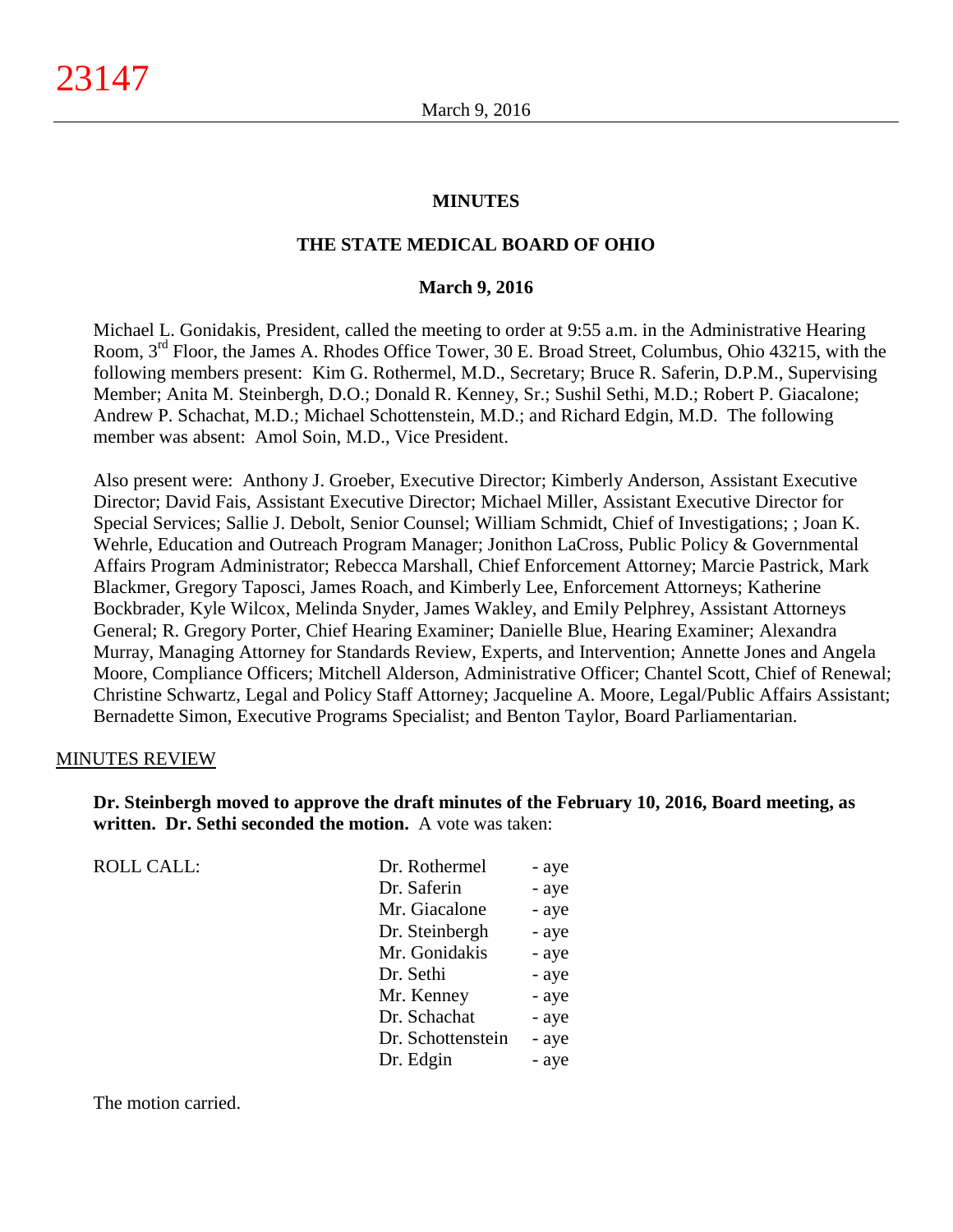#### APPLICANTS FOR LICENSURE

**Dr. Saferin moved to approve for licensure, contingent upon all requested documents being received and approved in accordance with licensure protocols, the acupuncturist applicants listed in Exhibit "A", the genetic counselor applicants listed in Exhibit "B," the massage therapist applicants listed in Exhibit "C," the Oriental medicine practitioner applicants listed in Exhibit "D," the physician assistant applicants listed in Exhibit "E," the Physician Applicants listed in Exhibit "F," and the Radiologist Assistant applicants listed in Exhibit "G," as listed in the agenda supplement and handout. Dr. Steinbergh seconded the motion.** A vote was taken:

| <b>ROLL CALL:</b> | Dr. Rothermel     | - aye |
|-------------------|-------------------|-------|
|                   | Dr. Saferin       | - aye |
|                   | Mr. Giacalone     | - aye |
|                   | Dr. Steinbergh    | - aye |
|                   | Mr. Gonidakis     | - aye |
|                   | Dr. Sethi         | - aye |
|                   | Mr. Kenney        | - aye |
|                   | Dr. Schachat      | - aye |
|                   | Dr. Schottenstein | - aye |
|                   | Dr. Edgin         | - aye |
|                   |                   |       |

The motion carried.

#### REPORTS AND RECOMMENDATIONS

Mr. Gonidakis announced that the Board would now consider the Reports and Recommendations appearing on its agenda.

Mr. Gonidakis asked whether each member of the Board had received, read and considered the hearing records, the Findings of Fact, Conclusions of Law, Proposed Orders, and any objections filed in the matters of: Christopher E. Pelloski, M.D.; Heidi Davidson, M.T.; Robert Stephen Geiger, M.D.; Robert Seth Haber, M.D.; Steven C. Mann, D.O.; William George Paloski, D.O.; Joseph Anthony Rose, M.D.; Aasim Shaheen Sehbai, M.D.; Paul Sresthadatta, D.O.; and Matthew Ray Steiner, M.D.. A roll call was taken:

| <b>ROLL CALL:</b> | Dr. Rothermel     | - aye |
|-------------------|-------------------|-------|
|                   | Dr. Saferin       | - aye |
|                   | Mr. Giacalone     | - aye |
|                   | Dr. Steinbergh    | - aye |
|                   | Mr. Gonidakis     | - aye |
|                   | Dr. Sethi         | - aye |
|                   | Mr. Kenney        | - aye |
|                   | Dr. Schachat      | - aye |
|                   | Dr. Schottenstein | - aye |
|                   | Dr. Edgin         | - aye |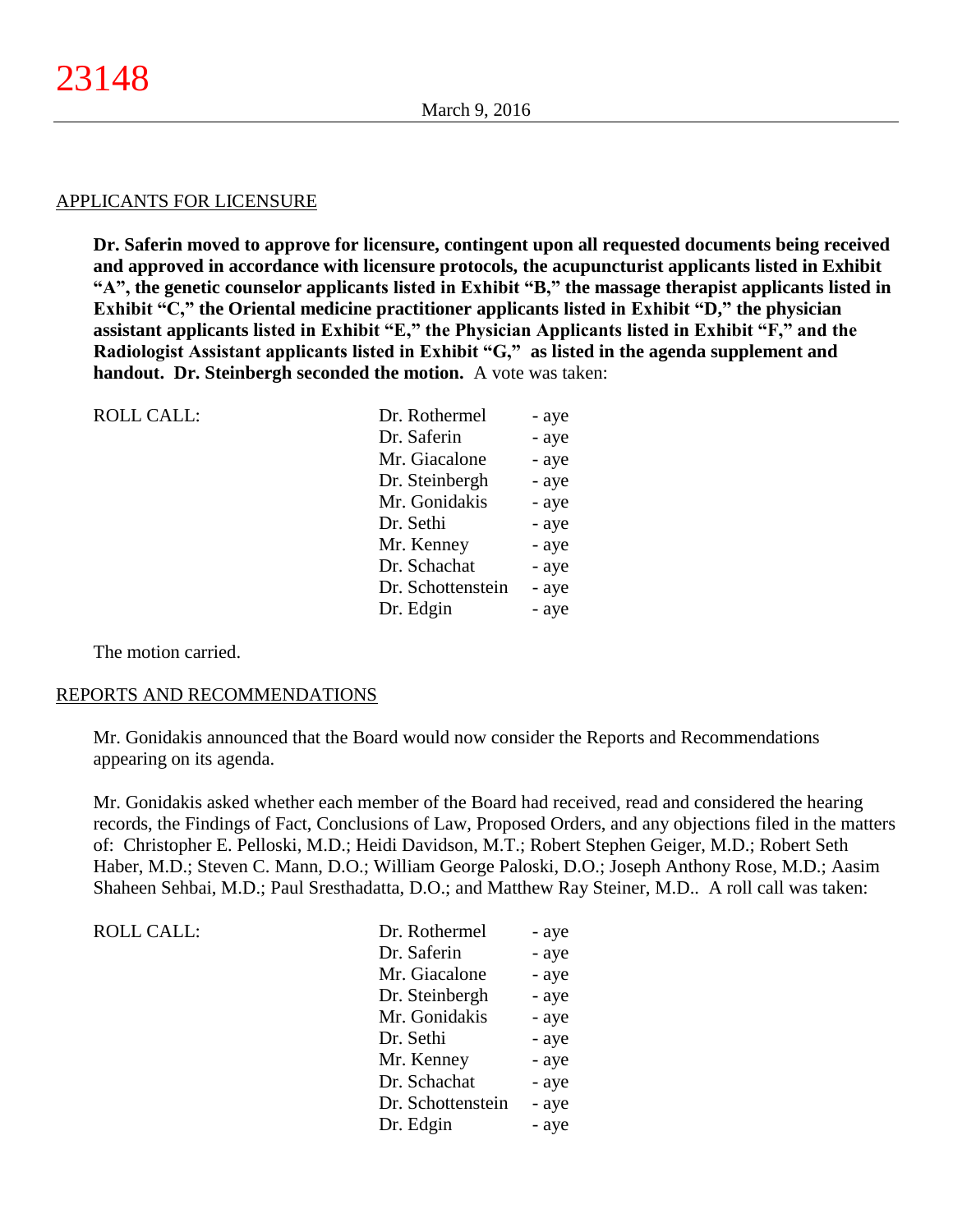Mr. Gonidakis asked whether each member of the Board understands that the disciplinary guidelines do not limit any sanction to be imposed, and that the range of sanctions available in each matter runs from dismissal to permanent revocation. A roll call was taken:

| ROLL CALL: | Dr. Rothermel     |       |
|------------|-------------------|-------|
|            |                   | - aye |
|            | Dr. Saferin       | - aye |
|            | Mr. Giacalone     | - aye |
|            | Dr. Steinbergh    | - aye |
|            | Mr. Gonidakis     | - aye |
|            | Dr. Sethi         | - aye |
|            | Mr. Kenney        | - aye |
|            | Dr. Schachat      | - aye |
|            | Dr. Schottenstein | - aye |
|            | Dr. Edgin         | - aye |

Mr. Gonidakis noted that, in accordance with the provision in section 4731.22(F)(2), Ohio Revised Code, specifying that no member of the Board who supervises the investigation of a case shall participate in further adjudication of the case, the Secretary and Supervising Member must abstain from further participation in the adjudication of any disciplinary matters. In the matters before the Board today, Dr. Rothermel served as Secretary and Dr. Saferin served as Supervising Member.

Mr. Gonidakis reminded all parties that no oral motions may be made during these proceedings.

The original Reports and Recommendations shall be maintained in the exhibits section of this Journal.

## CHRISTOPHER E. PELLOSKI, M.D.

Mr. Gonidakis directed the Board's attention to the matter of Christopher E. Pelloski, M.D. Objections have been filed to Mr. Porter's Report and Recommendations and were previously distributed to Board members.

Mr. Gonidakis stated that a request to address the Board has been timely filed by Dr. Pelloski. Five minutes will be allowed for that address.

Dr. Pelloski was represented by his attorney, Elizabeth Collis.

Ms. Collis stated that this case does not warrant permanent revocation of Dr. Pelloski's medical license. Ms. Collis stated that Dr. Pelloski's conduct did not involve his medical practice or patient care. Ms. Collis stated that Dr. Pelloski has admitted to his conduct and has taken full responsibility for it from the first time he was questioned by the police.

Ms. Collis continued that the content that Dr. Pelloski viewed on the internet is graphic. However, Dr. Pelloski's conduct was not based on a lack of moral character. Rather, Dr. Pelloski's conduct was based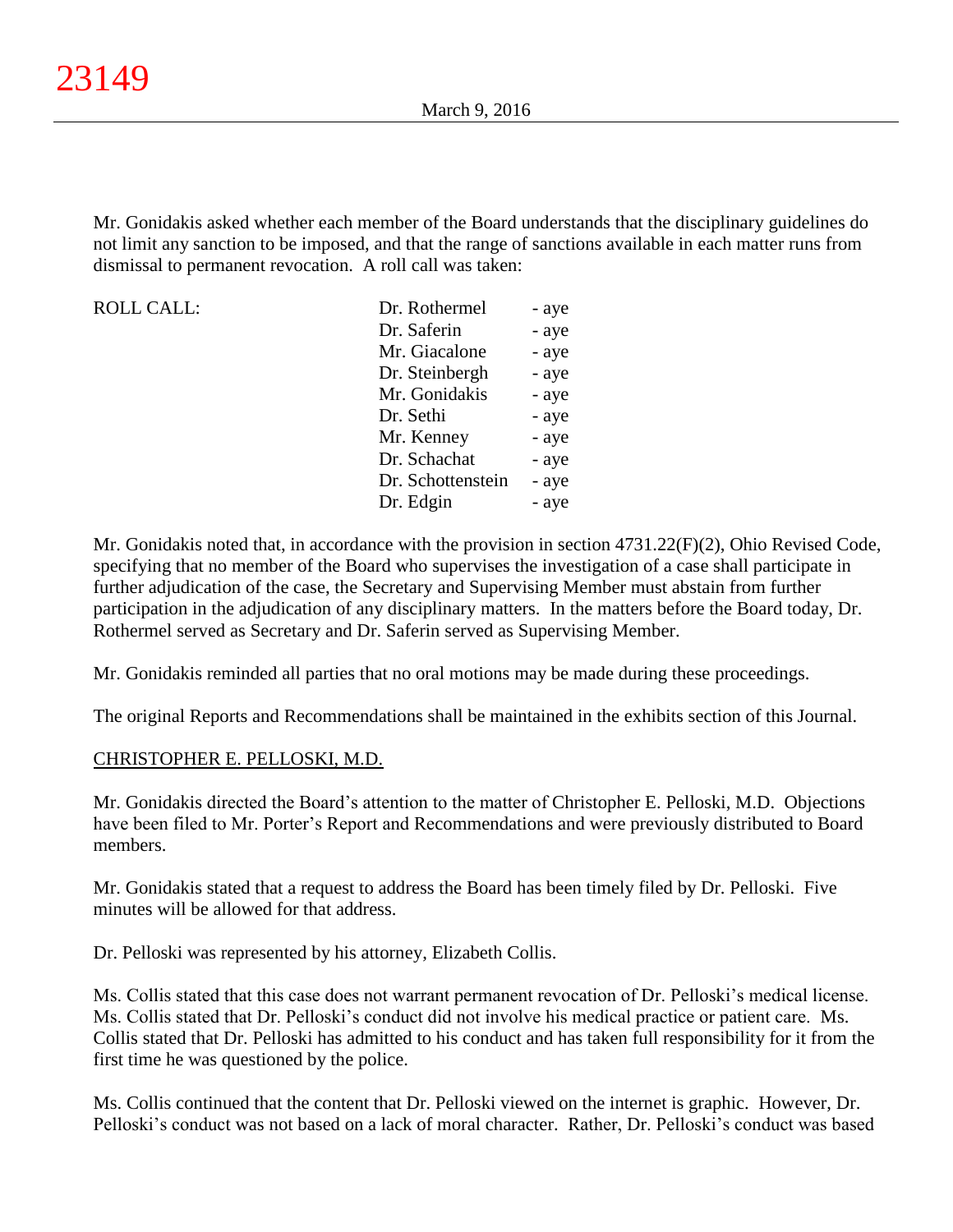on an undiagnosed and untreated mental health condition for which he was attempting to treat himself. Ms. Collis stated that Dr. Pelloski bravely came before the Board and admitted to being a victim of repeated sexual abuse as a child. Dr. Pelloski testified that throughout most of his life he had no clear memory of the abuse. When Dr. Pelloski began to tell family members about his vague memories, he was not believed and he never received the treatment that he needed.

Ms. Collis stated that Dr. Pelloski's behavior throughout his childhood was evidence that something had happened to him. Dr. Pelloski was repeatedly dismissed from schools and was misdiagnosed with hyperactivity, attention deficit disorder, depression, and alcoholism. In high school and college, Dr. Pelloski was able to focus his energies toward his education and he became a successful researcher and clinician.

Ms. Collis stated that only when Dr. Pelloski was caught was he able to be appropriately diagnosed with post-traumatic stress disorder (PTSD) and he got the treatment he needed. Ms. Collis stated that she found it remarkable that the Assistant Attorneys General denied or minimized what had happened to Dr. Pelloski, even after the testimony of Dr. Pelloski and experts. Ms. Collis stated that it is very ingrained in our society to doubt or minimize when people say they have been sexually abused, which is part of the cycle that prevents people from getting appropriate treatment.

Ms. Collis stated that Dr. Pelloski's conduct did not affect patient care and, even after a great deal of publicity, not one patient came forward to testify against him. Ms. Collis stated that the Board has repeatedly allowed other physicians to continue to practice after being diagnosed with mental health or chemical dependency issues, even when their conduct has affected patient care. Ms. Collis stated that Dr. Pelloski has been punished and she asked the Board to reinstate Dr. Pelloski's medical license, which has been suspended for three years.

Dr. Pelloski stated that he could not fully explain his actions in a way that would be understandable to someone with a healthy mind. Dr. Pelloski stated that now that he is much healthier, he does not understand his actions either. Dr. Pelloski stated that he had felt a compulsion to step into that world because being there brought him back to very dark times in his life. Dr. Pelloski stated that regardless of the reason, his actions were inexcusable and were harmful to everyone. Dr. Pelloski stated that the content he viewed was disgusting and deplorable. Dr. Pelloski stated that this was not something that he liked or wanted to do, but some of the things he viewed had been done to him as a little boy.

Dr. Pelloski stated that he has done everything he can to get better. Dr. Pelloski added that he has been justly punished and rightly publically shamed. Dr. Pelloski stated that it agonizes him to know that his actions have jeopardized the time and energy that society has invested in his training and experience. However, Dr. Pelloski realizes that if things had not changed he would have lost all of that anyway because he was on a path to an early death due to not taking care of himself, not respecting his skills, not respecting the medical profession, and not respecting himself.

Dr. Pelloski stated that he is now the healthiest he has ever been and that he can go on to treat thousands more cancer patients if he is given the chance. Dr. Pelloski asked for the Board's forgiveness and a chance at redemption.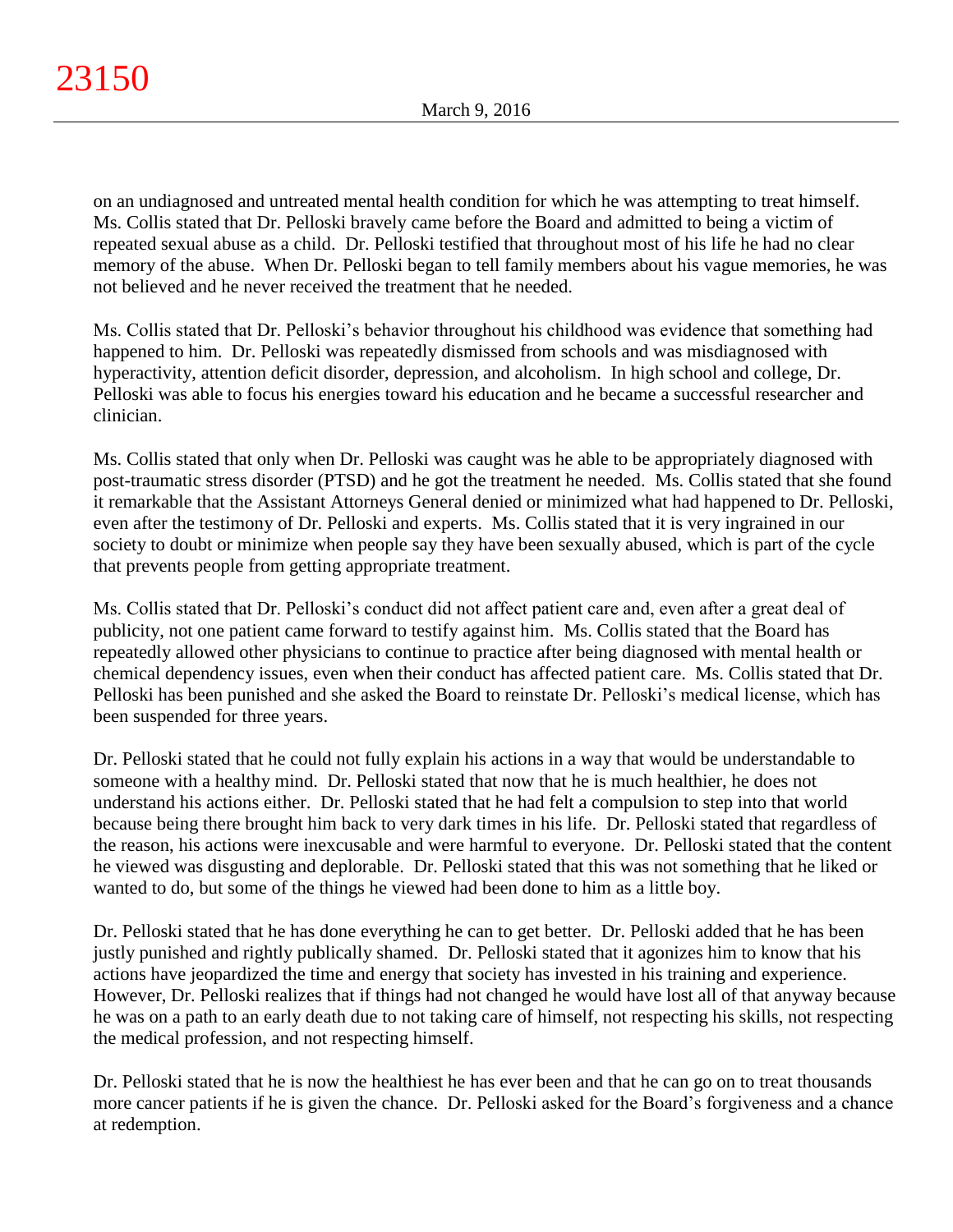Mr. Gonidakis asked if the Assistant Attorney General would like to respond. Mr. Wakley stated that he would like to respond.

Mr. Wakley stated that as the head of Pediatric Oncology at Ohio State University Medical Center (Ohio State), Dr. Pelloski had been entrusted with the care of children at the most desperate and dire of circumstances. However, Dr. Pelloski was also a participant in the market for the most vile, despicable, and repugnant material created by man: Child pornography. Mr. Wakley stated that while Dr. Pelloski's wife and children slept just one or two rooms away, he downloaded and installed file-sharing software to his Ohio State-issued laptop solely for the purpose of obtaining child pornography.

Mr. Wakley continued that Dr. Pelloski searched for "PTHC," which stands for "Pre-Teen Hardcore," and downloaded videos of girls as young as six years old being raped by adult men. Dr. Wakley described one video found on Dr. Pelloski's computer which showed a girl approximately ten to twelve years old grimacing and groaning as she was anally raped by an adult male. Mr. Wakley reiterated that Dr. Pelloski had searched for this material, downloaded it to his computer, and viewed it. After viewing it, Dr. Pelloski deleted the files and the software in an attempt to erase all record. Fortunately, law enforcement was able to tack this material to Dr. Pelloski. After identifying Dr. Pelloski searching for child pornography on more than one occasion, law enforcement seized his computer and discovered multiple child pornography files.

Mr. Wakley stated that after Dr. Pelloski was arrested his attorney and his abuse therapist stated that this had been therapeutic viewing of child pornography, that it had not been for sexual gratification, and that Dr. Pelloski had been a victim of child abuse himself. Mr. Wakley stated that Dr. Pelloski used this theory to avoid very serious criminal charges in federal court. Mr. Wakley stated that whether one believes Dr. Pelloski was abused as a child, the fact remains that there was no legitimate reason for him to have sought out images of child rape. Mr. Wakley stated that not even the head of Pediatric Oncology at Ohio State is above the law, and no one's training or experience is valuable or important enough to make them above the law. Mr. Wakley stated that Dr. Pelloski led a privileged and successful life and was well-respected, but he also contributed to the market for the abuse of children.

Mr. Wakley stated that when he asked Dr. Pelloski during the hearing what the Board should do to him, Dr. Pelloski was not contrite or remorseful. Mr. Wakley stated that even today Dr. Pelloski says that nothing should happen to him and that his medical license should be reinstated. Mr. Wakley opined that the Board cannot allow Dr. Pelloski to bear its seal of approval and he cannot be trusted with the lives of patients. Mr. Wakley stated that Dr. Pelloski's medical license must be permanently revoked.

# **Dr. Steinbergh moved to approve and confirm Mr. Porter's Findings of Fact, Conclusions of Law, and Proposed Order in the matter of Christopher E. Pelloski, M.D. Mr. Giacalone seconded the motion.**

Mr. Gonidakis stated that he will now entertain discussion in the above matter.

Dr. Steinbergh briefly described Dr. Pelloski's medical career. Dr. Pelloski worked at Ohio State until July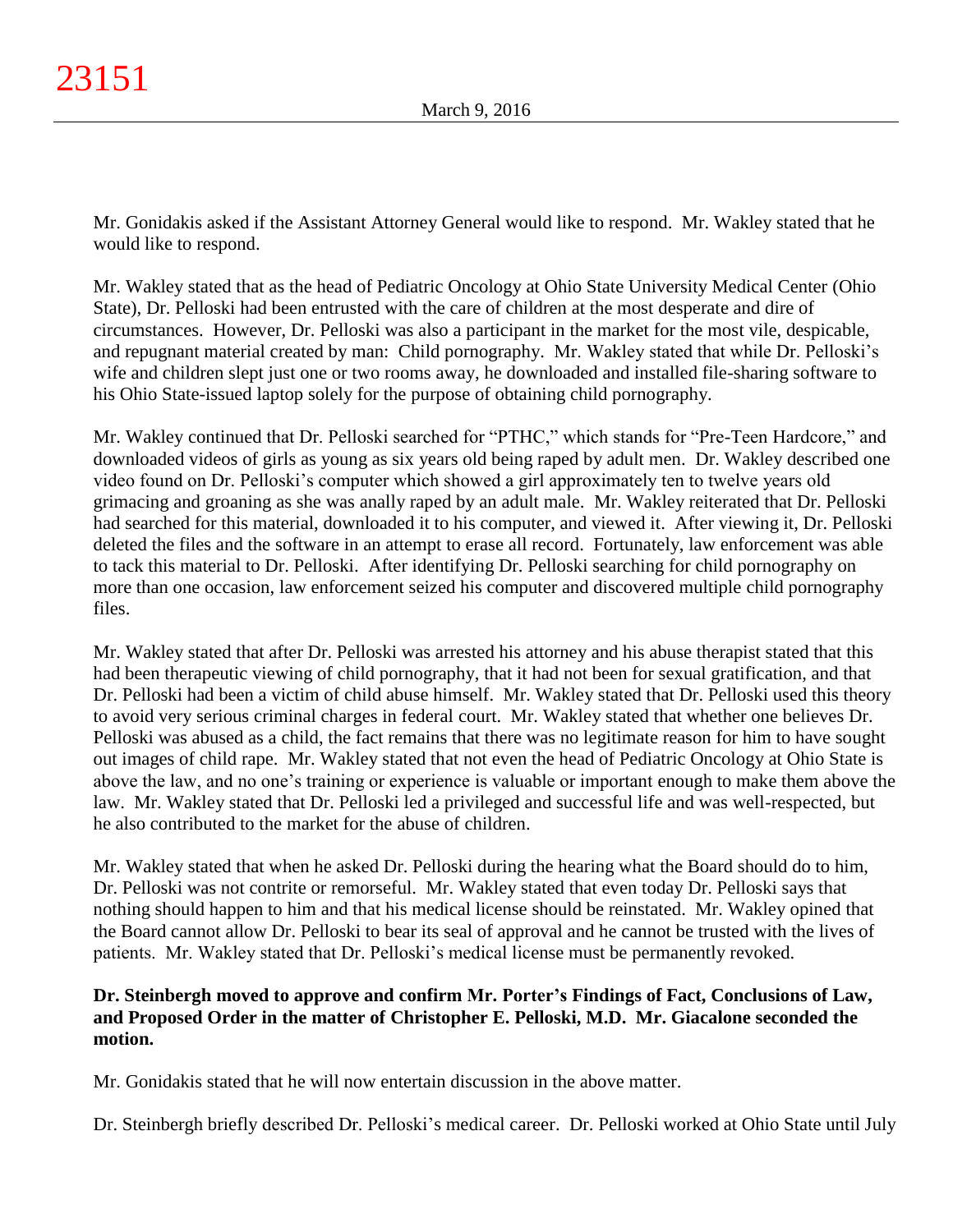2013 when he was arrested for downloading child pornography, following several months of investigation by the Franklin County Internet Crimes Against Children Task Force. Dr. Steinbergh stated that 59 child pornography videos were discovered on Dr. Pelloski's computer. Dr. Steinbergh stated that it was horrible that anyone would seek out and watch children under these circumstances. In August 2013, Dr. Pelloski agreed to an indefinite suspension of his Ohio medical license.

Dr. Steinbergh continued that on July 11, 2014, Dr. Pelloski was adjudicated guilty following his guilty plea to one felony count of Access with Intent to View Child Pornography. Dr. Pelloski was sentenced to twelve months and one day of incarceration, followed by five years of supervised release with conditions. Dr. Pelloski was also ordered to pay a fine of \$10,000 and an assessment fee of \$100. Dr. Pelloski testified that he served seven-and-a-half months at a federal correctional institution followed by 90 days at a halfway house. Dr. Pelloski is considered a Tier 2 sex offender. Dr. Pelloski testified that he expects to be adjusted down to Tier 1 in the future, after which he will spend ten more years on the sex offender registry. As a result, Dr. Pelloski was unable to continue living in his home because it is within 1,000 feet of a park.

Dr. Steinbergh stated that a psychologist and a social worker, both of whom had evaluated Dr. Pelloski, testified at the hearing about his reasons for using child pornography as a way of self-healing from tragic molestation events in his childhood.

Dr. Steinbergh noted that Dr. Pelloski has admitted that his actions harmed children and perpetuated a market for child pornography. Dr. Steinbergh stated that Dr. Pelloski put his career, his responsibility to residents and medical students, his wife, and his children at risk due to his desire to solve a serious dilemma in his life. Dr. Steinbergh opined that this was very narcissistic of Dr. Pelloski. Dr. Steinbergh opined that Dr. Pelloski has given up his moral responsibility to his profession. Dr. Steinbergh stated that she agrees with the Hearing Examiner's Findings of Fact, Conclusions of Law, and Proposed Order of permanent revocation.

Mr. Kenney stated that Dr. Pelloski has done terrible things, for which he has been punished through the courts. Mr. Kenney noted that the judge in Dr. Pelloski's criminal case suggested that people who do as Dr. Pelloski had done do not play out what they see in reality. Mr. Kenney opined that the Medical Board, when deciding this matter, should determine whether patient care was affected.

Dr. Schottenstein stated that the Board is being asked to believe that Dr. Pelloski was using videos of child pornography as a form of therapy for himself and as a way to explore his own memories of child abuse. Dr. Schottenstein stated that Dr. Pelloski intentionally searched for this material on the internet with the knowledge that this behavior is a criminal offense. Dr. Schottenstein noted that in his testimony, Dr. Pelloski acknowledged that his actions harmed children and perpetuated a market for child pornography.

Dr. Schottenstein stated that he understands the concept of trying to process one's trauma with intentional exposure to it. Dr. Schottenstein further stated that he willing to accept the contention that Dr. Pelloski was not engaging in this activity for sexual gratification. However, Dr. Schottenstein did not find these contentions mitigating. Dr. Schottenstein opined that Dr. Pelloski made a judgment call that his right to pursue his own therapy made it justifiable to engage in reprehensible behavior. Dr. Schottenstein stated that the right to engage in behavior to help oneself must not outweigh the right of children to be protected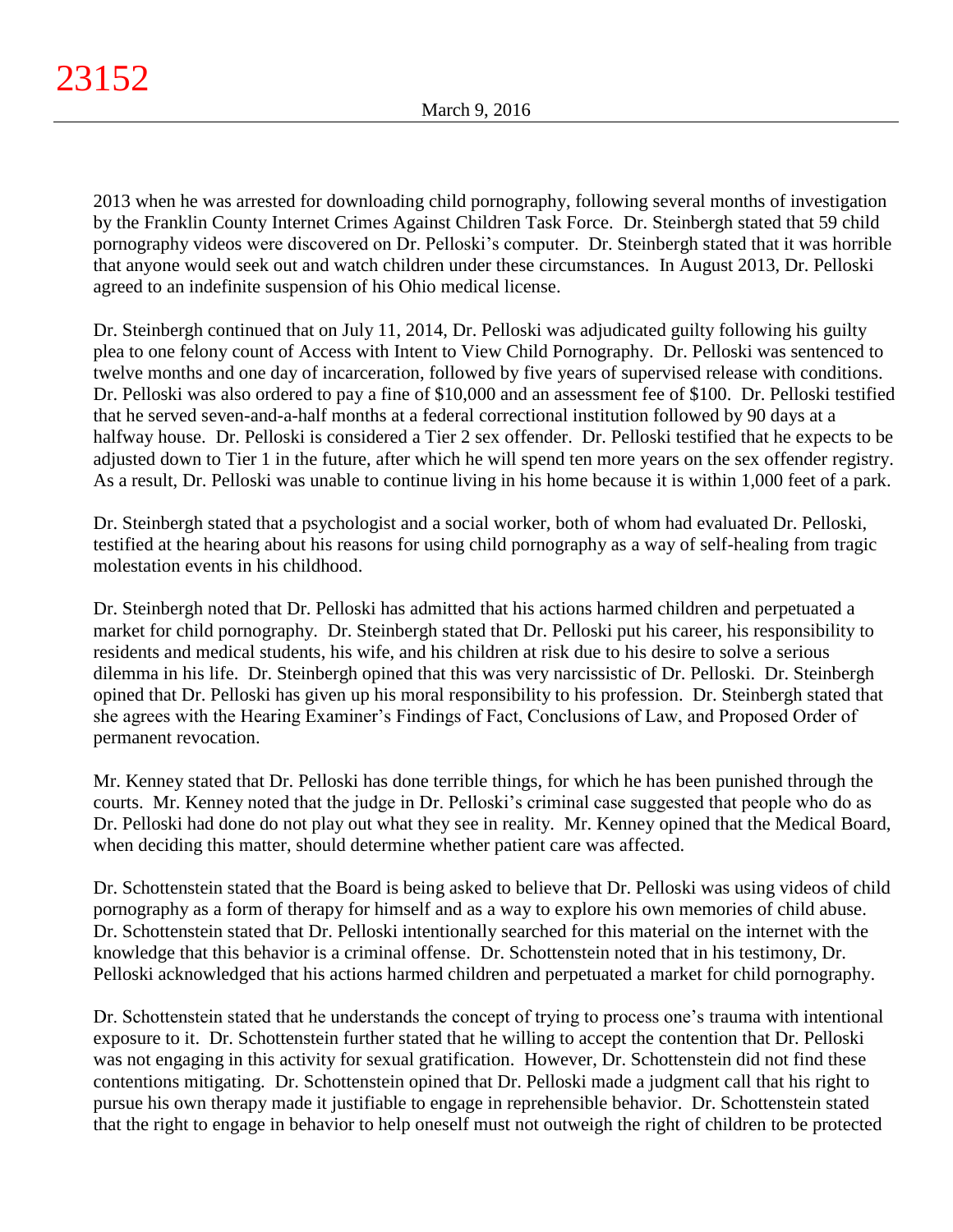in our society, and Dr. Pelloski's behavior contributed to the violation of that right. Dr. Schottenstein opined, counter to the defense attorney's contention, that this matter is based on moral character because Dr. Pelloski's right to pursue self-help ends where the rights of children begin.

Mr. Giacalone agreed with Dr. Schottenstein's comments. Mr. Giacalone was troubled that Dr. Pelloski has claimed that he was abused as a child, yet he viewed child pornography knowing that it is illegal and creates a market for further child abuse. Mr. Giacalone stated that if Dr. Pelloski truly has a disease state for which he needs treatment, he should seek out an appropriate specialist instead of attempting to treat himself in a field in which he was not trained. Mr. Giacalone opined that this is a matter of moral compass and asked if the Board wants Dr. Pelloski treating other patients, particularly children. Mr. Giacalone was happy that no patient was harmed and that Dr. Pelloski was stopped before he harmed a patient.

Mr. Gonidakis stated that some acts are so despicable, deplorable, and inhumane that you do not have to be a physician, an attorney, or a member of the Medical Board to reject it. Mr. Gonidakis asked what it would say about our society if the Board turns a blind eye in order to give Dr. Pelloski another chance. Mr. Gonidakis stated that we are all charged as human beings to protect children.

A vote was taken on Dr. Steinbergh's motion to approve:

| <b>ROLL CALL:</b> | Dr. Rothermel     | - abstain |
|-------------------|-------------------|-----------|
|                   | Dr. Saferin       | - abstain |
|                   | Mr. Giacalone     | - aye     |
|                   | Dr. Steinbergh    | - aye     |
|                   | Mr. Gonidakis     | - aye     |
|                   | Dr. Sethi         | - abstain |
|                   | Mr. Kenney        | - aye     |
|                   | Dr. Schachat      | - aye     |
|                   | Dr. Schottenstein | - aye     |
|                   | Dr. Edgin         | - aye     |
|                   |                   |           |

The motion to approve carried.

# HEIDI DAVIDSON, M.T.

Mr. Gonidakis directed the Board's attention to the matter of Heidi Davidson, M.T. No objections have been filed. Ms. Shamansky was the Hearing Examiner.

# **Dr. Schottenstein moved to approve and confirm Ms. Shamansky's Findings of Fact, Conclusions of Law, and Proposed Order in the matter of Heidi Davidson, M.T. Mr. Giacalone seconded the motion.**

Mr. Gonidakis stated that he will now entertain discussion in the above matter.

Mr. Giacalone briefly reviewed Ms. Davidson's education and career. In September 2010 Ms. Davidson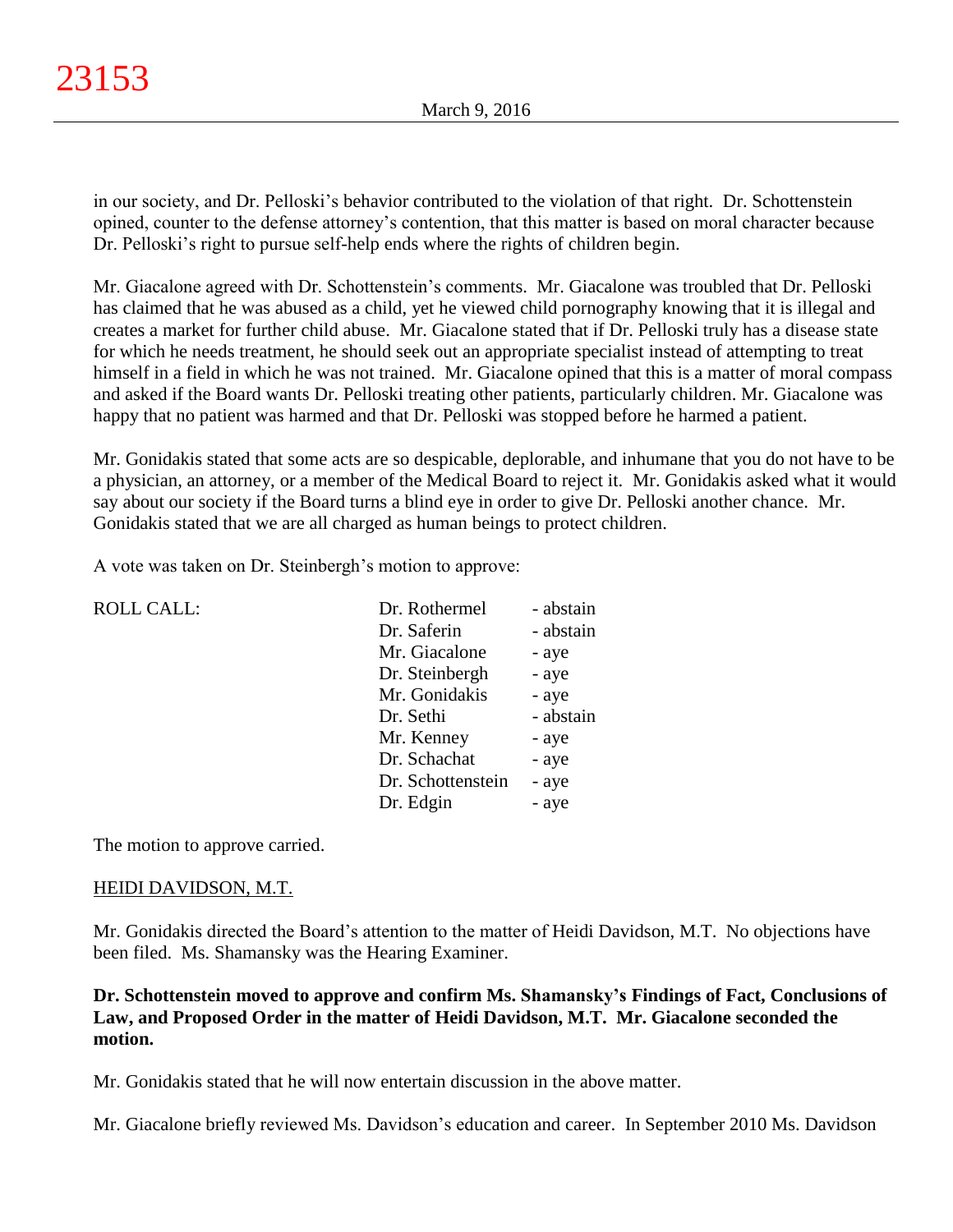submitted an application for licensure as a massage therapist and disclosed that she had been convicted of Driving Under the Influence of Alcohol (DUI) in 2007. Ms. Davidson stated on her application that at the time of her arrest she realized she had a problem and checked herself into a rehabilitation program. The Board granted Ms. Davidson's application for licensure with no restrictions or requirements for counseling or treatment. Mr. Giacalone stated that Ms. Davidson failed to disclose on her application that the incident in 2007 was actually her second DUI offense. Ms. Davidson's first DUI offense had occurred in Colorado in 1998.

Mr. Giacalone continued that in 2014 Ms. Davidson relapsed on alcohol, reportedly due to stress from family issues. In June 2014 Ms. Davidson was arrested for Operating a Motor Vehicle While Intoxicated (OMVI). Ms. Davidson pleaded guilty and was sentenced to 180 days in jail, with all but three days suspended, and her driver's license was suspended. Ms. Davidson was also ordered to a chemical dependency assessment and placed on reporting probation for two years.

Mr. Giacalone noted that Ms. Davidson also acknowledges a past history of marijuana use, about once per month over about a ten year period. Ms. Davidson denied any marijuana use since about 2009. Mr. Giacalone stated that during her 2014 arrest she was found to have drug paraphernalia and a small amount of marijuana, but those charges were dismissed.

Mr. Giacalone stated that he supports the Proposed Order to suspend Ms. Davidson's massage therapy license for not less than 90 days with interim monitoring conditions, including participation in a rehabilitation program.

Dr. Schottenstein opined that Ms. Davidson is in a great deal of denial about her condition. Dr. Schottenstein stated that periods of sustained sobriety, as Ms. Davidson has had, can give one a false confidence that there is not a problem. Dr. Schottenstein stated that without treatment, Ms. Davidson will continue the cycle of periods of sobriety followed by relapse.

A vote was taken on Dr. Schottenstein's motion to approve:

ROLL CALL:

| Dr. Rothermel     | - abstain |
|-------------------|-----------|
| Dr. Saferin       | - abstain |
| Mr. Giacalone     | - aye     |
| Dr. Steinbergh    | - aye     |
| Mr. Gonidakis     | - aye     |
| Dr. Sethi         | - aye     |
| Mr. Kenney        | - aye     |
| Dr. Schachat      | - aye     |
| Dr. Schottenstein | - aye     |
| Dr. Edgin         | - aye     |
|                   |           |

The motion to approve carried.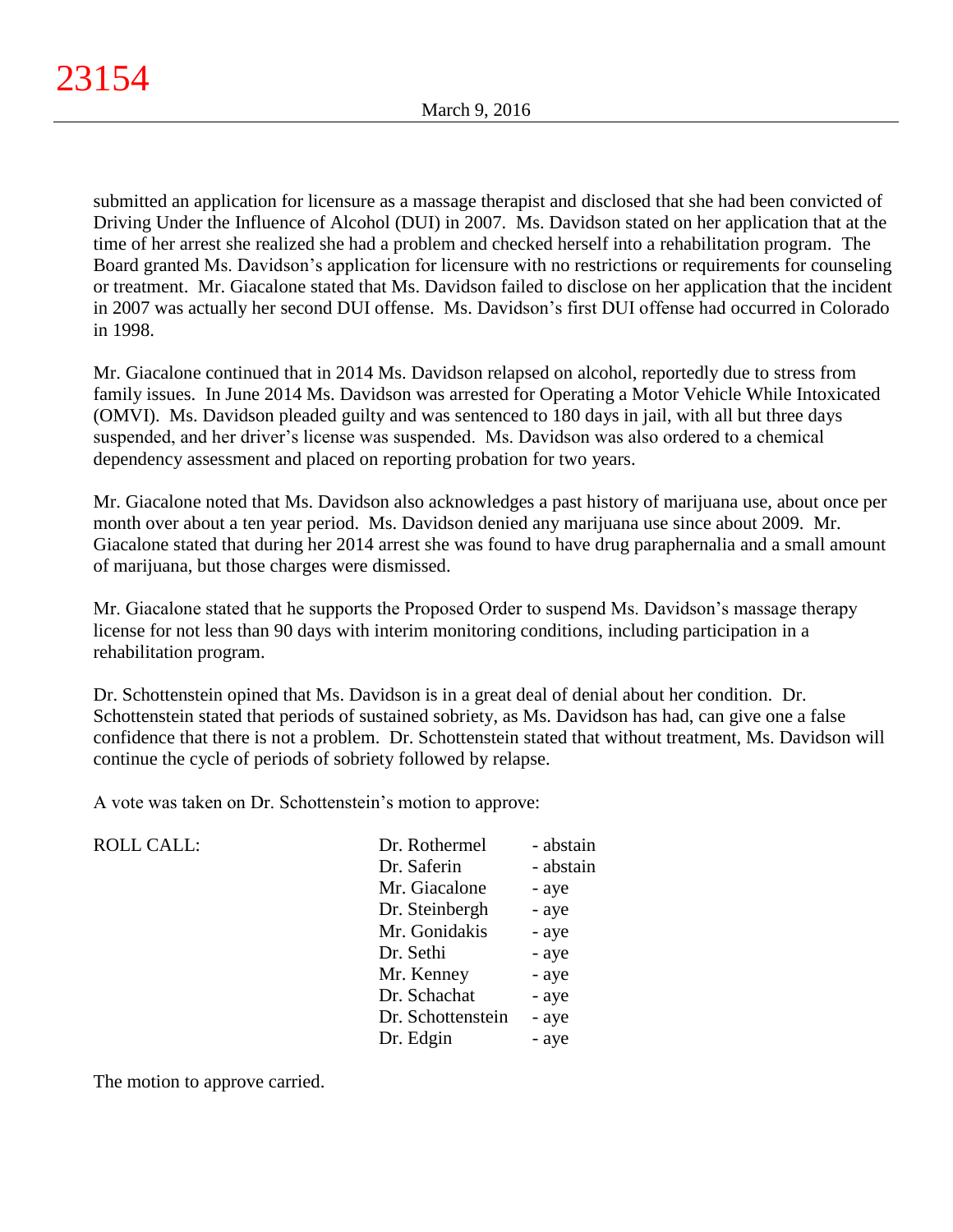## ROBERT STEPHEN GEIGER, M.D.

Mr. Gonidakis directed the Board's attention to the matter of Robert Stephen Geiger, M.D. Objections have been filed to Ms. Blue's Report and Recommendation and were previously distributed to Board members.

Mr. Gonidakis stated that a request to address the Board has been timely filed by Dr. Geiger. Five minutes will be allowed for that address.

Dr. Geiger was represented by his attorney, Brian Gannon. Mr. Gannon stated that he will allow Dr. Geiger address the Board as to why it would be a travesty if he lost his Ohio medical license.

Dr. Geiger stated that he went into medicine in order to care for patients and that if he ever felt that patient safety was being compromised, he would report it and take steps to stop it. Dr. Geiger stated that do to otherwise would go against the core of everything he stands for as a physician. Dr. Geiger stated that in February 2013, he concluded that Dr. Bressi had probably acted inappropriately and violated the Medical Practiced Act. Dr. Geiger stated that this warranted terminating Dr. Bressi and reporting him to the appropriate authorities. Dr. Geiger stated that if he had developed his belief sooner he would have reported it sooner.

Dr. Geiger continued that he cares deeply about his patients, noting that he had been given the Most Caring Physician Award in the Summa Health System by a vote of his peers. Dr. Geiger stated that he has always cared deeply about patient safety. Dr. Geiger stated that the Hearing Examiner's conclusion that he put his financial self-interest above patient safety is detestable to him. Dr. Geiger stated that even with patient safety as a priority, he would not take action against Dr. Bressi based on an allegation that he did not believe was true. Dr. Geiger stated that he had weighed all the evidence for and against Dr. Bressi and had concluded there was no reliable information to convince him that the allegations were true. Dr. Geiger stated that from the earliest allegations against Dr. Bressi, the information had always been conflicting.

Dr. Geiger stated that until February 2013 the allegations against Dr. Bressi were episodic, occurring in the autumn of 2010 and the summer of 2012. Dr. Geiger stated that each report of Dr. Bressi's misconduct was countered by one or more other reports that the alleged actions did not occur. Dr. Geiger stated that Dr. Bressi had treated many of the 150 to 200 patients per day who had visited the practice. Dr. Geiger stated that many patients have requested manual manipulation by Dr. Bressi and there had been no reports of misconduct in the 20 years prior to 2010.

Dr. Geiger stated that Dr. Bressi adamantly denied every allegation in a very plausible and persuasive manner. Dr. Geiger stated that Dr. Bressi was so persuasive that he was able to convince a jury, which had much more information than Dr. Geiger, that he was not guilty. Dr. Geiger stated that while a criminal trial has a different process from that of the Medical Board, it is very similar to Dr. Geiger's mental process of weighing the evidence for and against Dr. Bressi. Dr. Geiger stated that both he and the jurors came to the same conclusion due to reasonable doubt. Dr. Geiger further noted that Ryan Nash, M.D., the Chair of Medical Ethics and Professionalism at Ohio State University, concluded that Dr. Geiger's doubts had been reasonable and that Dr. Geiger had not violated any ethical or legal duties as a physician.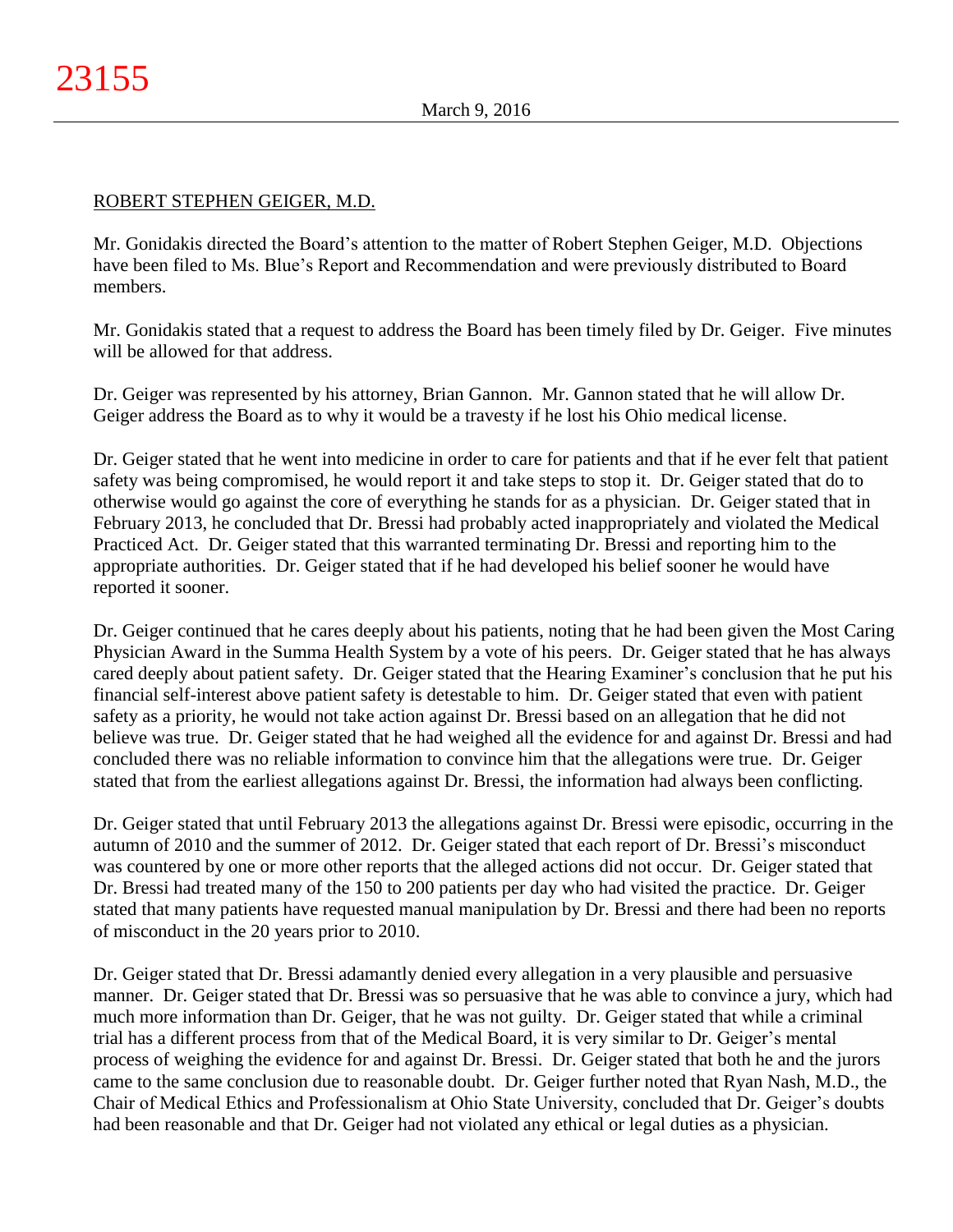Dr. Geiger stated that he fired Dr. Bressi in March 2013 after learning of additional patient complaints that were clear violations of practice policy, which was the first time he had believed that Dr. Bressi had engaged in misconduct. Dr. Geiger stated that he was disappointed when he learned that his former attorneys did not report this information to the Board after they had assured Dr. Geiger that they would. Dr. Geiger apologized to the Board for not reporting the information himself, but that the evidence clearly indicates in writing that he had intended to give this information to the Board.

Dr. Geiger asked the Board to allow him to continue treating patient as he has done with appropriate compassion for 30 years.

Mr. Gonidakis asked if the Assistant Attorney General would like to respond. Ms. Snyder stated that she would like to respond.

Ms. Snyder opined that one of the things the Board needed to hear from Dr. Geiger today was "I'm sorry" for what Dr. Bressi did to his patients and in failing in his duty as a gatekeeper. Ms. Snyder stated that this case is not about legal standards or what courts have done. Rather, it is about the fact that Dr. Geiger did not report Dr. Bressi because Dr. Geiger feared the financial consequences and what it would do to Dr. Bressi, his friend. Ms. Snyder stated that these are the reasons that Dr. Geiger failed to report the allegations against Dr. Bressi, and not because he did not believe what was happening.

Ms. Snyder continued that from 2010 to 2013 countless reports were made to Dr. Geiger regarding Dr. Bressi's deteriorating behavior and hygiene. Ms. Snyder stated that two trusted employees reported on multiple occasions that they saw Dr. Bressi insert his thumb into the rectums of sedated patients. The reports on Dr. Bressi's poor hygiene, which was uncharacteristic of him, indicate a man who was falling apart before everyone's eyes, and yet nothing was done. Ms. Snyder opined that the worst part of this case involves Patient 1, a long-time nurse for Dr. Geiger who told him that she had been sexually assaulted by Dr. Bressi during a massage, including touching her vagina. Nevertheless, Dr. Geiger did nothing.

Ms. Snyder stated that the October 3, 2010 email that Dr. Geiger sent to his staff was in response to an allegation of sexual misconduct. It stated, in part, "All it would take to bring this pain center crashing down would be for one patient to file a serious allegation of gross sexual imposition with the appropriate authorities." In June of 2012 Dr. Geiger wrote a letter to Dr. Bressi which stated, in part, "These complaints are similar in nature from a number of different sources, thus lending credence to their validity. These actions place your career, the practice, and your family in jeopardy." Ms. Snyder stated that these are not the words of someone who did not believe what was happening. Rather, they are the words of someone who was scared of what was happening.

Ms. Snyder stated that the Proposed Order of permanent revocation is the harshest penalty the Board can impose. Ms. Snyder advised the Board to examine the timeline of this case and determine when it thinks Dr. Geiger believed Dr. Bressi's misconduct was happening. Ms. Snyder stated that the Hearing Examiner makes a very compelling argument that Dr. Geiger believed the misconduct was happening as early as 2010. Ms. Snyder opined that it does not matter when Dr. Geiger believed it was happening because every patient Dr. Bressi saw after that point was put at risk. Ms. Snyder stated that the Hearing Examiner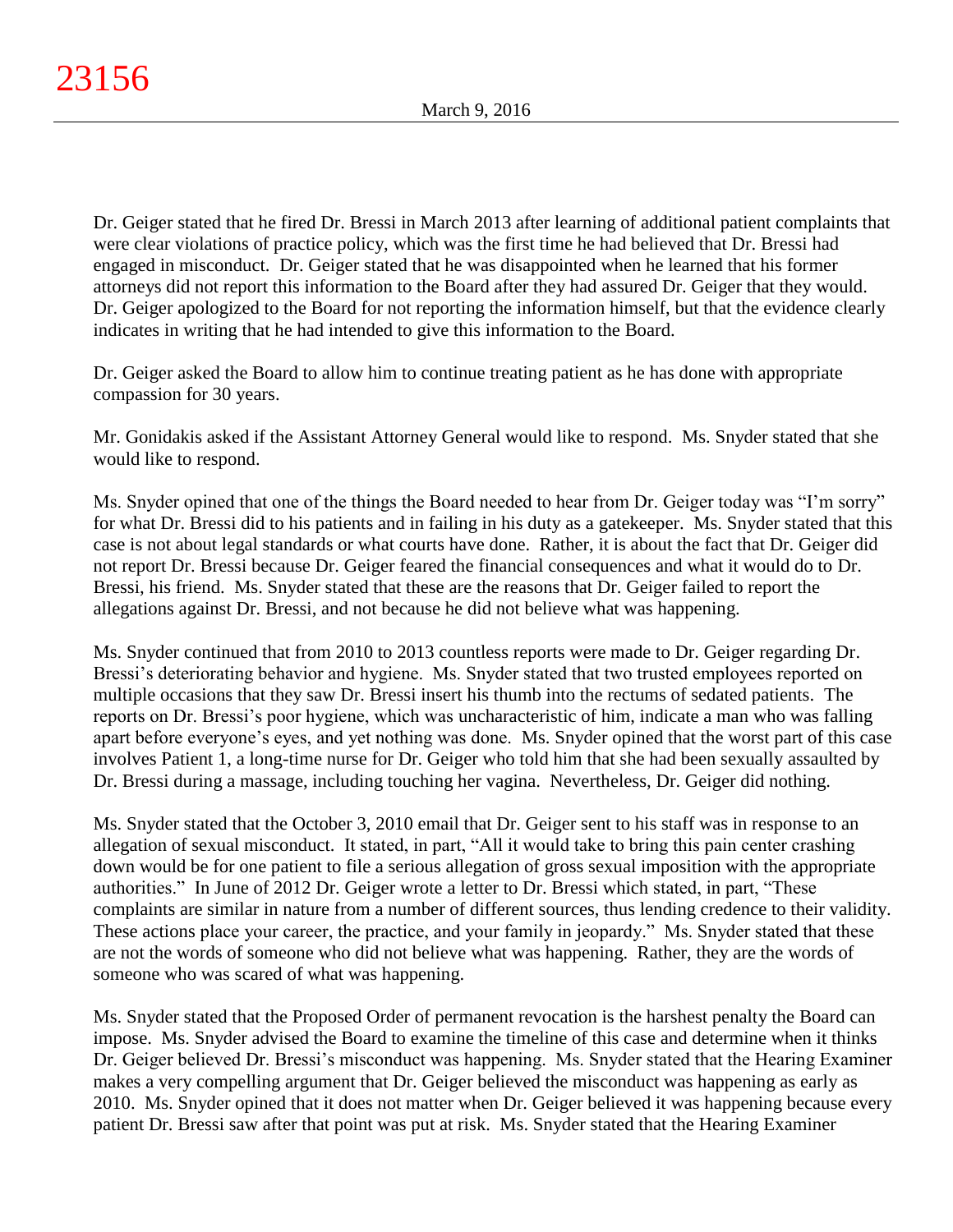recommended permanent revocation because of the many patients that Dr. Geiger put at risk by failing to report Dr. Bressi's conduct.

# **Dr. Steinbergh moved to approve and confirm Ms. Blue's Findings of Fact, Conclusions of Law, and Proposed Order in the matter of Robert Stephen Geiger, M.D. Mr. Giacalone seconded the motion.**

Mr. Gonidakis stated that he will now entertain discussion in the above matter.

Dr. Steinbergh commented that to her knowledge, this is first time the Board has considered a case in which a physician is alleged to have violated the Medical Practices Act by failing to report another physician to the Board. Dr. Steinbergh stated that Dr. Geiger's former partner, James Bressi, D.O., was convicted of a misdemeanor count of sexual imposition based on his inappropriate behavior with a patient. Dr. Bressi ultimately permanently surrendered his license to practice medicine and surgery in Ohio.

Dr. Steinbergh stated that Dr. Geiger, who is board-certified in anesthesiology and pain management, had been a co-owner with Dr. Bressi of a practice in which they performed many spinal injections. Dr. Steinbergh stated that as early as 2010, an x-ray technician in Dr. Geiger's and Dr. Bressi's practice expressed concerns to Dr. Geiger regarding Dr. Bressi. Specifically, the record shows that at the beginning of some procedures involving female patients, Dr. Bressi would approach the patient on the table, perhaps during the time of sedation, and hold the patient's hand. Dr. Bressi would also place the patient's hand beneath his protective apron and may have placed the hand on his thigh or towards his groin. The x-ray technician also reported that he had observed Dr. Bressi inserting his thumb into patients' rectums. Dr. Steinbergh stated that other employees also reported witnessing this behavior, although some other employees did not witness it. Other reported behavior by Dr. Bressi included kissing sedated female patients on the lips or cheek, supposedly to relax them. Dr. Steinbergh stated that this is very unprofessional behavior for a physician.

Dr. Steinbergh stated that in September 2010 Dr. Geiger and other staff had a meeting to discuss Dr. Bressi's alleged behavior. Mr. Roberts, the x-ray technician, testified that Dr. Geiger was reluctant to believe these staff reports and doubted that the staff members had actually seen what they reported. Mr. Roberts testified that Dr. Geiger did not initially believe that anyone could do these things.

Dr. Steinbergh continued that on October 3, 2010, Dr. Geiger sent an email from his personal email account to all procedure room staff, including Dr. Bressi, which read, in pertinent part, as follows (emphasis in original):

To all block room personnel:

I have been wanting to send you this message all week and had been trying to put it on to our intraoffice mail from my home during the evening but haven't been able to link up with the remote servor [sic]. I finally gave up on it. Actually, it is probably safer sent by this route because messages sent via Practice Partners mail are permanently recorded and kept on the hard drive even if erased.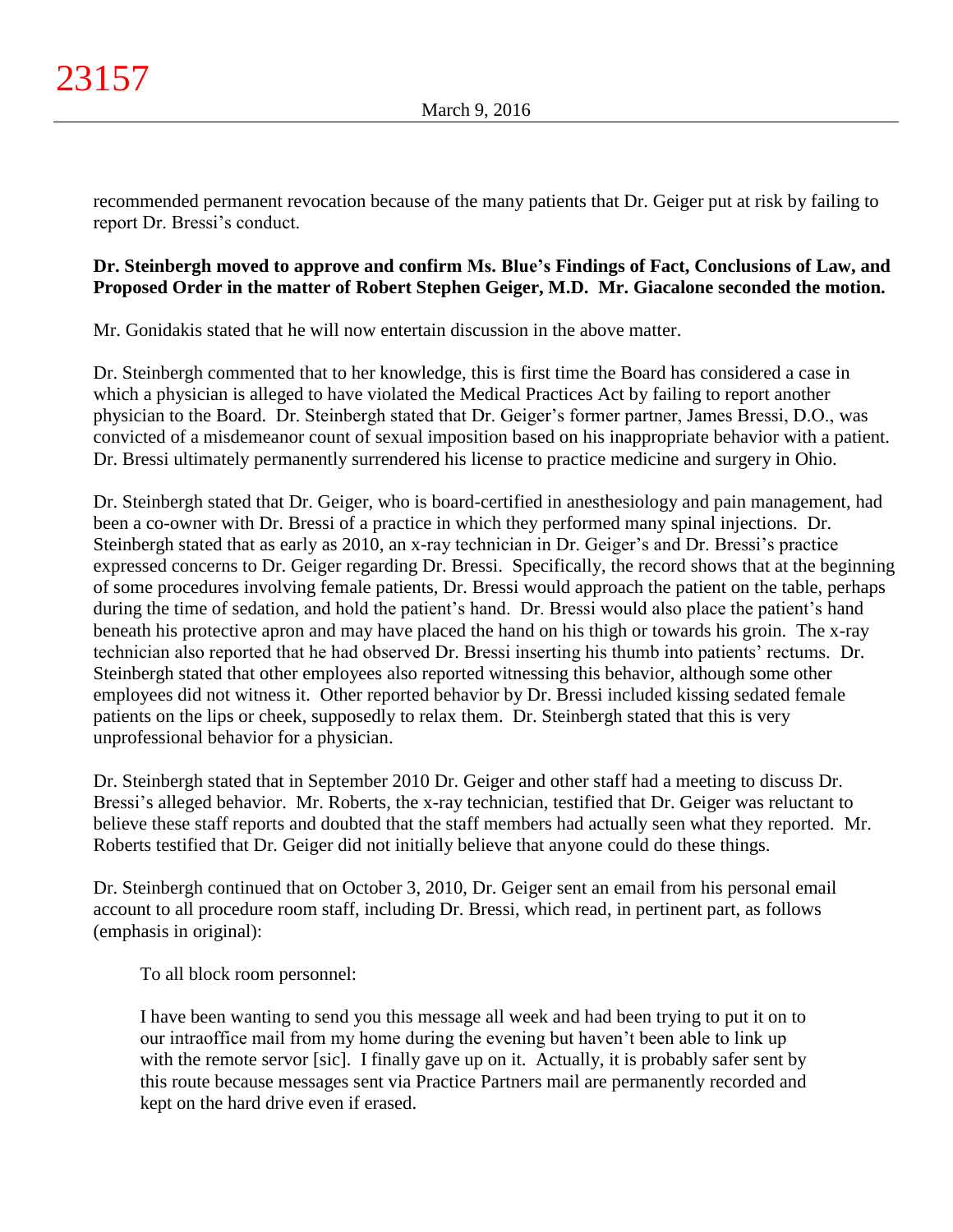Last week a block room patient filed a complaint with the Stow police department claiming that we  $(I)$  "aggressively pulled down her pants" for the procedure.  $***$ Nonetheless, I have given this matter much thought and consideration and I think that we can all learn something from this experience.

I think that this incident can serve as a very valuable reminder to us: **Be very careful how you interact with the procedure patients in the block room!! We need to be very careful about what we say, and we particularly need to be very careful how we touch the patient. Our words, gestures and physical contact could easily be misinterpreted by the patient, especially under the influence of sedation.** We must also be monitoring each other to make sure our contact with the patient might in no way be construed as sexual impropriety. If you witness anything questionable by a coworker, you might suggest to them that he/she should be more careful in the future. IF IT SEEMS INAPPROPRIATE TO YOU AT THE TIME – IT PROBABLY IS!!!

All it would take to bring this pain center crashing down would be for one patient to file a serious allegation of gross sexual imposition with the appropriate authorities. I can picture the headlines in the Akron Beacon Journal in my mind. Whether or not the allegation was true it would not stop irreparable damage from being done. This is exactly the sort of thing the media loves to publicize and exactly the sort of thing the general public loves to read about!

Take-home message: **Be very careful of how and where you touch the patients and**  what you say to them!!! Be mindful of how others around you interact with the patients. Your job, your career, your reputation are all on the line. \*\*\*

Dr. Steinbergh stated that one of the tenets of patient safety, as it is taught throughout the United States, is "See it, say it, fix it." Dr. Steinbergh stated that Mr. Roberts saw it, said it, and he looked to Dr. Geiger to fix it. Dr. Steinbergh also noted how Patient 1 and her mother were affected by these sexual boundary issues, as described in the Report and Recommendation.

Dr. Steinbergh stated that Dr. Bressi was an osteopathic physician and was trained in osteopathic manipulative medicine. However, Dr. Steinbergh stated that it was not appropriate for Dr. Bressi to have been massaging patients in the manner described in complaints, getting close to the vagina and touching the vagina. Dr. Steinbergh stated that she is convinced that Dr. Geiger was aware of what Dr. Bressi was doing because it had been reported to him by nurses and other staff. Dr. Steinbergh stated that Dr. Geiger did nothing about this for years until he was forced to do so by circumstances. Dr. Steinbergh stated that Dr. Geiger's concern seems to have been for his friend Dr. Bressi and the possibility that the practice could be disrupted.

Dr. Steinbergh opined that Dr. Geiger enabled Dr. Bressi to continue harming patients from 2010 until he was released from the practice in March 2013. Dr. Steinbergh stated that this is an egregious case and she agreed with the Proposed Order to permanently revoke Dr. Geiger's Ohio medical license.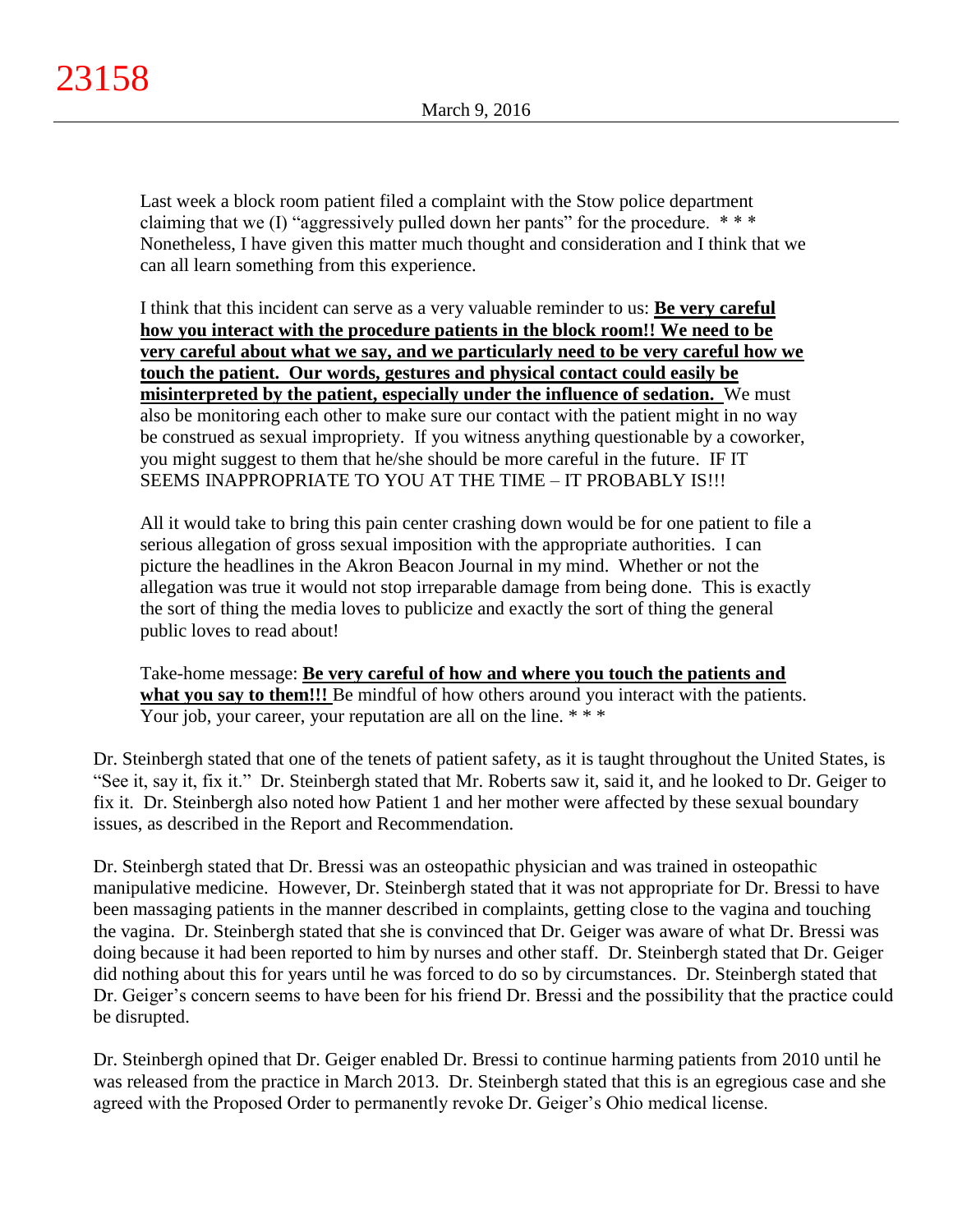Dr. Schottenstein stated that Dr. Geiger's defense is based on the wording of the statute, which states that a physician must report the misconduct of another physician if there is a belief that the misconduct has occurred. Dr. Schottenstein stated that it is a subjective standard as to whether Dr. Geiger had formed such a belief in his mind. Dr. Schottenstein stated that by the logic of this defense, any misconduct that is not witnessed first-hand can be justified as not reportable simply by maintaining that there was a lack of belief and no one could prove otherwise. However, Dr. Schottenstein pointed out that that statute does not require a certain belief, an unquestionable belief, an undeniable belief, an irrefutable belief, or an indisputable belief. Rather, the statute simply says "belief," and there are many different levels of belief.

Dr. Schottenstein opined that Dr. Geiger did believe the reports on Dr. Bressi's actions on some level. Dr. Schottenstein stated that it not plausible that Dr. Geiger did not have some such belief because Dr. Geiger is an intelligent and high-functioning individual and the reports added up. Dr. Schottenstein noted that in a letter to Dr. Bressi on June 15, 2012, Dr. Geiger wrote, "These complaints are similar in nature from a number of different sources thus lending credence to their validity rather than just being someone's perception." Dr. Schottenstein emphasized that Dr. Geiger used the phrase "lends credence" and stated that "credence" means "belief." Dr. Schottenstein stated that this is essentially an admission of a basic level of belief in the reports on Dr. Bressi's behavior. Dr. Schottenstein stated that he rejects the notion that Dr. Geiger did not have a basic level of belief. Further, Dr. Schottenstein opined that this basic level of belief should have triggered a report to the Medical Board. Dr. Schottenstein stated that juries in court cases are subject to a "beyond a reasonable doubt" standard, which is not the standard one uses to report a potential violation to the State Medical Board.

Mr. Giacalone agreed with Dr. Schottenstein and stated that the logical conclusion of the defense's argument would be that there is never a reporting obligation because a person can always claim that they never had a belief that there was a violation. Based on the information, particularly the email that Dr. Geiger sent on October 3, 2010, Mr. Giacalone opined that Dr. Geiger did believe that the reported incidents concerning Dr. Bressi occurred. Mr. Giacalone further believed that Dr. Geiger is lying when he says that he did not believe the incidents occurred.

Mr. Giacalone stated that he is most troubled that Dr. Geiger has not expressed remorse or apologized in this matter. Mr. Giacalone opined that Dr. Geiger's primary concerns had been to protect his practice and his financial situation and in giving the benefit of the doubt to his partner and fellow physician. Mr. Giacalone stated that while Dr. Geiger did not commit the reported acts, he was culpable in allowing them to happen. Mr. Giacalone stated that he struggles to understand why Dr. Geiger failed to take action when it was apparent that people were being hurt.

Dr. Steinbergh noted that in 2012 it had been reported that Dr. Bressi was tracing the lips of sedated patients with his gloved hand. When asked about this by a nurse, Dr. Bressi stated that he was doing this because he was an osteopathic physician and that tracing the lips helps to relax the patient. The nurse discussed this exchange with Dr. Geiger. Dr. Steinbergh stated that osteopathic physicians do not trace lips to relax patients and that it is not an acceptable behavior.

A vote was taken on Dr. Steinbergh's motion to approve: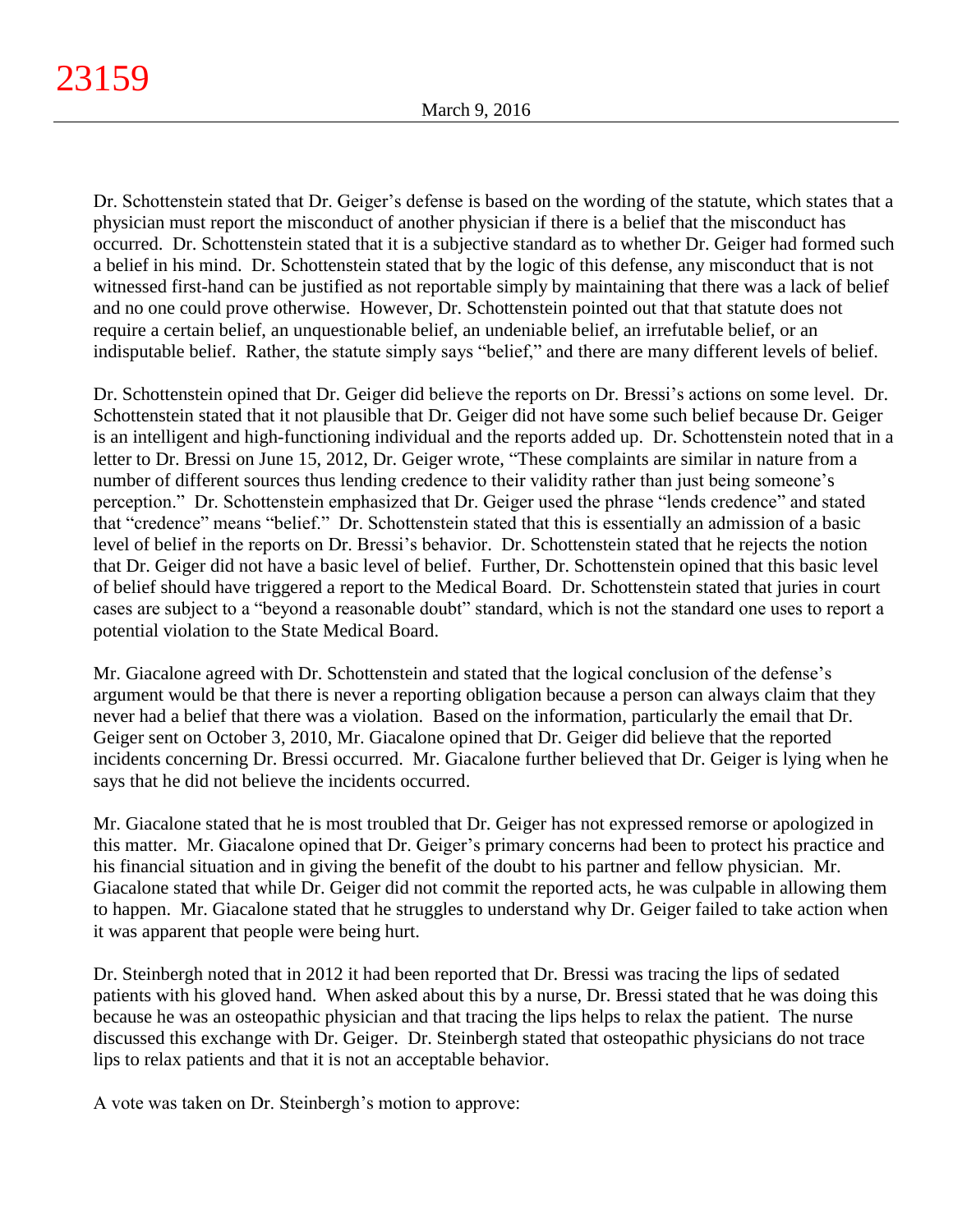| Dr. Rothermel     | - abstain |
|-------------------|-----------|
| Dr. Saferin       | - abstain |
| Mr. Giacalone     | - aye     |
| Dr. Steinbergh    | - aye     |
| Mr. Gonidakis     | - aye     |
| Dr. Sethi         | - aye     |
| Mr. Kenney        | - aye     |
| Dr. Schachat      | - aye     |
| Dr. Schottenstein | - aye     |
| Dr. Edgin         | - aye     |
|                   |           |

The motion to approve carried.

### ROBERT SETH HABER, M.D.

Mr. Gonidakis directed the Board's attention to the matter of Robert Sethi Haber, M.D. Objections have been filed to Ms. Blue's Report and Recommendation and were previously distributed to Board members.

Mr. Gonidakis stated that a request to address the Board has been timely filed by Dr. Haber. Five minutes will be allowed for that address.

Dr. Haber was represented by his attorney, John Irwin.

Mr. Irwin stated that in March 2014 Dr. Haber voluntarily surrendered his Drug Enforcement Administration (DEA) registration following investigation by the DEA and the Medical Board that had revealed deficiencies in Dr. Haber's management of his office supplies of controlled substances. Mr. Irwin stated that immediately following this, Dr. Haber undertook very aggressive steps to correct his error and to further education himself. Mr. Irwin stated that Dr. Haber took continuing medical education (CME) courses in controlled substance prescribing and medical record-keeping. As a result, Dr. Haber has revised his policies and educated his staff. Mr. Irwin hoped that the Board will give Dr. Haber credit for doing everything possible to mitigate and correct his errors.

Dr. Haber acknowledged that there were errors regarding how his office managed controlled substances, but he stated that he has since learned his lesson and changed his philosophy on prescribing. Dr. Haber stated that he was never taught the prescribing rules in medical school, residency, or practice, and what he had been taught was incorrect.

Dr. Haber stated that the last two years have been a nightmare for him. Dr. Haber stated that he voluntarily closed his practice twice for 60 days each in order to take courses and bring himself into compliance. Dr. Haber stated that the culture of his office has changed and very strict policies have been introduced. Dr. Haber stated that he also makes efforts to educate the medical students and residents who rotate through his office on these matters.

Dr. Haber stated that he cares for a very unique patient population of babies and children with serious skin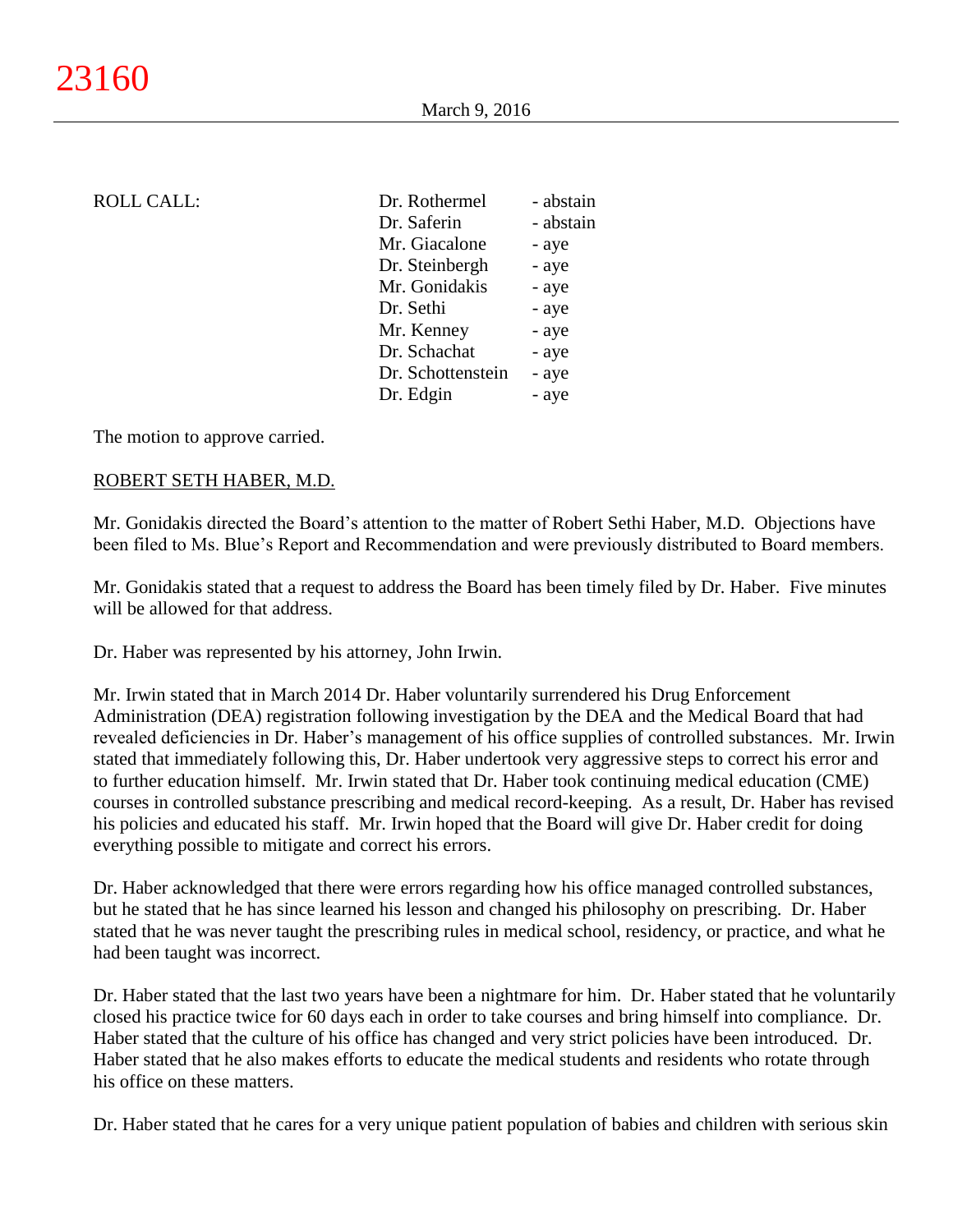diseases and that he is a referral destination for dermatologists and other professionals around Ohio. Dr. Haber stated that no other physician does exactly what he does. Dr. Haber stated that he has taken every possible measure to bring his office into compliance. Dr. Haber stated that a six-month suspension will be a very long time for his patients and referring physicians to be without the special care that Dr. Haber's office provides. Dr. Haber hoped that the Board will show a measure of leniency with consideration of the seriousness with which he has approached his past mistakes.

Mr. Gonidakis asked if the Assistant Attorney General would like to respond. Ms. Snyder stated that she would like to respond.

Ms. Snyder stated that Dr. Haber voluntarily surrendered his DEA registration following a joint investigation by the DEA and the Medical Board, which was triggered by one of Dr. Haber's employees using his DEA number to illegally obtain controlled substances. Ms. Snyder stated that during the course of the investigation, it was also discovered that Dr. Haber was writing prescriptions for his employees and instructing his employees to fill the prescriptions at pharmacies and to bring back the medications for use as office stock. Ms. Snyder commented that the amount of medication obtained in this manner was relatively small.

Ms. Snyder noted that the Report and Recommendation mentions that Dr. Haber also wrote prescriptions for patients and mailed them to the patients in advance of procedures. Ms. Snyder stated that this practice is not a violation and asked the Board to refrain from considering it in their decision today.

Ms. Snyder stated that there is no question that Dr. Haber had a sloppy practice in the past with respect to controlled substances. Ms. Snyder opined that Dr. Haber has taken this matter very seriously and has taken steps to improve his practice.

# **Dr. Steinbergh moved to approve and confirm Ms. Blue's Findings of Fact, Conclusions of Law, and Proposed Order in the matter of Robert Seth Haber, M.D. Dr. Schottenstein seconded the motion.**

Mr. Gonidakis stated that he will now entertain discussion in the above matter.

Mr. Kenney stated that Dr. Haber is a board-certified dermatologist whose practice consists of adult and pediatric dermatology, clinical research, and cosmetic surgery. On March 5, 2014, Dr. Haber voluntarily surrendered his Drug Enforcement Administration (DEA) registration due to an alleged failure to comply with federal requirements. Mr. Kenney stated that Dr. Haber's former employee had used Dr. Haber's DEA number to illegally procure controlled substances and had also improperly taken office supplies of medications. Dr. Haber had also been prescribing Percocet to his former employee. In addition, a DEA investigator questioned Dr. Haber about a bottle of Valium that he used for his patients which had not been acquired according to DEA regulations. Mr. Kenney noted that Dr. Haber would also send his preoperative patients an information package, including prescriptions for Percocet and Valium; However, Mr. Kenney stated that that is a legal practice.

Mr. Kenney stated that Dr. Haber has attended a four-day course on controlled substance prescribing, which Dr. Haber suggested would dramatically reduce his prescribing of those medications. Dr. Haber has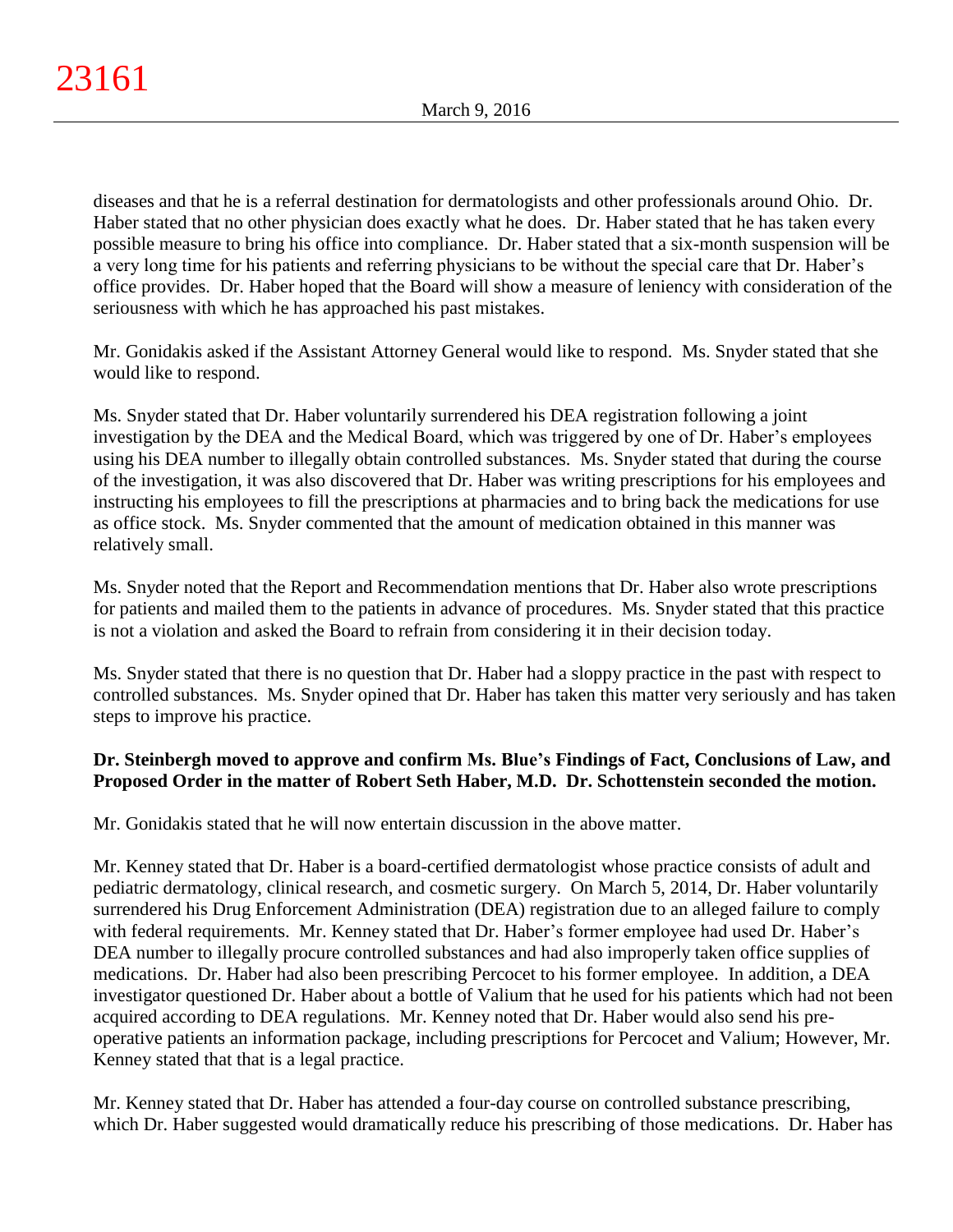also indicated that he will eliminate his practice of prescribing to members of his staff. Dr. Haber has stated that he no longer keeps a supply of Valium or Percocet in his office and that there has not been a single incidence in which having those drugs on hand would have been useful. Dr. Haber has further stated that he has reduced the amount of controlled substances he prescribes and there has been no negative impact in his patients. Dr. Haber has stated that after he regains his DEA registration he will only prescribe narcotics upon request, and then only if the patient has no history of abuse. Mr. Kenney stated that these are changes that anyone would institute when facing the prospect of disciplinary action by the Medical Board. Mr. Kenney also stated that there is no proven patient harm in this matter.

Mr. Kenney stated that he supports the Proposed Order, which would suspend Dr. Haber's medical license for 180 days followed by probationary terms for a minimum of three years.

Dr. Steinbergh opined that the mitigating actions Dr. Haber has taken in response to this matter have been appropriate. Dr. Steinbergh suggested that the Proposed Order be amended to stay the 180-day suspension of Dr. Haber's license, move the Proposed Order's "Conditions for Reinstatement or Restoration" into the probationary terms, and reduce the minimum probation time from three years to two years.

**Dr. Steinbergh moved to amend the Proposed Order to stay the suspension of Dr. Haber's license. Dr. Steinbergh further moved to move the Proposed Order's reinstatement requirements for a controlled substance prescribing course and medical records course into the probationary terms, to be completed within the first year of probation. Dr. Steinbergh further moved to reduce the probationary time to at least two years. Dr. Steinbergh further moved that the Order become effective upon mailing. Dr. Schachat seconded the motion.**

Mr. Kenney opined that a minimum 180-day suspension is not unnecessarily harsh under these circumstances. Dr. Steinbergh stated that she has offered this amendment due to Dr. Haber's testimony that he has already begun to address these matters, including taking the required courses and changing his office policies and procedures. Dr. Steinbergh opined that Dr. Haber has solved his problem and that the Board will have the ability to monitor Dr. Haber's practice during the probationary period. Dr. Steinbergh opined that Dr. Haber is ready to practice medicine safely.

The Board continued to discuss this matter. Mr. Kenney indicated that he would consider a suspension period of 90 days to be acceptable. Mr. Giacalone agreed with Mr. Kenney, stating that things were done inappropriately in Dr. Haber's practice. Mr. Gonidakis noted that, according to what Dr. Haber said today, Dr. Haber had already closed his office for two 60-day periods to deal with the issues in his practice.

A vote was taken on Dr. Steinbergh's motion to amend:

| Dr. Rothermel  | - abstain |
|----------------|-----------|
| Dr. Saferin    | - abstain |
| Mr. Giacalone  | - nay     |
| Dr. Steinbergh | - aye     |
| Mr. Gonidakis  | - aye     |
| Dr. Sethi      | - aye     |
|                |           |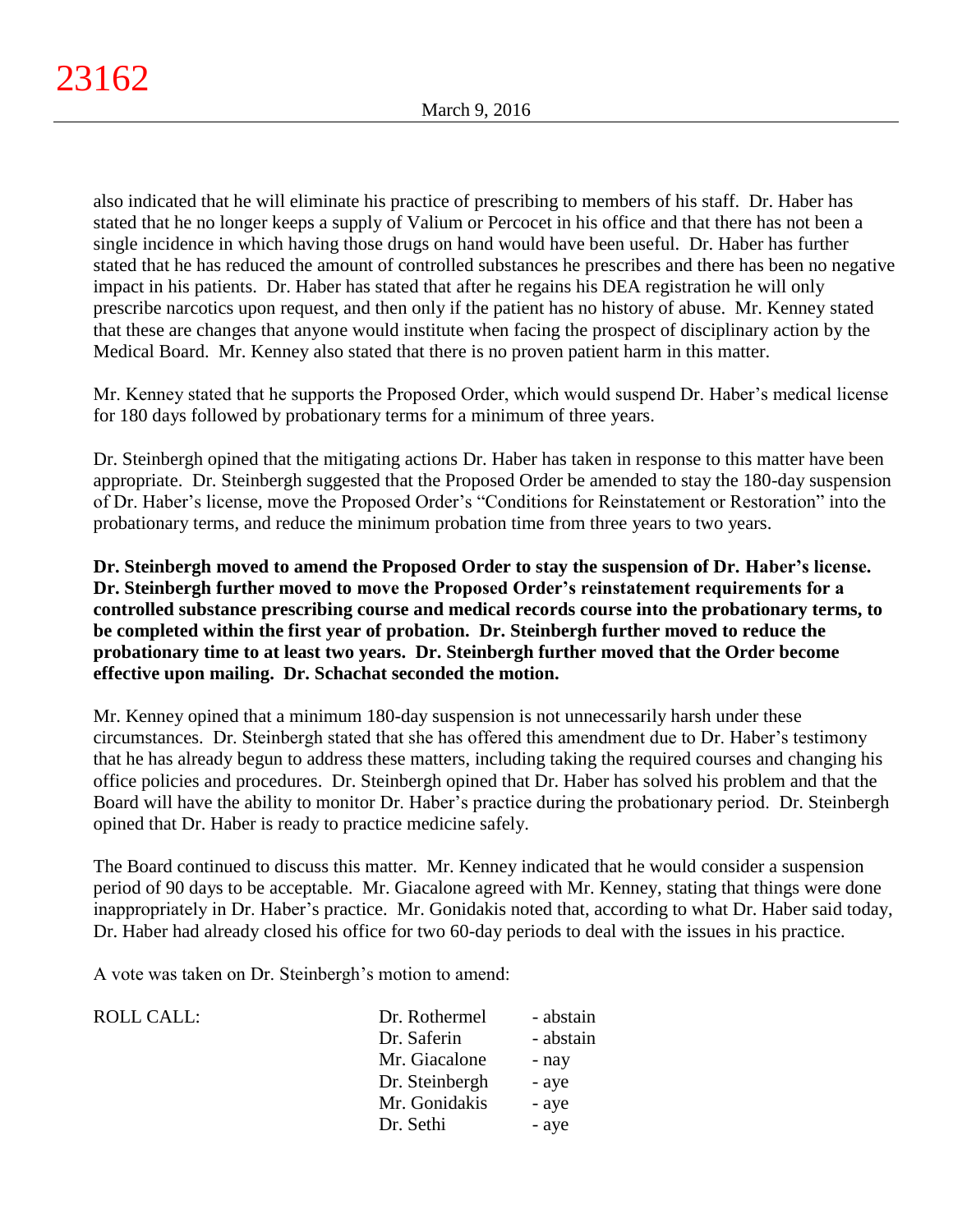| Mr. Kenney        | - nay |
|-------------------|-------|
| Dr. Schachat      | - aye |
| Dr. Schottenstein | - aye |
| Dr. Edgin         | - nay |

The motion to amend carried.

**Dr. Steinbergh moved to approve and confirm Ms. Blue's Findings of Fact, Conclusions of Law, and Proposed Order, as amended, in the matter of Robert Seth Haber, M.D. Dr. Schottenstein seconded the motion.** A vote was taken:

| <b>ROLL CALL:</b> | Dr. Rothermel     | - abstain |
|-------------------|-------------------|-----------|
|                   | Dr. Saferin       | - abstain |
|                   | Mr. Giacalone     | - nay     |
|                   | Dr. Steinbergh    | - aye     |
|                   | Mr. Gonidakis     | - aye     |
|                   | Dr. Sethi         | - aye     |
|                   | Mr. Kenney        | - nay     |
|                   | Dr. Schachat      | - aye     |
|                   | Dr. Schottenstein | - aye     |
|                   | Dr. Edgin         | - nay     |
|                   |                   |           |

Having failed to achieve six affirmative votes, the motion to approve did not carry.

## **Dr. Steinbergh moved to approve and confirm Ms. Blue's Findings of Fact, Conclusions of Law, and Proposed Order, in the matter of Robert Seth Haber, M.D. Mr. Giacalone seconded the motion.**

Mr. Gonidakis stated that he will now entertain discussion in the above matter.

## **Dr. Steinbergh moved to amend the Proposed Order to reduce the time of suspension to at least 90 days. Dr. Steinbergh further moved to reduce the time of probation to at least two years. Mr. Giacalone seconded the motion.**

The Board briefly discussed the nature of the Order's "wind-down" period, whereby the Order will become effective on the  $31<sup>st</sup>$  day after it is mailed. Dr. Steinbergh stated that the wind-down period will give Dr. Haber a chance to notify his patients and that he will not take on new patients during that time. Dr. Steinbergh stated that Dr. Haber may choose to keep his practice open during his suspension, perhaps hiring a *locum tenens* physician to treat his patients or simply making his medical records available to patients, so long as he does not practice medicine himself.

A vote was taken on Dr. Steinbergh's motion to amend:

| <b>ROLL CALL:</b> | Dr. Rothermel | - abstain |
|-------------------|---------------|-----------|
|                   | Dr. Saferin   | - abstain |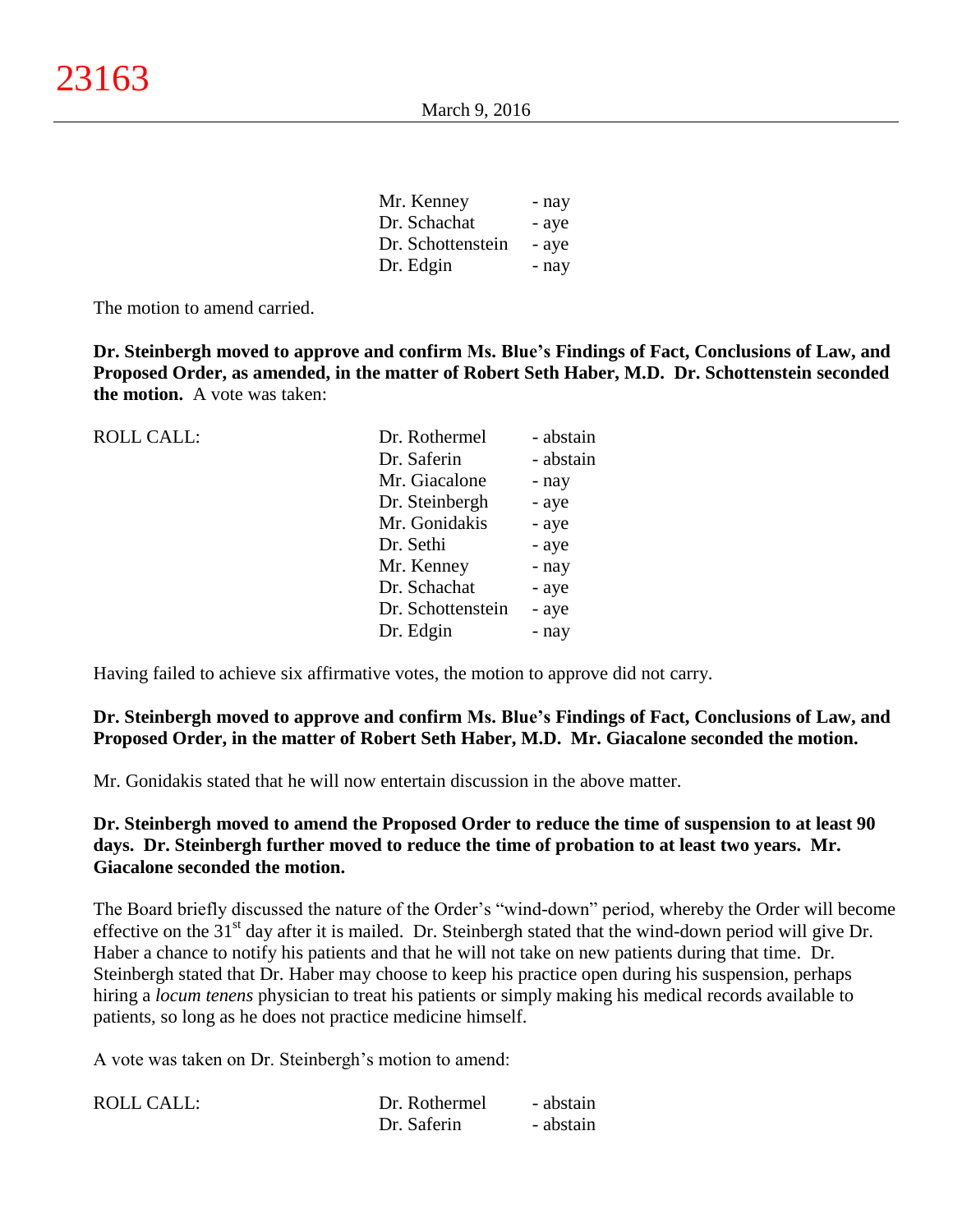| Mr. Giacalone     | - aye |
|-------------------|-------|
| Dr. Steinbergh    | - aye |
| Mr. Gonidakis     | - nay |
| Dr. Sethi         | - aye |
| Mr. Kenney        | - aye |
| Dr. Schachat      | - nay |
| Dr. Schottenstein | - aye |
| Dr. Edgin         | - aye |
|                   |       |

The motion to amend carried.

**Dr. Steinbergh moved to approve and confirm Ms. Blue's Findings of Fact, Conclusions of Law, and Proposed Order, as amended, in the matter of Robert Seth Haber, M.D. Mr. Giacalone seconded the motion.** A vote was taken:

| <b>ROLL CALL:</b> | Dr. Rothermel     | - abstain |
|-------------------|-------------------|-----------|
|                   | Dr. Saferin       | - abstain |
|                   | Mr. Giacalone     | - aye     |
|                   | Dr. Steinbergh    | - aye     |
|                   | Mr. Gonidakis     | - aye     |
|                   | Dr. Sethi         | - aye     |
|                   | Mr. Kenney        | - aye     |
|                   | Dr. Schachat      | - aye     |
|                   | Dr. Schottenstein | - aye     |
|                   | Dr. Edgin         | - aye     |
|                   |                   |           |

The motion to approve carried.

The Board took a brief recess at 11:30 a.m. and resumed at 11:35 a.m.

#### STEVEN C. MANN, D.O.

Mr. Gonidakis directed the Board's attention to the matter of Steven C. Mann, D.O. Objections have been filed to Ms. Blue's Report and Recommendation and were previously distributed to Board members.

Mr. Gonidakis stated that a request to address the Board has been timely filed by Dr. Mann. Five minutes will be allowed for that address.

Dr. Mann was represented by his attorney, Gerald Sunbury.

Mr. Sunbury asked that the Board provide a realistic pathway that would allow Dr. Mann the privilege of practicing medicine in the future. Mr. Sunbury stated that Dr. Mann has practiced medicine for nearly 30 years and his conduct has not affected his patients in any way. Mr. Sunbury stated that Dr. Mann selfreported his violation and accepts responsibility for his misdemeanor conviction. Mr. Sunbury stated that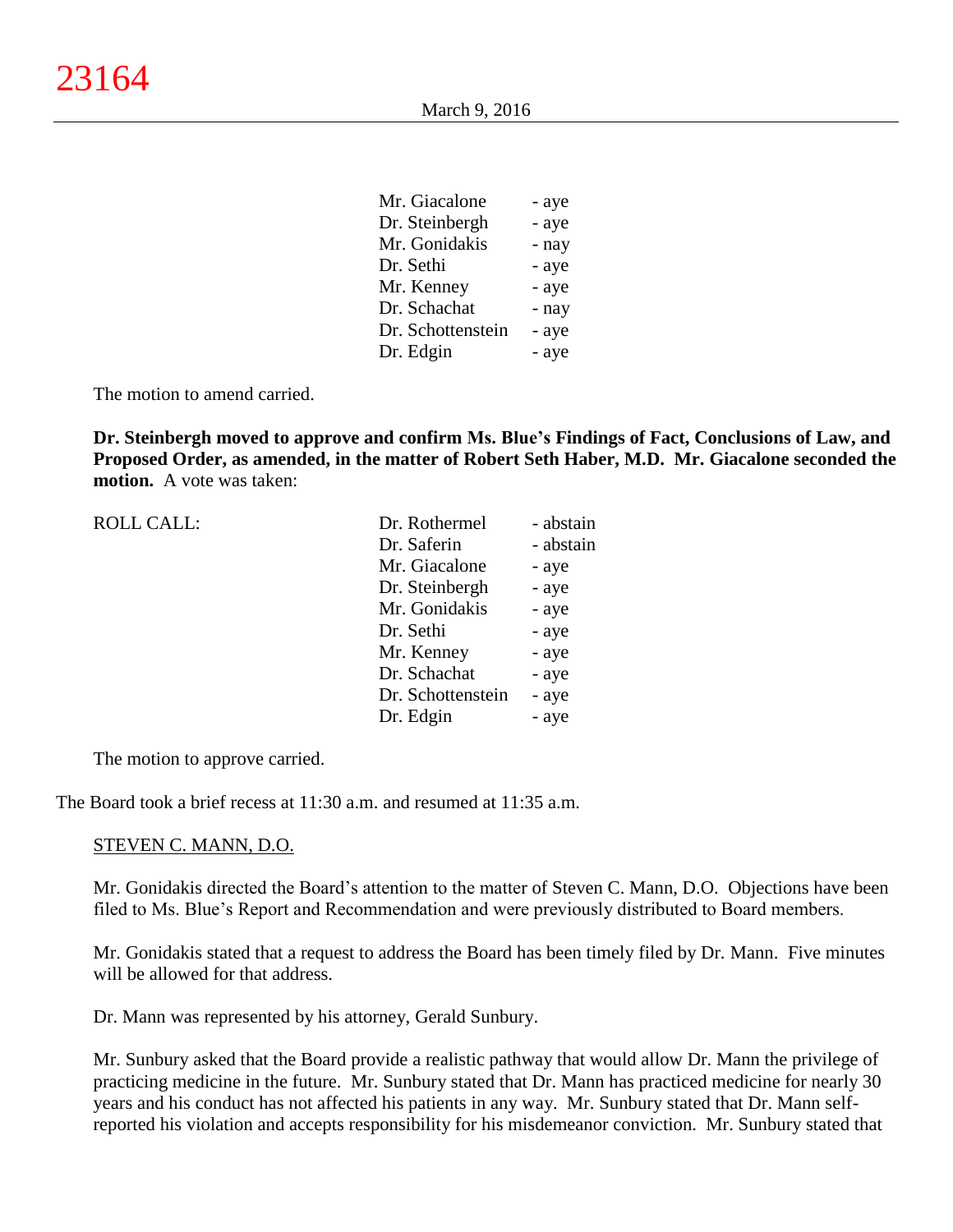there have never been problems with Dr. Mann's standards of conduct regarding patients.

Dr. Mann expressed remorse for the circumstances that have brought him before the Board today. Dr. Mann opined that his bipolar disorder was not correctly addressed at his hearing. Dr. Mann explained that according to a Harvard Health study, bipolar disorder differs from other depressive disorders in that the mood swings from depression to mania. Dr. Mann also stated that this mental disease can be kept in a stable state through the use of mood stabilizers. Dr. Mann referred to an article from the New England Journal of Medicine which states that during a manic episode a patient may endanger their marriage with risky and disinhibited sexual behavior. The article also stated that the manic behavior is distinct from the patient's usual personality and that during healthy intervals patients often regret their behavior during manic or depressive episodes. Dr. Mann stated this article describes what has been happening to him.

Dr. Mann stated that there is an estimated 12.3 million Americans who suffer from bipolar disorder, but only 3.9 million have been correctly diagnosed. Dr. Mann stated that during a manic episode one can feel euphoric with increased energy and impulsivity, and can lead to risky sexual behavior. Dr. Mann stated that he has been misdiagnosed in the past and has never received the proper treatment for his bipolar disorder until recently. Dr. Mann stated that now that he is receiving appropriate treatment he knows he can live a healthier life. Dr. Mann stated that his psychiatrist believes that his recent manic episode may have been precipitated due to an adverse effect from the medication Neurontin.

Dr. Mann stated that it had been over 23 years since his previous manic episode. Dr. Mann stated that he is now in remission and he has been cleared by his treating physician to practice medicine. Dr. Mann stated that now that he is being treated with appropriate medications, he feels healthier than he ever has. Dr. Mann stated that now that he understands his condition, he can recognize triggers before his behavior becomes inappropriate and can avoid medications that may trigger manic episodes.

Dr. Mann continued that when he is not experiencing poor impulse control, which is 99.9% of his life, he cannot imagine doing what he did. Dr. Mann stated that the actions of poor impulse control are horrific, extremely embarrassing, and humiliating. Dr. Mann stated that he loves his wife and his family deeply and he never wants to jeopardize his marriage, hurt anyone, or disappoint the Medical Board. Dr. Mann stated that he plans to see a psychiatrist for the rest of his life to ensure the success of his treatment.

Dr. Mann stated that he respects women and would never try to intentionally hurt or victimize a woman. Dr. Mann stated that after each of his manic episodes he fell into a deep depression due of his actions. Dr. Mann stated that he sees himself as a Christian man and he sees his behavior during manic episodes as a sin.

Dr. Mann stated that his bipolar disorder has never affected his professional life in any way and that he is a caring and thorough physician. Dr. Mann stated that he would like to serve on medical missions again and noted that he served on two missions to Belize in the past. Dr. Mann stated that he has also volunteered as a member of the medical team at the Arnold Classic for the past 16 years. Dr. Mann asked the Board to consider giving him the opportunity and privilege to continue practicing medicine in Ohio so he can serve others with his medical education and experience.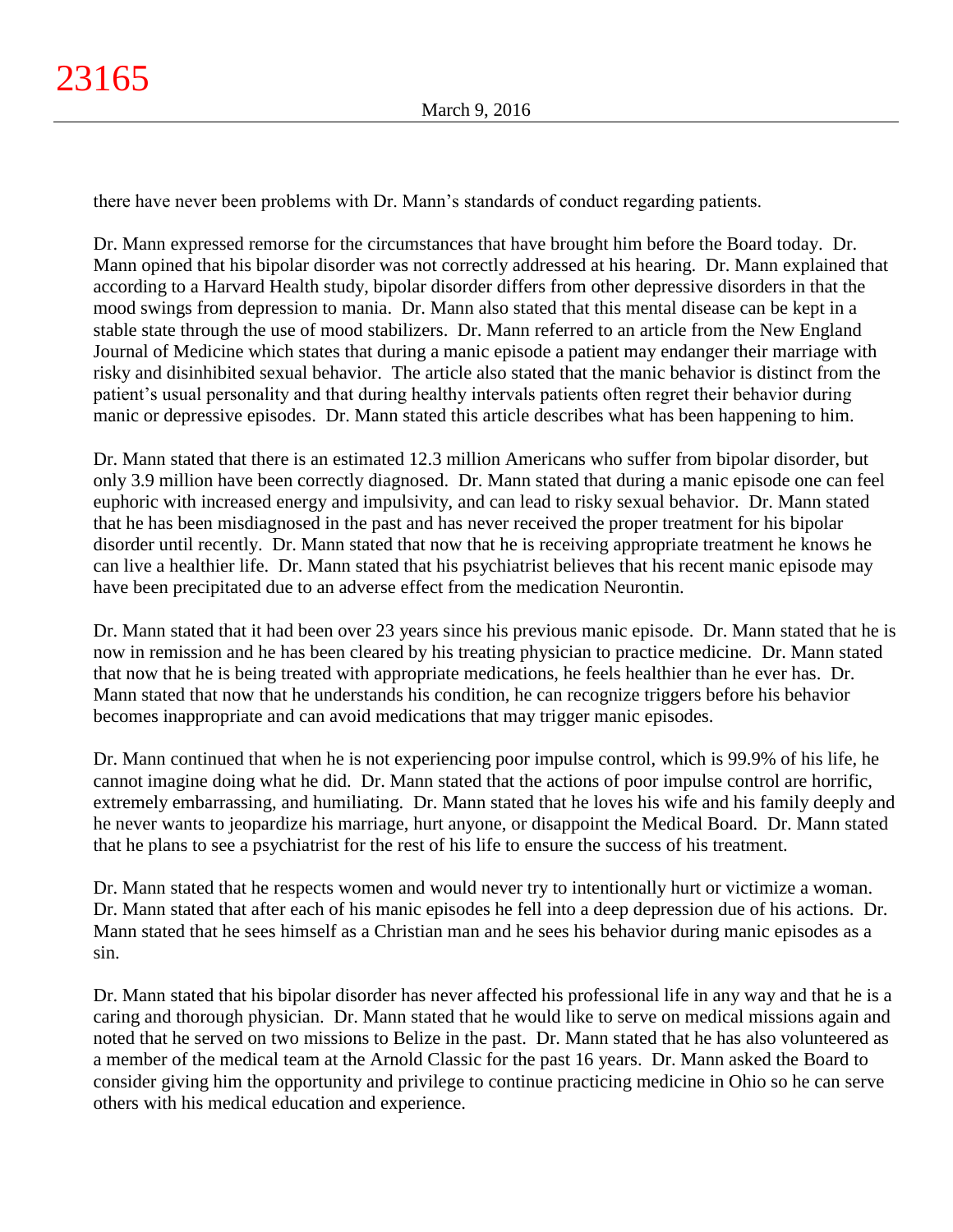Mr. Gonidakis asked if the Assistant Attorney General would like to respond. Mr. Wilcox stated that he would like to respond.

Mr. Wilcox stated that he strongly supports the Report and Recommendation's Proposed Order of permanent revocation. Mr. Wilcox noted that Dr. Mann has a history of this behavior, having been first arrested and/or convicted for indecent exposure in 1977. Mr. Wilcox stated that Dr. Mann was also arrested in 1978, 1981, 1991, and 2014. Mr. Wilcox stated that there is an almost 40-year history of this unacceptable and repugnant behavior.

Mr. Wilcox continued that the Board has given Dr. Mann chances in the past. The Board originally licensed Dr. Mann in 1988 and put him under a consent agreement due to his prior arrests. However, Dr. Mann was arrested and convicted for public indecency in 1991 after exposing himself to two females. Based on that event, the Board permanently revoked Dr. Mann's medical license, but stayed the revocation and required him to undergo monitoring and treatment.

Mr. Wilcox stated that in 2014 Dr. Mann, by his own admission, drove to the Ohio State University campus to seek out a female to expose himself to. Mr. Wilcox stated that this action was calculated. Mr. Wilcox stated that Dr. Mann's current psychiatrist, Dr. Goldsmith, wrote a letter that was admitted into evidence. However, Mr. Wilcox pointed out the Dr. Goldsmith did not testify at Dr. Mann's hearing and did not answer questions about his diagnosis. Mr. Wilcox opined that Dr. Mann's latest diagnosis is not relevant, noting that Dr. Mann has had psychiatric help in the past.

Mr. Wilcox stated that Dr. Mann cannot control himself and there are victims of his actions. Mr. Wilcox stated that Dr. Mann's actions are indicative of his character, professionalism, and ability to be trusted by the Board. Mr. Wilcox stated that Dr. Mann has not fulfilled the trust that the Board has given him over the years. Mr. Wilcox asked the Board to adopt the Proposed Order of permanent revocation.

# **Dr. Sethi moved to approve and confirm Ms. Blue's Findings of Fact, Conclusions of Law, and Proposed Order in the matters of Steven C. Mann, D.O. Mr. Giacalone seconded the motion.**

Mr. Gonidakis stated that he will now entertain discussion in the above matter.

Dr. Steinbergh stated that she will abstain from the discussion and vote in this matter.

Dr. Sethi briefly reviewed Dr. Mann's medical career and stated that Dr. Mann currently works part-time in a chiropractor's office performing physical examinations for Medicare and Medicaid patients. Dr. Sethi stated that Dr. Mann entered into a Consent Agreement with the Board in 1988 due to his prior public indecency arrests in 1977, 1978, and 1981. Dr. Sethi stated that Dr. Mann received counseling for these episodes.

Dr. Sethi stated that in the matter before the Board today, Dr. Mann was charged with public indecency, a fourth-degree misdemeanor, on July 8, 2014. Dr. Sethi stated that while driving, Dr. Mann raised his hips out of the driver's seat to expose himself while masturbating to a female pedestrian victim. Dr. Mann pleaded guilty and was sentenced to 30 days in jail with two days credited towards time served and the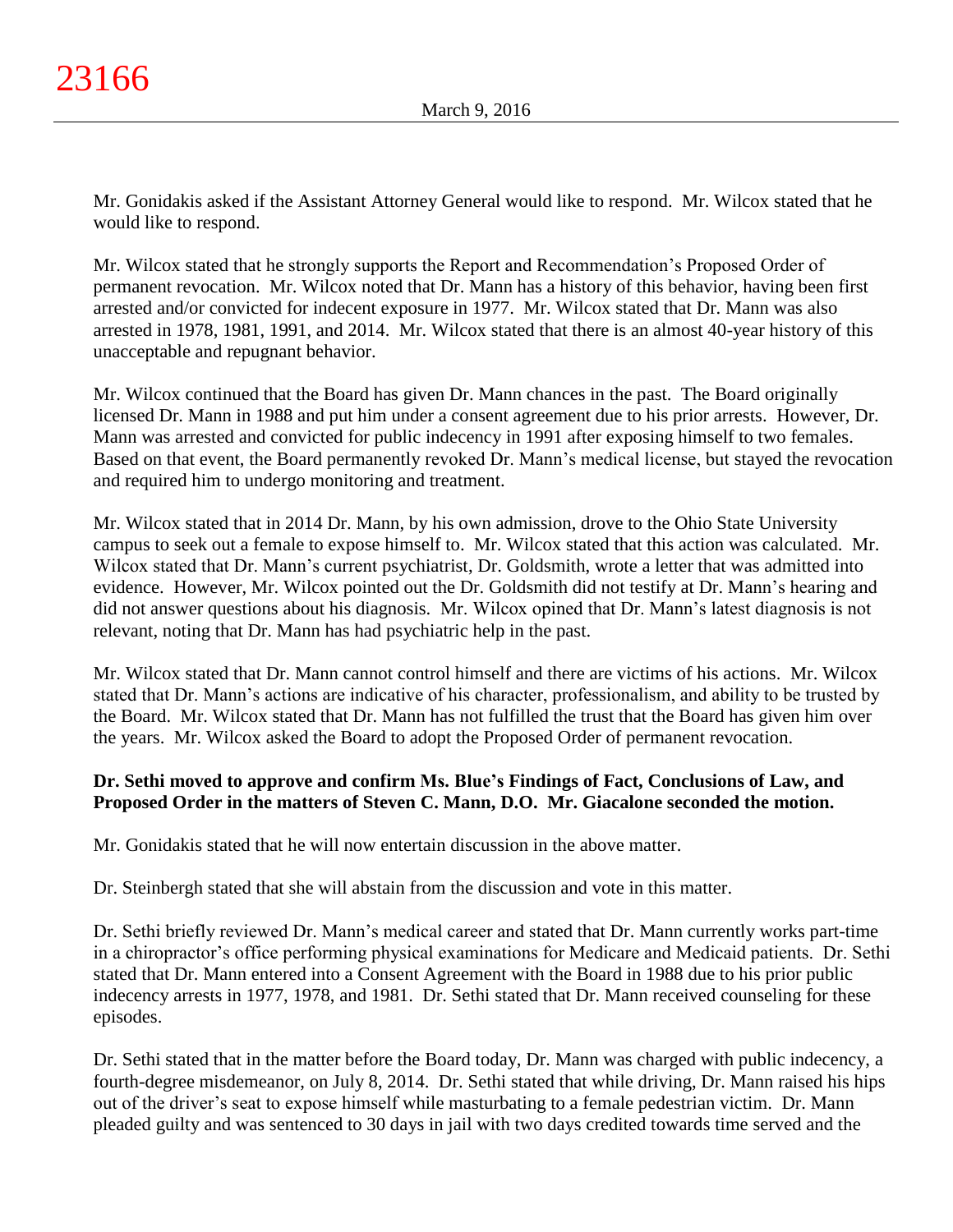remaining sentence suspended. Dr. Mann was also sentenced to probation for one year.

Dr. Sethi noted that Dr. Mann's wife, who was aware of Dr. Mann's prior indecent exposure arrests, testified that her husband is a completely honest man. Dr. Mann testified that in all his arrests the victims were pedestrians and he never stopped or exited his vehicle. Dr. Mann acknowledged that this is not appropriate conduct for a licensed physician.

Dr. Sethi stated that Dr. Mann has a long history of exposing himself to female victims. Dr. Mann has been arrested for public indecency five times, has undergone treatment six times, and has been disciplined by the Board twice. Dr. Sethi stated that even though Dr. Mann is under the care of a psychiatrist, his behavior should no longer be tolerated. Dr. Sethi stated that Dr. Mann's actions are not victimless, reflects poorly on the profession, and warrants permanent revocation of this medical license.

Dr. Edgin expressed concern that Dr. Mann has been misdiagnosed for many years prior to his most recent diagnosis of bipolar disorder. Dr. Edgin stated that people with this diagnosis typically cycle between depressive and manic episode, with normal episodes in-between. Dr. Edgin stated that with the proper medication, those with bipolar disorder do not experience these cycles and do not behave in this manner. Dr. Edgin stated that he does not dismiss Dr. Mann's inappropriate behavior, but noted that he may have been misdiagnosed and treated incorrectly in the past. Dr. Edgin speculated that this incident may not have occurred had Dr. Mann been properly treated in the past.

Dr. Schottenstein stated that diagnosing bipolar disorder is challenging because patients tend to only complain about their depressive moods and not their high moods. Consequently, some bipolar patients are treated as depressed patients and are given anti-depressants, which exacerbate their high moods. Dr. Schottenstein stated that everyone gets stressed in life but they don't seek outlets of the nature of Dr. Mann's actions, and this is an indication that it is a condition. Dr. Schottenstein stated that Dr. Mann's actions were inconsistent with his general character on a regular basis.

Dr. Schottenstein stated that it is not inconceivable to him that Dr. Mann had bipolar disorder that was undiagnosed and untreated prior to this incident. Dr. Schottenstein stated that untreated bipolar disorder often results in behavior such as sexually acting out and doing things that one would not normally do. Dr. Schottenstein also stated that, while appropriate treatment will help a great deal, there is no guarantee that Dr. Mann's inappropriate behavior will not manifest again.

Mr. Giacalone stated that Dr. Schottenstein has raised valid points, but asked how many more times this has to happen. Mr. Giacalone reiterated Dr. Mann's history of public indecency arrests and Board discipline, as well as the circumstances of Dr. Mann's most recent arrest. Mr. Giacalone stated that the responsibility of the Medical Board is to protect the public. Mr. Giacalone opined that the Board has given Dr. Mann ample opportunity to get appropriate treatment and diagnosis. Mr. Giacalone saw no reason, for the benefit of the public, that Dr. Mann should continue as a physician.

Mr. Kenney agreed that Dr. Mann's behavior is highly inappropriate and has continued to happen over many years. However, Mr. Kenney noted that Dr. Mann has already been punished by the courts and there are no allegations of patient harm. Mr. Kenney stated that he may support permanent revocation of Dr.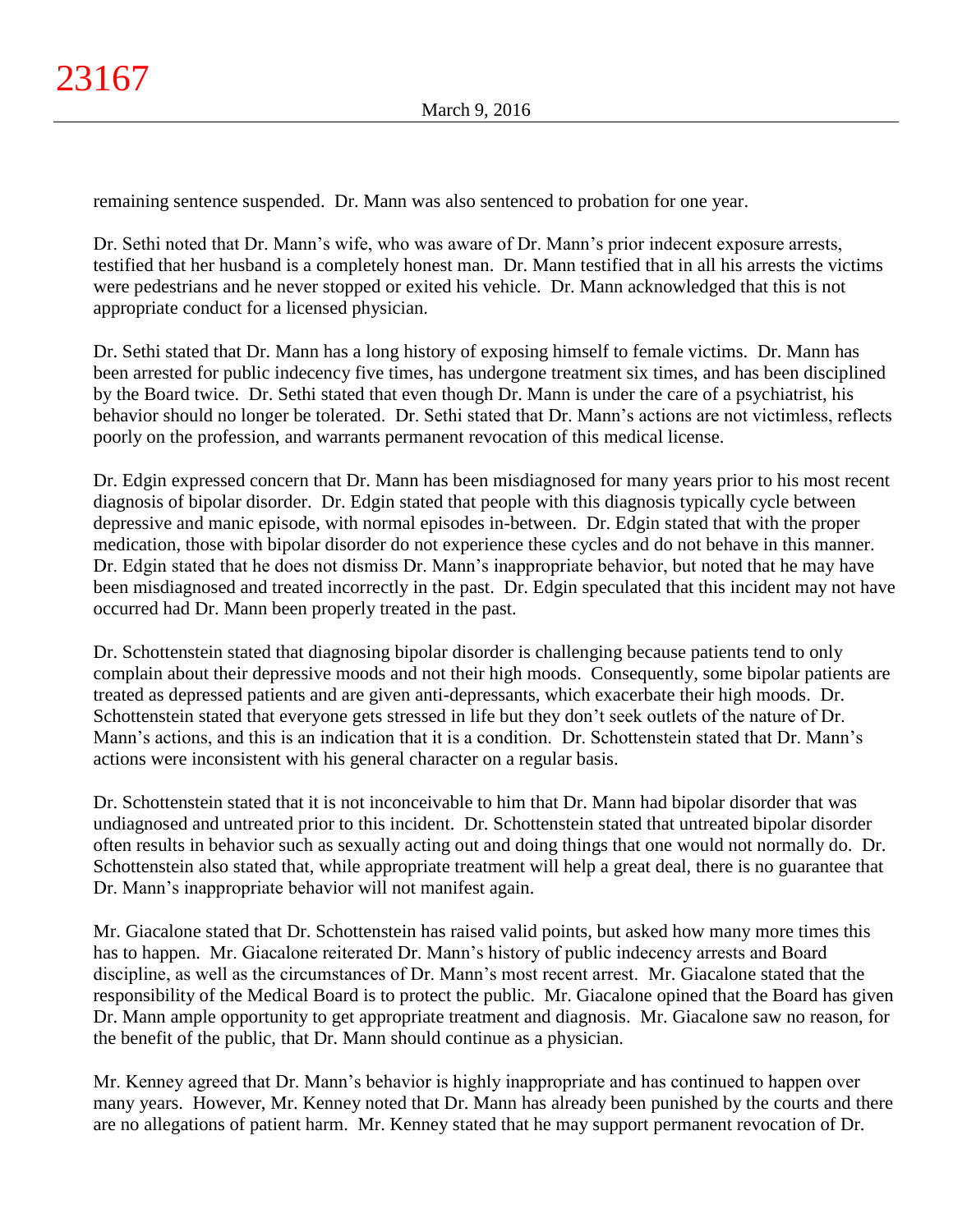Mann's medical license, but opined that there should be discernment between actions that involve patient care and those that do not.

Dr. Schachat agreed with Mr. Kenney and opined that the Medical Board's purpose is to protect patients, or more specifically, to protect the public when they walk into physicians' offices and become patients. Dr. Schachat opined that it is the duty of the courts and other agencies to protect the general public. Mr. Giacalone reiterated Dr. Mann's arrest history and stated that it was just fortuitous that his victim was not a patient this time. Mr. Giacalone opined that the Board should not overlook Dr. Mann's acts in this matter and wait for it to happen to a patient before taking action.

Mr. Kenney stated that actions that involve sexual deeds often rise to a different level in people's minds, but he opined that the fact that this did not involve a patient should be considered. Mr. Giacalone noted that earlier in this meeting the Board permanently revoked a physician's license for issues involving child pornography which did not involve the physician's medical practice.

Dr. Schottenstein stated that physicians generally hold each other to a higher standard, both inside and outside the office. Dr. Schottenstein stated that at some point, everyone is responsible for their behavior and one cannot use a manic episode as an excuse indefinitely. Dr. Schottenstein stated that Dr. Mann has a long history of this behavior and it is difficult to continue excusing it. Dr. Schottenstein stated that things like manic episodes, mental health problems, or addiction may be mitigating in early incidents, but are less mitigating when there is a pattern over a long period of time.

A vote was taken on Dr. Sethi's motion to approve:

| <b>ROLL CALL:</b> | Dr. Rothermel     | - abstain |
|-------------------|-------------------|-----------|
|                   | Dr. Saferin       | - abstain |
|                   | Mr. Giacalone     | - aye     |
|                   | Dr. Steinbergh    | - abstain |
|                   | Mr. Gonidakis     | - aye     |
|                   | Dr. Sethi         | - aye     |
|                   | Mr. Kenney        | - aye     |
|                   | Dr. Schachat      | - aye     |
|                   | Dr. Schottenstein | - aye     |
|                   | Dr. Edgin         | - nay     |
|                   |                   |           |

The motion to approve carried.

The Board took a recess at 12:05 p.m. and resumed at 12:55 p.m.

# AASIM SHAHEEN SEHBAI, M.D.

Mr. Gonidakis directed the Board's attention to the matter of Aasim Shaheen Sehbai, M.D. No objections have been filed. Ms. Clovis was the Hearing Examiner.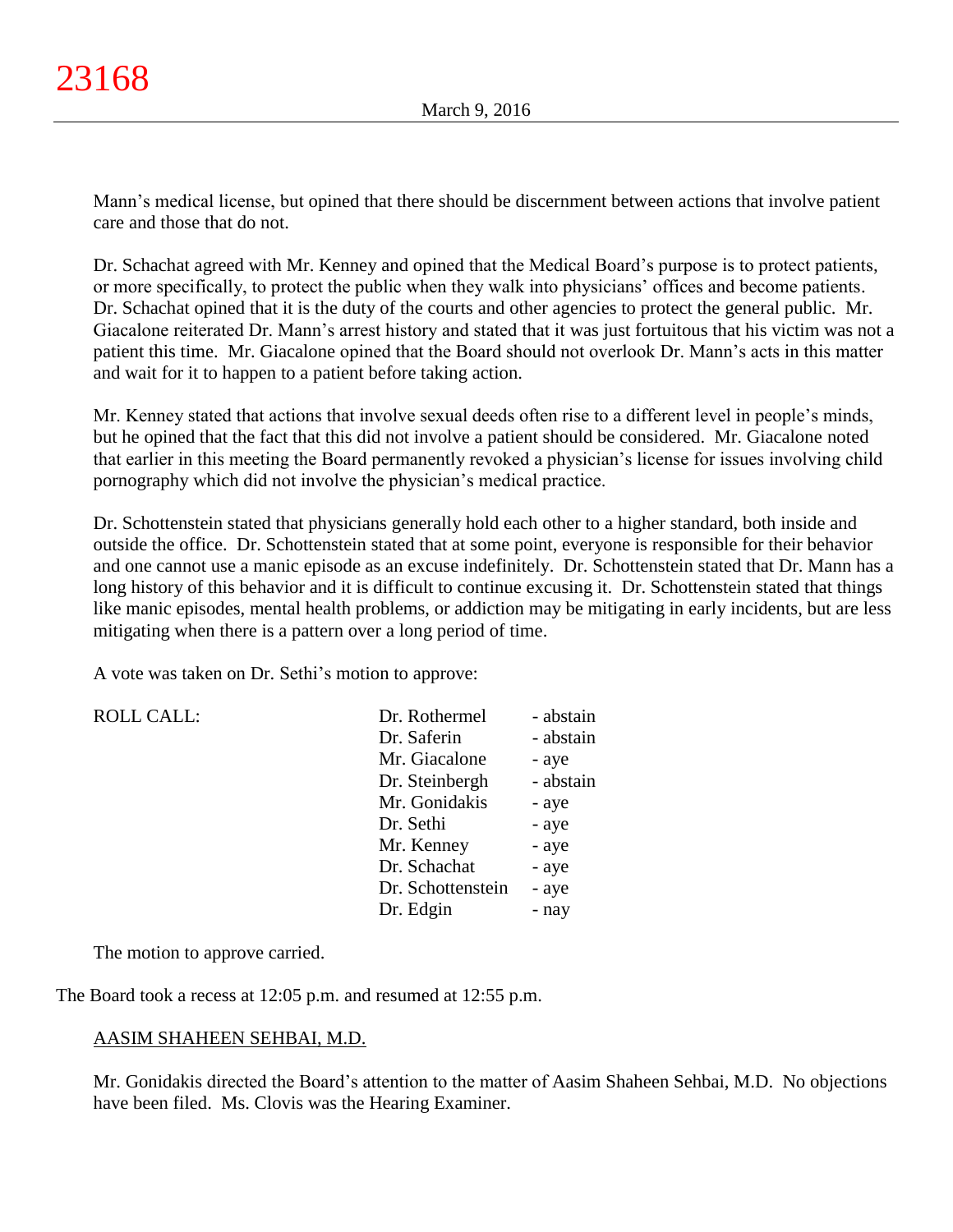Mr. Gonidakis stated that a request to address the Board has been timely filed by Dr. Sehbai. Five minutes will be allowed for that address.

Dr. Sehbai stated that he has been an oncologist for about 15 years and has been consistently rated as one of the top physicians in the state of Delaware. Dr. Sehbai stated that he made a mistake in 2012 by writing two letters of recommendations for medical students who had not done rotations with him. This error led to Dr. Sehbai being fined and reprimanded by the Delaware Board of Medical Licensure and Discipline. The Delaware Board also required Dr. Sehbai to complete an ethics course.

Dr. Sehbai stated that another matter that brought him to the attention of the Delaware Board involved a patient with terminal breast cancer. Dr. Sehbai stated that the patient need treatment immediately and he gave her medications in an unlabeled container. The patient later returned the medication without having taking any of it. Dr. Sehbai later contacted the patient and asked if she would be willing to help with a letter explaining his actions to the hospital. Dr. Sehbai stated that he wrote a letter about the situation and asked the patient to sign it, which she agreed to do. Dr. Sehbai later presented the letter to the hospital as having been written by the patient. Shortly thereafter, Dr. Sehbai left the hospital.

Dr. Sehbai stated that he was jobless for about a year following these incidents and he applied for *locum tenens* positions in different states. Because of job offers he received in Toledo and Cleveland, Dr. Sehbai applied for an Ohio medical license in 2014. Dr. Sehbai's previous discipline in Delaware triggered possible additional discipline in Ohio and in the several other states in which he applied for medical licensure. Dr. Sehbai stated that after presenting his case, he was granted unrestricted medical licenses in Alabama, Maine, Maryland, North Carolina, South Carolina, and Virginia. Dr. Sehbai currently practices in Alabama.

Dr. Sehbai stated that he has no plans to practice in Ohio. Dr. Sehbai stated that he was willing to withdraw his Ohio application, but he was not given that option. Dr. Sehbai stated that with the pending discipline, some of his insurance companies are denying him privileges as a provider. Dr. Sehbai stated that he is caught in a vicious cycle in which every potential state action comes to the attention of all the other states in which he has applied or been licensed. Dr. Sehbai stated that this cycle is ruining his career.

Dr. Sehbai stated that he is a very good and conscientious physician and he has not done anything wrong with regard patient care. Dr. Sehbai stated that he made two mistakes, as described above. Dr. Sehbai stated that it was morally wrong for him to write something that was incorrect in his letters of recommendation. Dr. Sehbai stated that in the second instance, he was trying to help a patient. Dr. Sehbai stated that other states, as well as hospitals, have cleared him for practice. Dr. Sehbai opined that if he is placed under probationary terms by the Ohio Board even though he will not practice in Ohio, it will affect him negatively.

Mr. Gonidakis asked if the Assistant Attorney General would like to respond. Mr. Wakley stated that he would like to respond.

Mr. Wakley stated that Dr. Sehbai wants the Board to believe that this is all just a mistake and that there has been no harm. Mr. Wakley noted that the Board has often spoken about the value and importance of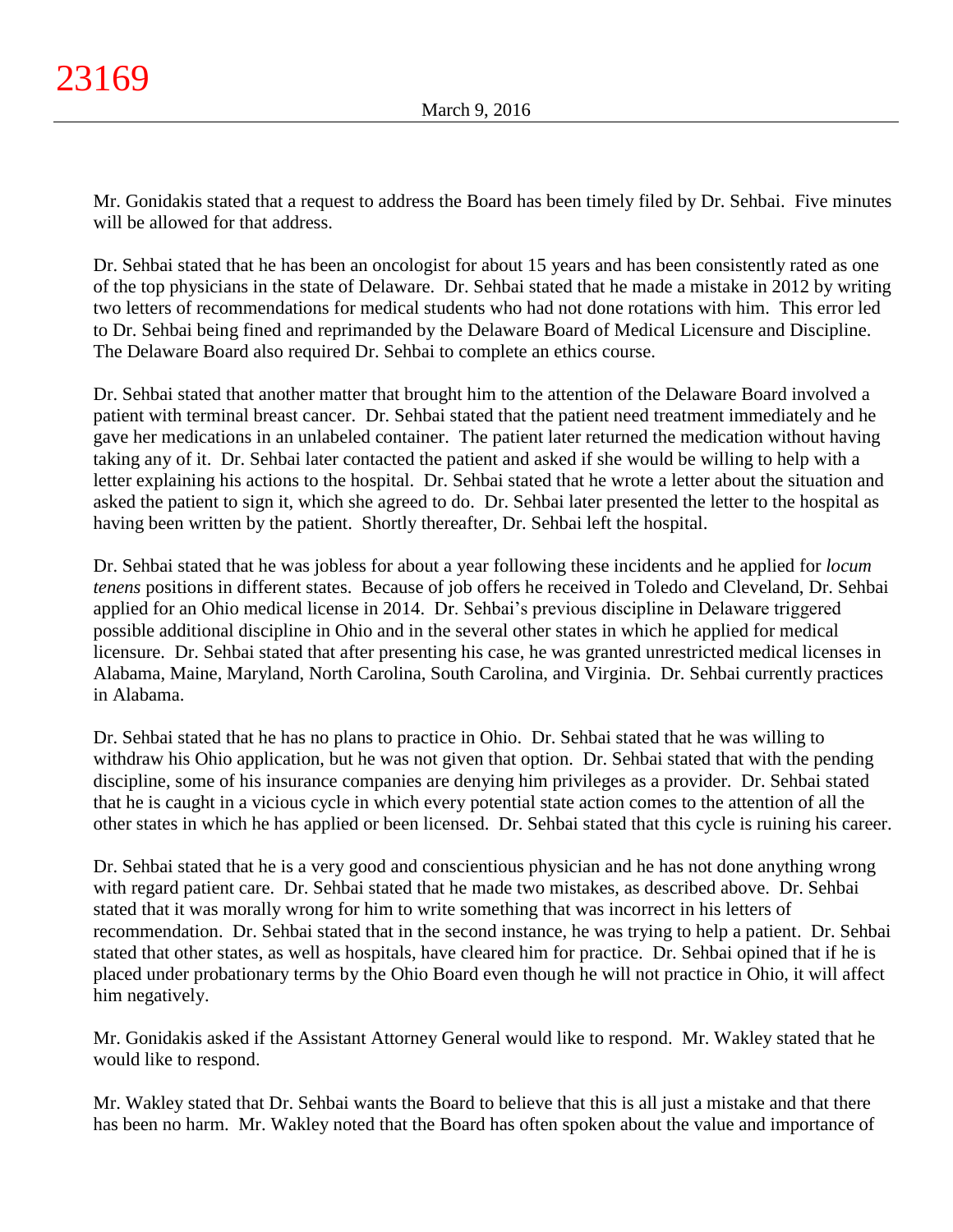honesty in the medical profession. Mr. Wakley stated that physicians must be able to trust the word of their colleagues. Mr. Wakley stated that Dr. Sehbai is not an honest person.

Mr. Wakley continued that Dr. Sehbai vouched for the professional competence of a physician who he had never met and he was going to do the same for another physician before he was caught. Mr. Wakley stated that Dr. Sehbai was willing to say to his colleagues that he had observed and trained with these physicians when that was, in fact, not true.

Mr. Wakley stated that Dr. Sehbai also used his position as a treating physician to get a patient to sign a letter defending his actions in dispensing medication to the patient which had been returned by another patient. Mr. Wakley noted that the patient later stated that she was uncomfortable signing the letter. Mr. Wakley stated that it is extremely concerning that the medication in question had been outside the controlled environment of a hospital or pharmacy and was handed back to another patient.

Mr. Wakley stated that Dr. Sehbai had applied for restoration of his Ohio medical license. Mr. Wakley asked the Board members which of them would be willing to rely on or trust the statements of Dr. Sehbai. Mr. Wakley stated that if the answer to his question is "no," then he does not see a reason for the Board to allow him to practice in Ohio, particularly since Dr. Sehbai has no plans to practice in Ohio.

# **Dr. Steinbergh moved to approve and confirm Ms. Clovis' Findings of Fact, Conclusions of Law, and Proposed Order in the matter of Aasim Shaheen Sehbai, M.D. Dr. Schottenstein seconded the motion.**

Mr. Gonidakis stated that he will now entertain discussion in the above matter.

Mr. Gonidakis stated that Dr. Sehbai is an oncology specialist and is board-certified in oncology, internal medicine, and hematology. Dr. Sehbai worked as a medical oncology in the State of Delaware from 2007 to 2014. In June 2014 Dr. Sehbai entered into a Consent Agreement with the Delaware Board of Medical Licensure and Discipline which reprimanded Dr. Sehbai, required him to take a course in ethics, and fined him \$2,000. The underlying basis for the 2014 Consent Agreement was that Dr. Sehbai wrote letters of recommendation for two foreign medical graduates whom, despite his glowing remarks, he had never met. Dr. Sehbai had indicated that the two medical graduates would have shadowed him and would have had no clinical duties. Mr. Gonidakis stated that this matter came to light because Dr. Sehbai's administrative assistant reported it to Dr. Sehbai's employer, who then informed the Delaware Medical Board.

Mr. Gonidakis continued that Dr. Sehbai entered into another Consent Agreement with the Delaware Medical Board in April 2015. Dr. Sehbai entered into the 2015 Consent Agreement because he took a prior patient's chemotherapy medicine and gave it to another patient in an unlabeled container. Afterwards, Dr. Sehbai asked the patient to not take the medicine and to return to his office. Dr. Sehbai asked the patient to sign a letter that he had written to look as if the patient had written it, then submitted the letter to his medical center representing that it had been written by the patient. The patient later called Dr. Sehbai's medical center to state that she had not written the letter, but that she agreed with everything in the letter. Mr. Gonidakis noted that the patient continued to see Dr. Sehbai following these events.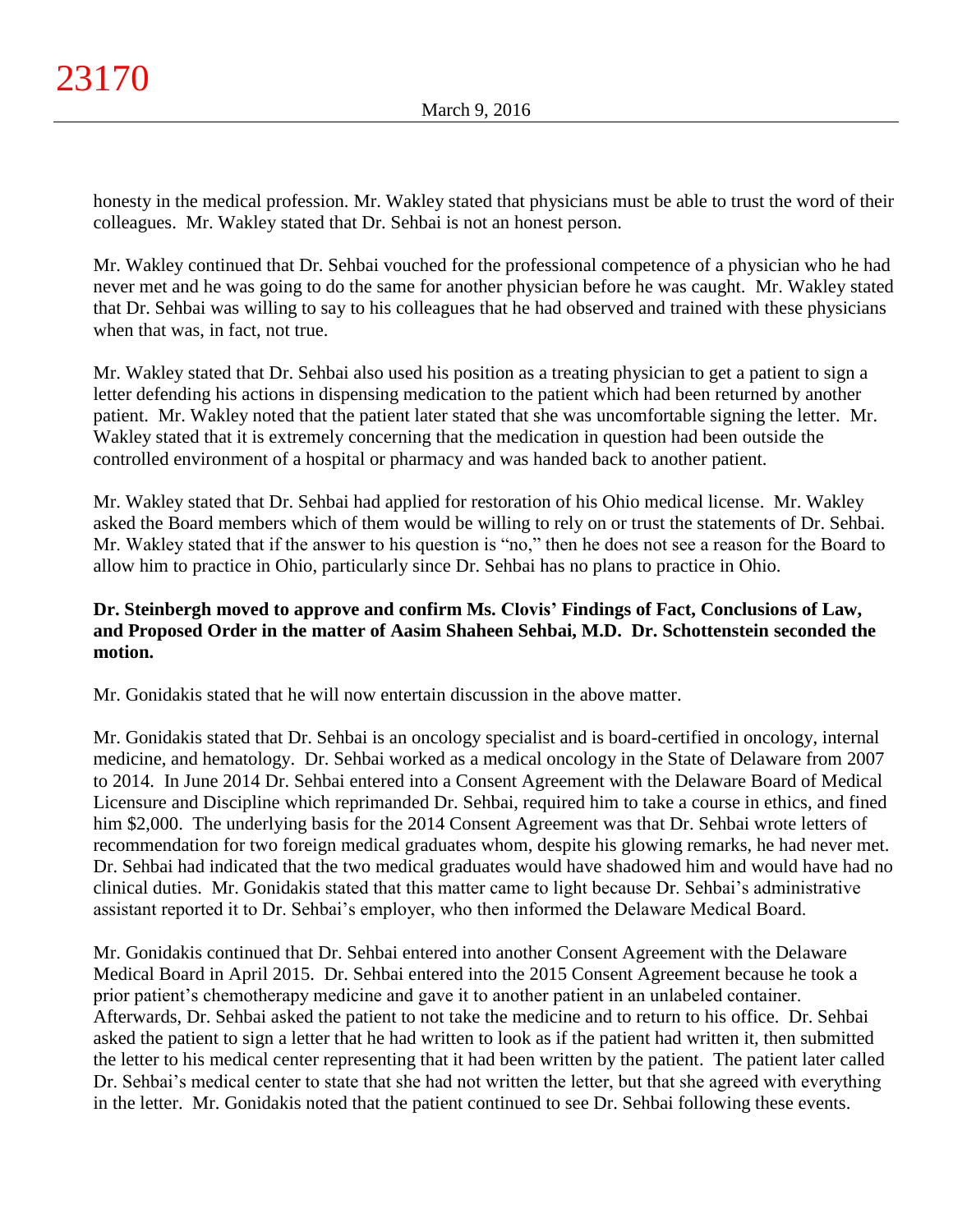Mr. Gonidakis stated that Dr. Sehbai has applied for restoration of his Ohio medical license. Dr. Sehbai has testified that besides the two matters above, there are no disciplinary claims against him and there have been no malpractice actions against him. Mr. Gonidakis stated that he supports the Proposed Order to grant Dr. Sehbai's application for restoration with probationary terms and conditions for a minimum of one year.

Dr. Steinbergh stated that the Board has concerns about Dr. Sehbai's honesty and sincerity. Dr. Steinbergh stated that it was dishonest for Dr. Sehbai to have written letters of recommendation to help two foreign medical graduates who he did not know, though she speculated that differing cultural expectations may be at play in cases such as this. Dr. Steinbergh noted that Dr. Sehbai's other matter involving having a patient sign a letter that he had written also involves issues of honesty.

Dr. Steinbergh opined that Dr. Sehbai has paid for his dishonest acts and that there should be an end to the cycle of state medical board actions triggering actions in other states in which Dr. Sehbai holds a medical license. Dr. Steinbergh stated that even a reprimand would continue this cycle for Dr. Sehbai. Dr. Steinbergh agreed that Dr. Sehbai's Ohio medical license should be restored, but opined that Dr. Sehbai does not need to be under probationary terms unless he comes to practice in Ohio. Dr. Steinbergh suggested that if Dr. Sehbai wishes to practice in Ohio in the future, he should be required to notify the Board within 60 days of his start date, whereupon the probationary terms in the Proposed Order would become effective.

# **Dr. Steinbergh moved to amend the Proposed Order so that the probationary terms do not become effective unless and until Dr. Sehbai begins practicing medicine in Ohio. Dr. Steinbergh further moved that Dr. Sehbai be required to notify the Board within 60 days if he intends to commence practice in Ohio. Dr. Sethi seconded the motion.**

Ms. Anderson stated that if the proposed amendment is accepted by the Board, then the amended Order would still result in a report to the National Practitioners Databank and could trigger actions in other states, which seems to be what the Board wishes to avoid. Further, Ms. Anderson stated that, while having probationary terms spring into effect has been done in consent agreements in which the respondent agrees to the terms, having such terms in a Board Order would create legal issues.

Dr. Steinbergh suggested that the Board grant Dr. Sehbai's application for restoration with no probationary terms. Dr. Steinbergh reiterated her opinion that Dr. Sehbai has paid for his mistakes. Dr. Steinbergh also noted that Dr. Sehbai has been granted licensure in multiple states.

**Dr. Steinbergh wished to withdraw her motion to amend.** No Board member objected to the withdrawal of Dr. Steinbergh's motion to amend. The motion to amend was withdrawn.

**Dr. Steinbergh moved to amend the Proposed Order to grant Dr. Sehbai's application for restoration, with no probationary terms. Dr. Sethi seconded the motion.** A vote was taken:

| ROLL CALL: | Dr. Rothermel | - abstain |
|------------|---------------|-----------|
|            | Dr. Saferin   | - abstain |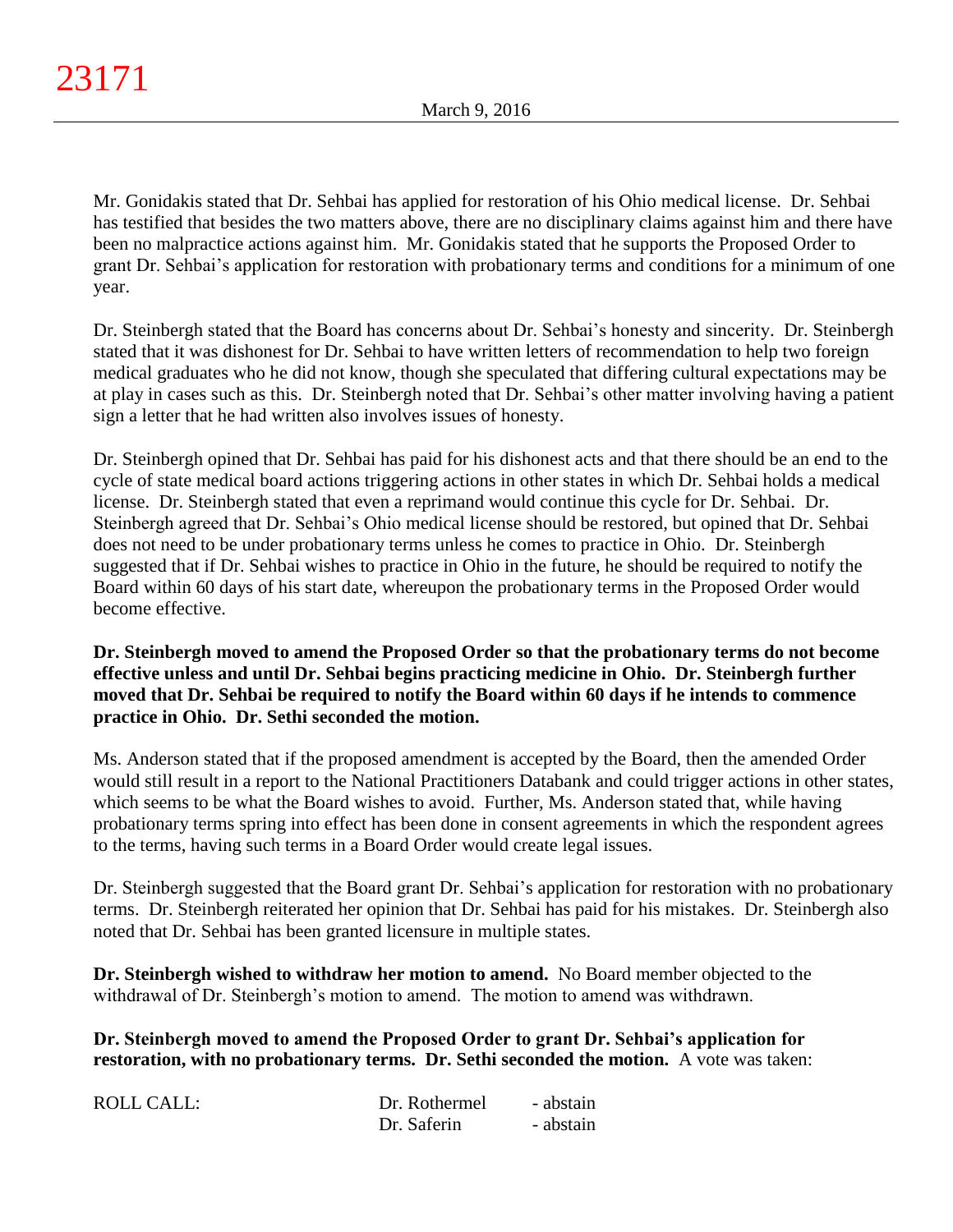| Mr. Giacalone     | - aye |
|-------------------|-------|
| Dr. Steinbergh    | - aye |
| Mr. Gonidakis     | - aye |
| Dr. Sethi         | - aye |
| Mr. Kenney        | - aye |
| Dr. Schachat      | - aye |
| Dr. Schottenstein | - aye |
| Dr. Edgin         | - aye |
|                   |       |

The motion to amend carried.

**Dr. Steinbergh moved to approve and confirm Ms. Clovis' Findings of Fact, Conclusions of Law, and Proposed Order, as amended, in the matter of Aasim Shaheen Sehbai, M.D. Dr. Schottenstein seconded the motion.**

| <b>ROLL CALL:</b> | Dr. Rothermel     | - abstain |
|-------------------|-------------------|-----------|
|                   | Dr. Saferin       | - abstain |
|                   | Mr. Giacalone     | - aye     |
|                   | Dr. Steinbergh    | - aye     |
|                   | Mr. Gonidakis     | - aye     |
|                   | Dr. Sethi         | - aye     |
|                   | Mr. Kenney        | - aye     |
|                   | Dr. Schachat      | - aye     |
|                   | Dr. Schottenstein | - aye     |
|                   | Dr. Edgin         | - aye     |
|                   |                   |           |

The motion to approve carried.

### WILLIAM GEORGE PALOSKI, D.O.

Mr. Gonidakis directed the Board's attention to the matter of William George Paloski, D.O. No objections have been filed. Mr. Porters was the Hearing Examiner.

Mr. Gonidakis stated that a request to address the Board has been filed by Dr. Paloski. However, the request was not filed in a timely manner. Mr. Gonidakis stated that the Board must determine whether to allow Dr. Paloski to address the Board.

**Dr. Steinbergh moved to allow Dr. Paloski to address the Board. Dr. Schottenstein seconded the motion.** A vote was taken:

| ROLL CALL: | Dr. Rothermel  | - abstain |
|------------|----------------|-----------|
|            | Dr. Saferin    | - abstain |
|            | Mr. Giacalone  | - ave     |
|            | Dr. Steinbergh | - aye     |
|            |                |           |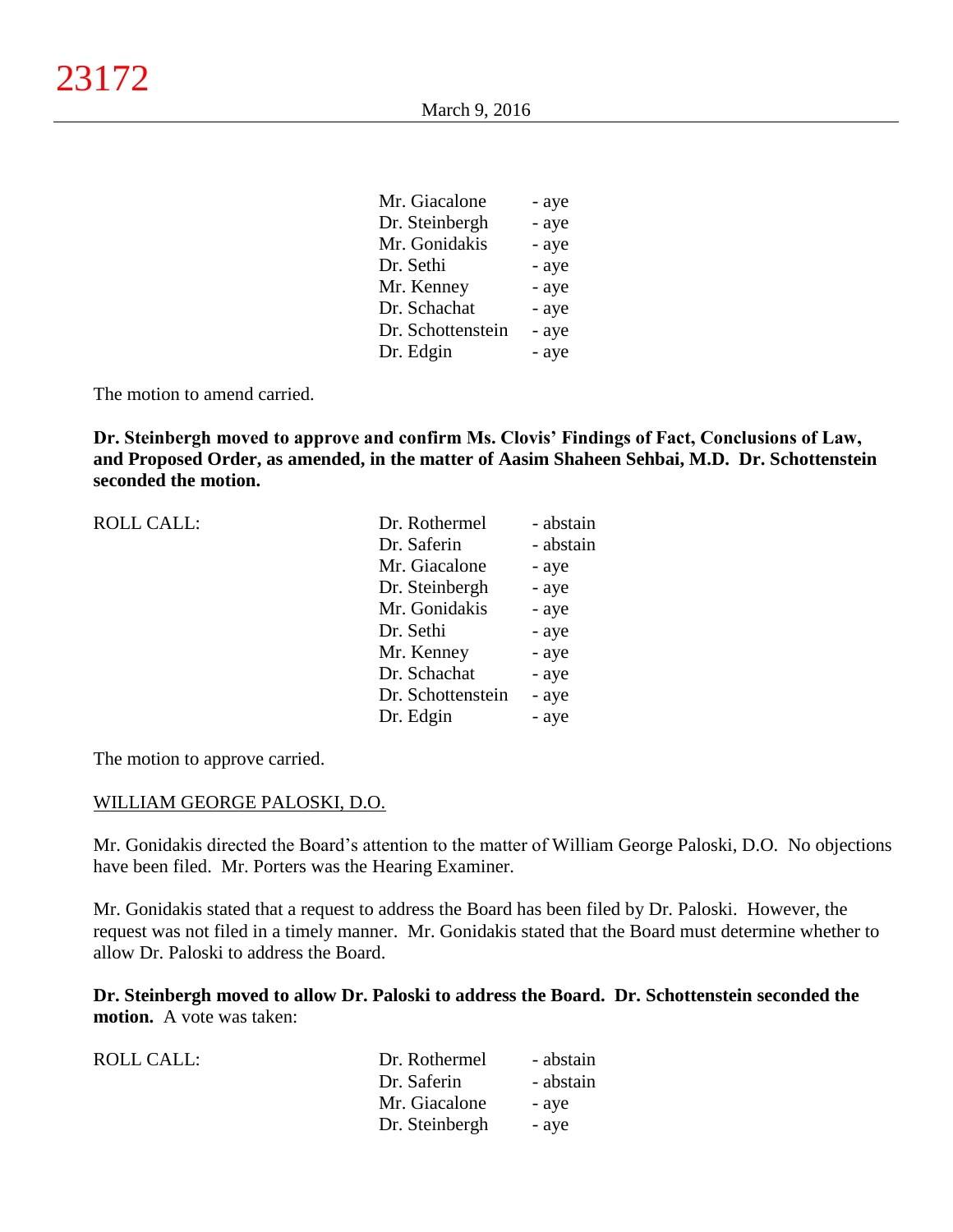| - aye |
|-------|
| - aye |
| - aye |
| - aye |
| - aye |
| - aye |
|       |

The motion carried.

Mr. Gonidakis stated that five minutes will be allowed for Dr. Paloski's address.

Dr. Paloski was represented by his attorney, David Betras.

Mr. Betras expressed great concern at what was happening to Dr. Paloski in the United States of America. Mr. Betras stated that he agrees with the Report and Recommendation's Conclusions of Law, which states, "the evidence is insufficient to support a conclusion that the acts, conduct, and/or omission of Dr. Paloski" constitute any violation. Mr. Betras also agreed with another statement from the Conclusions of Law, "the is evidence insufficient to prove that Dr. Paloski violated Ohio Revised Code 4731.22(B)(41)."

Mr. Betras described Dr. Paloski's practice. Mr. Betras stated that Dr. Paloski practices in the poorest area of the inner city of Youngstown, Ohio, and he has closed his practice due to what has happened to him. Mr. Betras stated that no other physician has the same practice as Dr. Paloski. Mr. Betras stated that over 90% of Dr. Paloski's patients were African Americans who had no other physician to go to. Mr. Betras stated that Dr. Paloski is 74-years-old, is in ill health, and is barely able to see. Mr. Betras noted that Dr. Paloski has had a number of surgeries on his eyes. Mr. Betras stated that Dr. Paloski had 3,000 to 4,000 assigned CareSource patients who had high incidences of respiratory problems.

Mr. Betras continued that Dr. Paloski applied for a Terminal Distributor of Dangerous Drugs with a Pain Management clinic Classification license (TDDD license) because he thought he may need it someday. Mr. Betras stated that Dr. Paloski was never a pain clinic and he never gave out narcotics. Mr. Betras stated that Dr. Paloski did prescribe a good deal of promethazine due to the respiratory problems of his patients who were retired steelworkers and others from the manufacturing sector. Mr. Betras noted that Dr. Paloski had wanted to retire, but he could not find another physician to take over his practice.

Mr. Betras stated that the police raided some drug houses and found prescriptions from Dr. Paloski that were being sold on the street, which Dr. Paloski was unaware of. Mr. Betras stated that Dr. Paloski's office was subsequently raided in August 2015, though he has not been indicted and the Drug Enforcement Administration (DEA) has not revoked Dr. Paloski's DEA registration. Mr. Betras stated that by summarily suspending Dr. Paloski's TDDD license, the Board of Pharmacy is effectively denying medical care to 4,000 patients from the lowest socio-economic levels of Youngstown. Mr. Betras stated that authorities seized almost \$1,000,000 which Dr. Paloski and his wife had worked for their entire lives. Mr. Betras added that Dr. Paloski's wife's jewelry was also seized and has not been returned.

Mr. Betras stated that the Medical Board has summarily suspended Dr. Paloski's medical license based on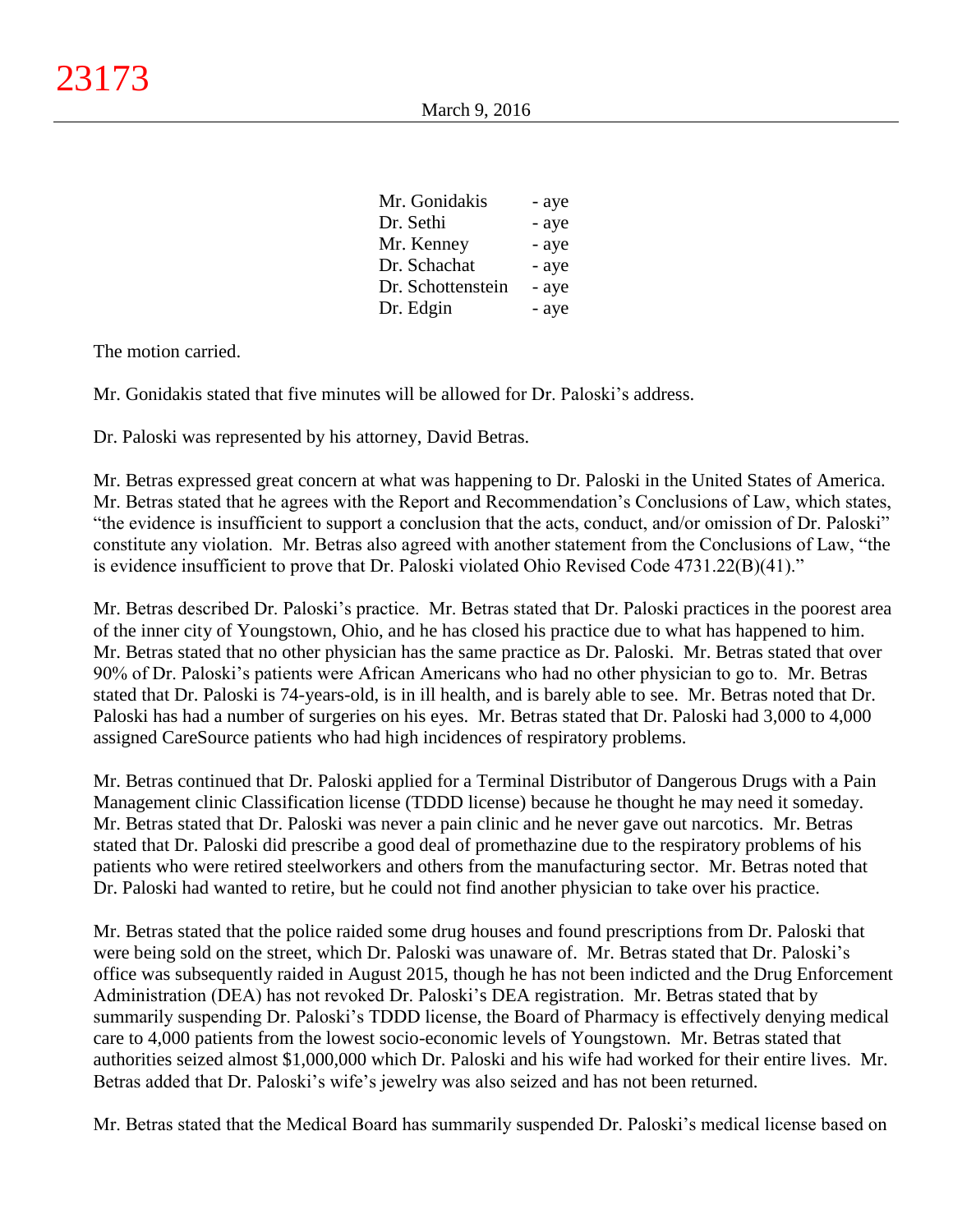the Board of Pharmacy's suspension of his TDDD license. Mr. Betras stated that Dr. Paloski has not been afforded a hearing with the Board of Pharmacy and he has not been allowed to see what evidence the Board of Pharmacy has against Dr. Paloski. Mr. Betras also reiterated that Dr. Paloski has not been indicted for any crime. Mr. Betras stated that the amount of promethazine prescribed by Dr. Paloski should be compared to that of other physicians with an inner city practice of 3,000 to 4,000 patients with high incidences of respiratory problems. Mr. Betras also stated that the fact that someone took Dr. Paloski's prescription and sold it on the street is not Dr. Paloski's fault.

Mr. Betras asked that the Medical Board not continue the suspension of Dr. Paloski's medical license.

Mr. Gonidakis asked if the Assistant Attorney General would like to respond. Ms. Snyder stated that she would like to respond.

Ms. Snyder stated this proposed action is based on the Board of Pharmacy's action summarily suspending Dr. Paloski's TDDD license. Ms. Snyder stated that information regarding the seizure of funds or jewelry is not in the hearing record because Dr. Paloski did not testify at his Medical Board hearing. Ms. Snyder stated that the suspension of Dr. Paloski's TDDD license triggered two possible violations for the Medical Board: A limitation of a license by another entity, and a minimal standards of care violation. Ms. Snyder agreed with Mr. Betras that there have not yet been any Findings of Fact from the Board of Pharmacy because that matter has been continued, possibly due to settlement negotiations. Ms. Snyder stated that Dr. Paloski's due process in the matter before the Board of Pharmacy is ongoing and his rights have not been violated.

Ms. Snyder continued that the Hearing Examiner found a violation based on the suspension of Dr. Paloski's TDDD license, but there was no minimal standards violation found. Ms. Snyder stated that the initial allegation of a minimal standards violation was a technical violation triggered by the suspension of the TDDD license, not by the underlying facts of this case.

Ms. Snyder stated that the Board of Pharmacy has alleged very egregious things, but now is not the time to act on those allegations. Ms. Snyder suggested that the Medical Board suspend Dr. Paloski's medical license until he can show the Board that he has a full and unrestricted TDDD license from the Board of Pharmacy.

# **Dr. Steinbergh moved to approve and confirm Mr. Porter's Findings of Fact, Conclusions of Law, and Proposed Order in the matter of William George Paloski, D.O. Mr. Giacalone seconded the motion.**

Mr. Gonidakis stated that he will now entertain discussion in the above matter.

Dr. Edgin stated that the Medical Board's proposed action is based on action taken by the Ohio Board of Pharmacy. Dr. Paloski is the named responsible person at BEM Medical Arts Center for the purposes of that facility's Terminal Distributor of Dangerous Drugs with a Pain Management clinic Classification license (TDDD license). In September 2015, the Board of Pharmacy summarily suspended the BEM Medical Art Center's TDDD license, triggering the Medical Board's summary suspension of Dr. Paloski's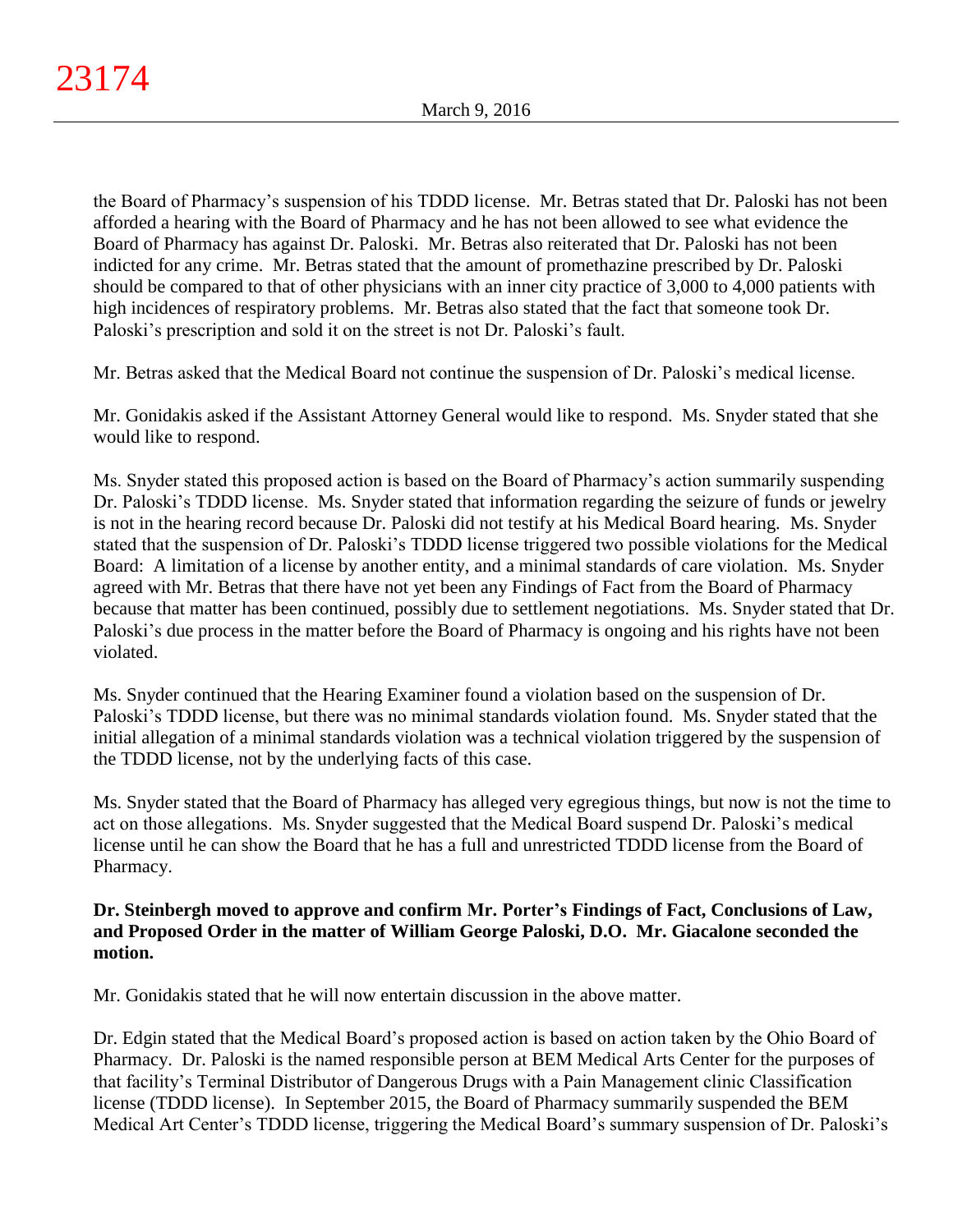medical license a few days later.

Dr. Edgin continued that through Dr. Paloski, the BEM Medical Arts Center had prescribed 281 gallons of promethazine with codeine over a two-year period. The Board of Pharmacy's Order of Summary Suspension alleged that the BEM Medical Arts Center had prescribed to a patient or patients who exhibited drug-seeking behavior. Dr. Edgin commented that while Dr. Paloski appears to have been practicing in a difficult area, it seems that in some cases there was dispensing of drugs without clear indications for it.

Dr. Edgin observed that the Hearing Examiner's Conclusions of Law state that the Board of Pharmacy's Order of Summary Suspension is insufficient to support a conclusion that Dr. Paloski's acts, conduct, or omissions constitute a failure to comply with the standards and procedures established for the operation of a pain management clinic. The Hearing Examiner also stated that the alleged conduct, if proven to have occurred, is egregious. Dr. Edgin stated that the Proposed Order would suspend Dr. Paloski's medical license until he can prove that he holds, or is the responsible party for, an unrestricted TDDD license, or is eligible for same. Upon reinstatement, the Proposed Order would impose probationary terms and conditions for a minimum of five years.

Mr. Giacalone stated that 281 gallons of promethazine with codeine over a two-year period amounts to approximately 140 gallons per year, or approximately 12 gallons per month. Mr. Giacalone stated that this is a large amount of promethazine with codeine, which is a very well-known abused product in the drugseeking market. Mr. Giacalone found it interesting that Dr. Paloski chose to prescribe promethazine with codeine, rather than promethazine alone or promethazine combined with a different medication. Mr. Giacalone also stated that Dr. Paloski had an opportunity to defend himself before the Board of Pharmacy and has apparently chosen not to.

Dr. Steinbergh stated that she is very uncomfortable with stories, if true, of law enforcement raiding a home or business and seizing assets such as money and jewelry that may be unrelated to the case. Dr. Steinbergh stated that if the Board of Pharmacy has offered a hearing in this matter and Dr. Paloski has not gone to hearing, then that represents due process in that venue. Dr. Steinbergh further noted that Dr. Paloski has not been indicted criminally and that criminal indictments can sometimes take a very long time. Dr. Steinbergh stated that the Medical Board has a responsibility to take action based on the Board of Pharmacy's summary suspension.

Dr. Steinbergh noted that the Proposed Order would suspend Dr. Paloski's medical license indefinitely and that one of the conditions of reinstatement is that Dr. Paloski must prove that he has, or is eligible for, an unrestricted TDDD license from the Board of Pharmacy. Dr. Steinbergh disagreed with this condition, stating the Dr. Paloski may not want to have a TDDD license in the future. Dr. Steinbergh also stated that it is not clear what makes someone eligible to hold an unrestricted TDDD license. Ms. Anderson, responding to questions, submitted that the purpose of that condition for reinstatement is that eligibility for an unrestricted TDDD license would show that the underlying basis of the Board of Pharmacy's summary suspension has been resolved.

Dr. Steinbergh agreed that Dr. Paloski's medical license could be suspended until his case before the Board of Pharmacy is resolved, but she disagreed that Dr. Paloski should have to prove eligibility for an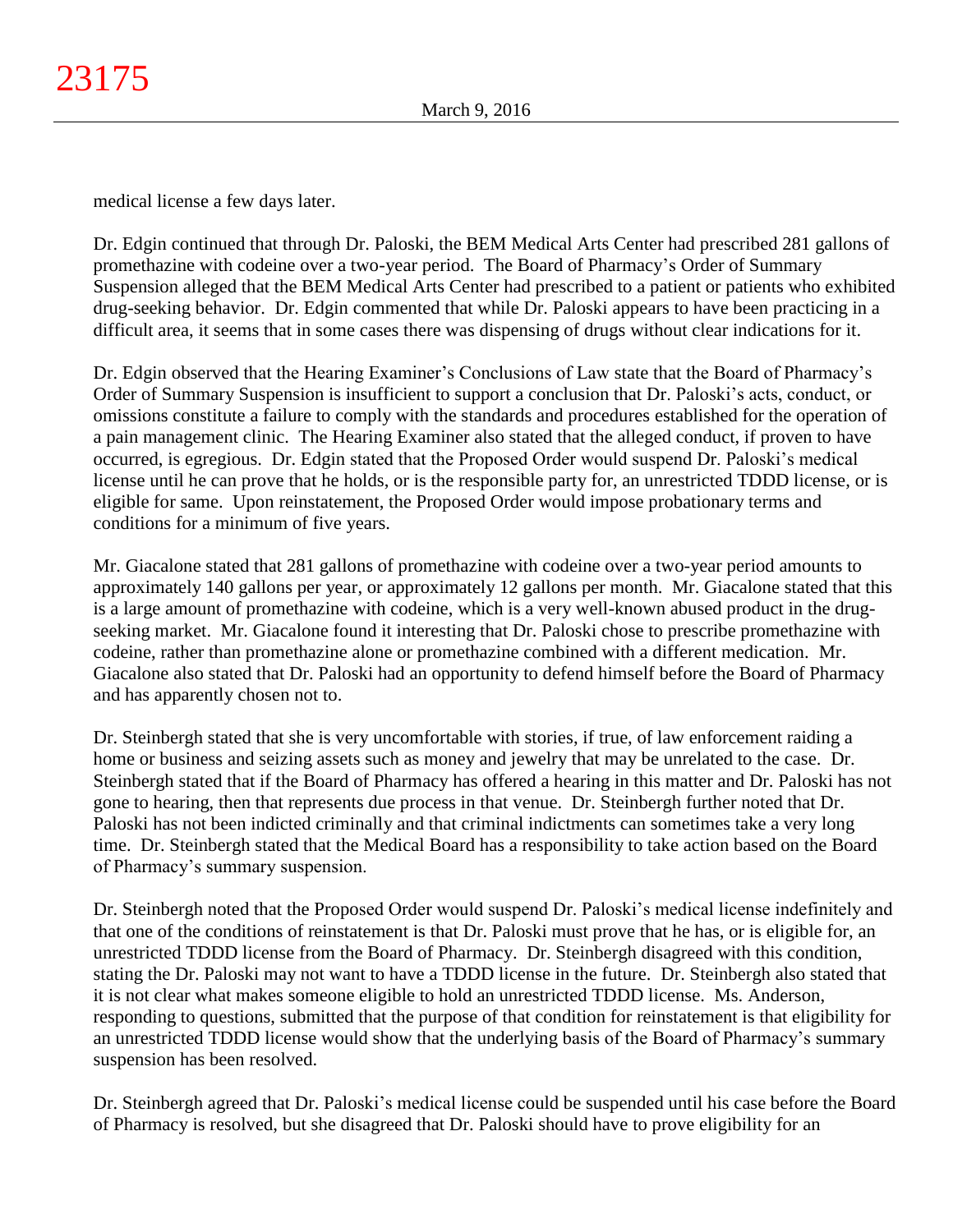unrestricted TDDD license. Dr. Steinbergh also stated that once the Board of Pharmacy takes a final action, the Medical Board may have to take an additional action based on the Board of Pharmacy's final action. Dr. Edgin agreed with Dr. Steinbergh, stating that the underlying issues in this matter are under the purview of the Board of Pharmacy.

The Board continued to discuss this matter thoroughly. Dr. Schottenstein observed that something has happened to make Dr. Paloski ineligible for the TDDD license, and therefore if he becomes eligible to hold a TDDD license again that would demonstrate that the issue with the Board of Pharmacy has been resolved and the Medical Board can consider reinstating his medical license at that time. Dr. Steinbergh stated that there may be other requirements to be eligible for a TDDD license that the Medical Board does not understand. Mr. Giacalone stated that a summary suspension of Dr. Paloski's TDDD license indicates that the Board of Pharmacy found that there was an immediate threat to public health. Mr. Giacalone stated that Dr. Paloski must resolve this issue before the Board of Pharmacy before the Medical Board considers reinstatement.

Dr. Schachat asked if the Drug Enforcement Administration (DEA) has taken action on Dr. Paloski's DEA registration based on the Board of Pharmacy's action. Mr. Giacalone stated that the DEA, a federal agency, registers physicians to prescribe controlled substances, while the TDDD license from the Board of Pharmacy had authorized Dr. Paloski's practice to hold and maintain controlled substances. Mr. Giacalone stated that even without a TDDD license, Dr. Paloski is authorized to prescribe controlled substances as long as he has an active DEA registration and an active medical license.

Mr. Gonidakis commented that Dr. Paloski's decision, with the advice of his counsel, to not exercise his right to testify at a hearing should not be a determinative factor in this case. Mr. Giacalone agreed, but noted that Dr. Paloski's attorney indicated that they chose not to proceed with a hearing because they did not feel they were being treated fairly, which is a different matter from simply choosing not to testify. Ms. Anderson clarified that the case before the Board of Pharmacy continues and Dr. Paloski will still have an opportunity to be heard in that matter.

Dr. Steinbergh stated that Dr. Paloski has not been indicted or convicted. Dr. Steinbergh expressed concern about moving forward if, as Dr. Paloski's attorney contends, the Board of Pharmacy is refusing to share information with him so that Dr. Paloski can attempt to defend himself.

A vote was taken on Dr. Steinbergh's motion to approve:

ROLL CALL:

| Dr. Rothermel     | - abstain |
|-------------------|-----------|
| Dr. Saferin       | - abstain |
| Mr. Giacalone     | - aye     |
| Dr. Steinbergh    | - nay     |
| Mr. Gonidakis     | - nay     |
| Dr. Sethi         | - nay     |
| Mr. Kenney        | - nay     |
| Dr. Schachat      | - nay     |
| Dr. Schottenstein | - aye     |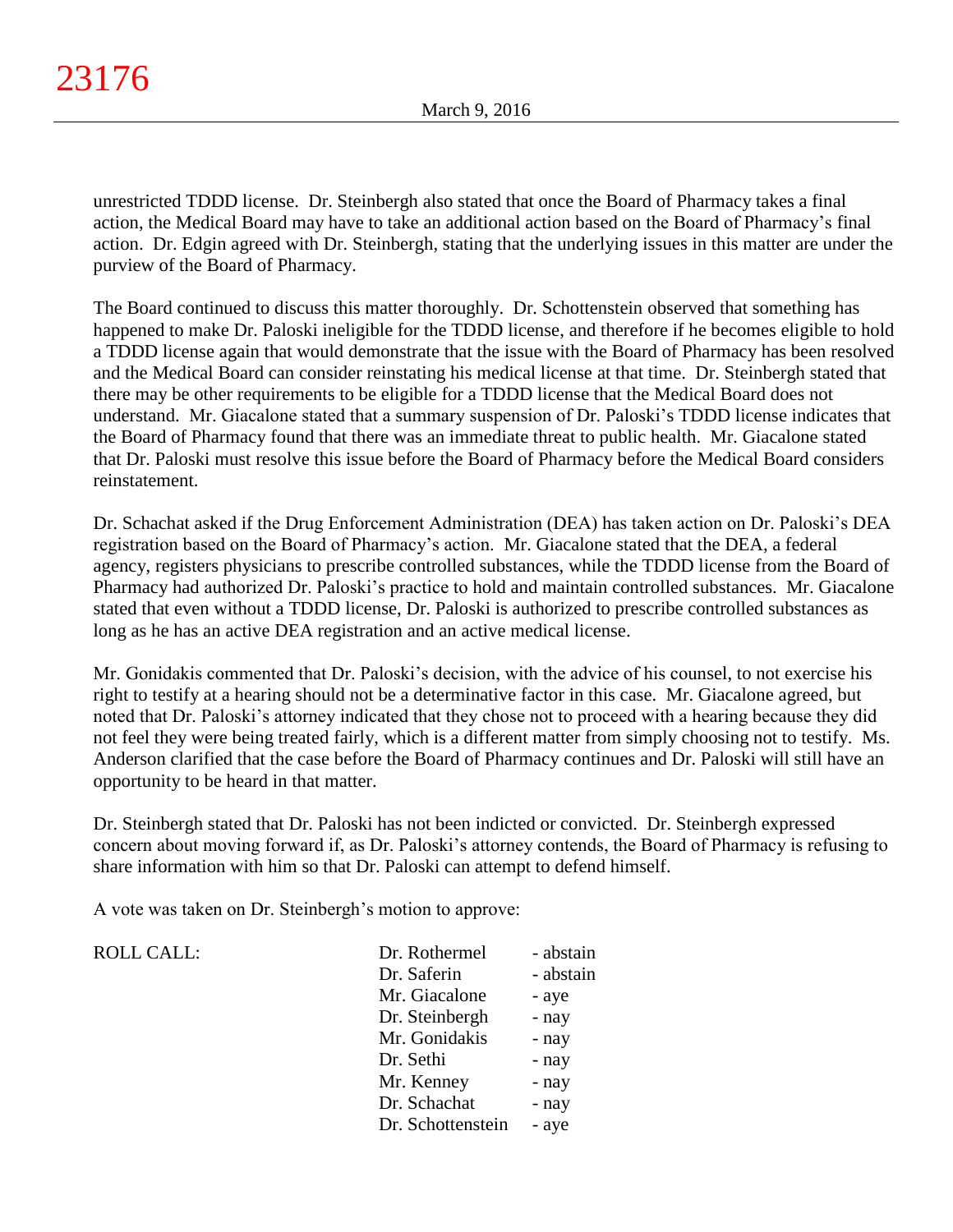Dr. Edgin - nay

The motion to approve did not carry.

**Dr. Steinbergh moved to approve and confirm Mr. Porter's Findings of Fact, Conclusions of Law, and Proposed Order in the matter of William George Paloski, D.O. Dr. Schottenstein seconded the motion.**

Mr. Gonidakis stated that he will now entertain discussion in the above matter.

Mr. Giacalone noted that the Board of Pharmacy's allegation that during a covert investigation, Dr. Paloski prescribed 2,240 ml of a controlled substance to a drug-seeking patient without a legitimate medical purpose. Mr. Giacalone stated that it is incumbent upon the Medical Board to take an action on Dr. Paloski's medical license so that he cannot write prescriptions for narcotics, pending the Board of Pharmacy's adjudication. Mr. Giacalone suggested that the Medical Board restrict Dr. Paloski's medical license so that he cannot prescribe controlled substances.

Dr. Steinbergh stated that she continues to oppose the requirement that Dr. Paloski show he is eligible for an unrestricted TDDD license. Dr. Steinbergh suggested that the Board staff develop an alternative order that would address the Board's concerns.

**Dr. Steinbergh moved to table this topic. Dr. Sethi seconded the motion.** A vote was taken:

| <b>ROLL CALL:</b> | Dr. Rothermel     | - abstain |
|-------------------|-------------------|-----------|
|                   | Dr. Saferin       | - abstain |
|                   | Mr. Giacalone     | - aye     |
|                   | Dr. Steinbergh    | - aye     |
|                   | Mr. Gonidakis     | - aye     |
|                   | Dr. Sethi         | - aye     |
|                   | Mr. Kenney        | - aye     |
|                   | Dr. Schachat      | - aye     |
|                   | Dr. Schottenstein | - aye     |
|                   | Dr. Edgin         | - aye     |

The motion to table carried.

## JOSEPH ANTHONY ROSE, M.D.

Mr. Gonidakis directed the Board's attention to the matter of Joseph Anthony Rose, M.D. Mr. Gonidakis stated that Dr. Rose has filed objections to Mr. Decker's Report and Recommendation. However, the objections were not filed in a timely manner. Mr. Gonidakis stated that the Board must determine whether to accept Dr. Rose's objections.

## **Dr. Steinbergh moved to accept Dr. Rose's objections to the Report and Recommendation. Dr.**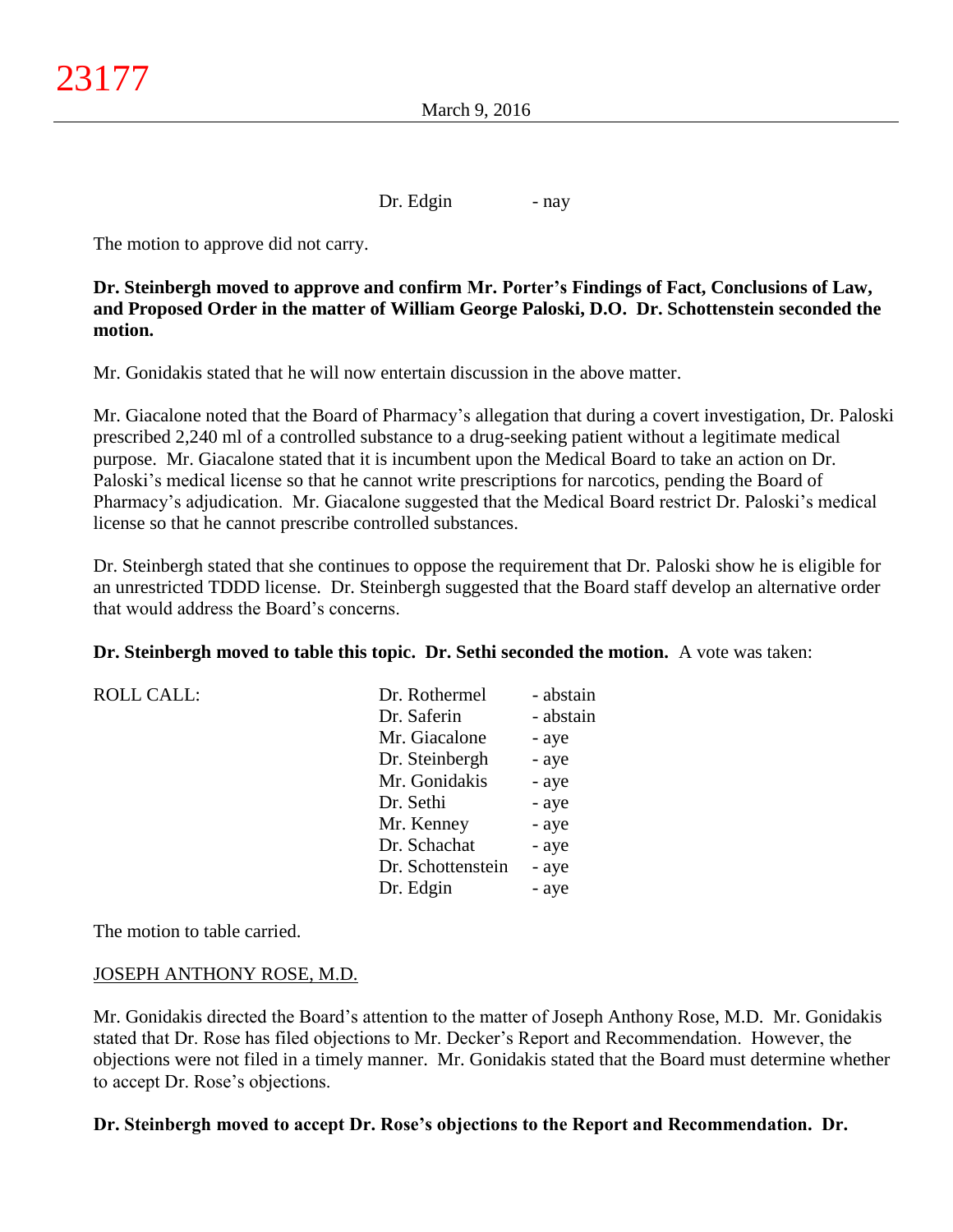**Schottenstein seconded the motion.** All members voted aye. The motion carried.

## **Dr. Steinbergh moved to approve and confirm Mr. Decker's Findings of Fact, Conclusions of Law, and Proposed Order in the matters of Joseph Anthony Rose, M.D. Dr. Sethi seconded the motion.**

Mr. Gonidakis stated that he will now entertain discussion in the above matter.

Dr. Edgin stated that the matter concerning Dr. Rose is non-disciplinary. Dr. Edgin stated that Dr. Rose had not practiced medicine for more than two years. Dr. Edgin stated that Dr. Rose had had a career as a cardiologist and he now wants to resume practice in family medicine. Dr. Edgin stated that Dr. Rose has not been tested for competency in medicine for quite some time. Dr. Edgin stated that the Proposed Order would grant Dr. Rose's application for restoration of his medical license, provided that he passes the Special Purpose Examination (SPEX) and completes at least 16 hours of continuing medicine education (CME) in wound care within six months of the Order's effective date.

Dr. Steinbergh stated that when a physician has not practiced medicine for two years or more, the Board has an opportunity to test the physician's competency before approving restoration of licensure. Dr. Steinbergh stated that the SPEX will give the Board a better understanding of Dr. Rose's knowledge in general medicine. Dr. Steinbergh stated that a career as a cardiologist does not prepare one for practice in general medicine or in wound care, which Dr. Rose has expressed an interest in doing. Dr. Steinbergh stated that if Dr. Rose has an active medicine license in any state then he is able to work in the Veteran's Administration (VA) system. However, for practice in Ohio outside the VA system, Dr. Steinbergh agrees with the Proposed Order. Dr. Steinbergh stated that wound care is not something that cardiologists do and one must be well-trained in wound care to provide appropriate care to wound patients in nursing homes or rehabilitation centers.

Dr. Saferin stated that many physicians have subjected themselves to possible disciplinary action by practicing in an area in which they have not been appropriately trained. Dr. Saferin opined that it is proper for the Board to ensure that physicians are competent in the area in which they wish to practice. Dr. Saferin stated that he supports the Proposed Order.

A vote was taken on Dr. Steinbergh's motion to approve:

| <b>ROLL CALL:</b> | Dr. Rothermel     | - aye |
|-------------------|-------------------|-------|
|                   | Dr. Saferin       | - aye |
|                   | Mr. Giacalone     | - aye |
|                   | Dr. Steinbergh    | - aye |
|                   | Mr. Gonidakis     | - aye |
|                   | Dr. Sethi         | - aye |
|                   | Mr. Kenney        | - aye |
|                   | Dr. Schachat      | - aye |
|                   | Dr. Schottenstein | - aye |
|                   | Dr. Edgin         | - aye |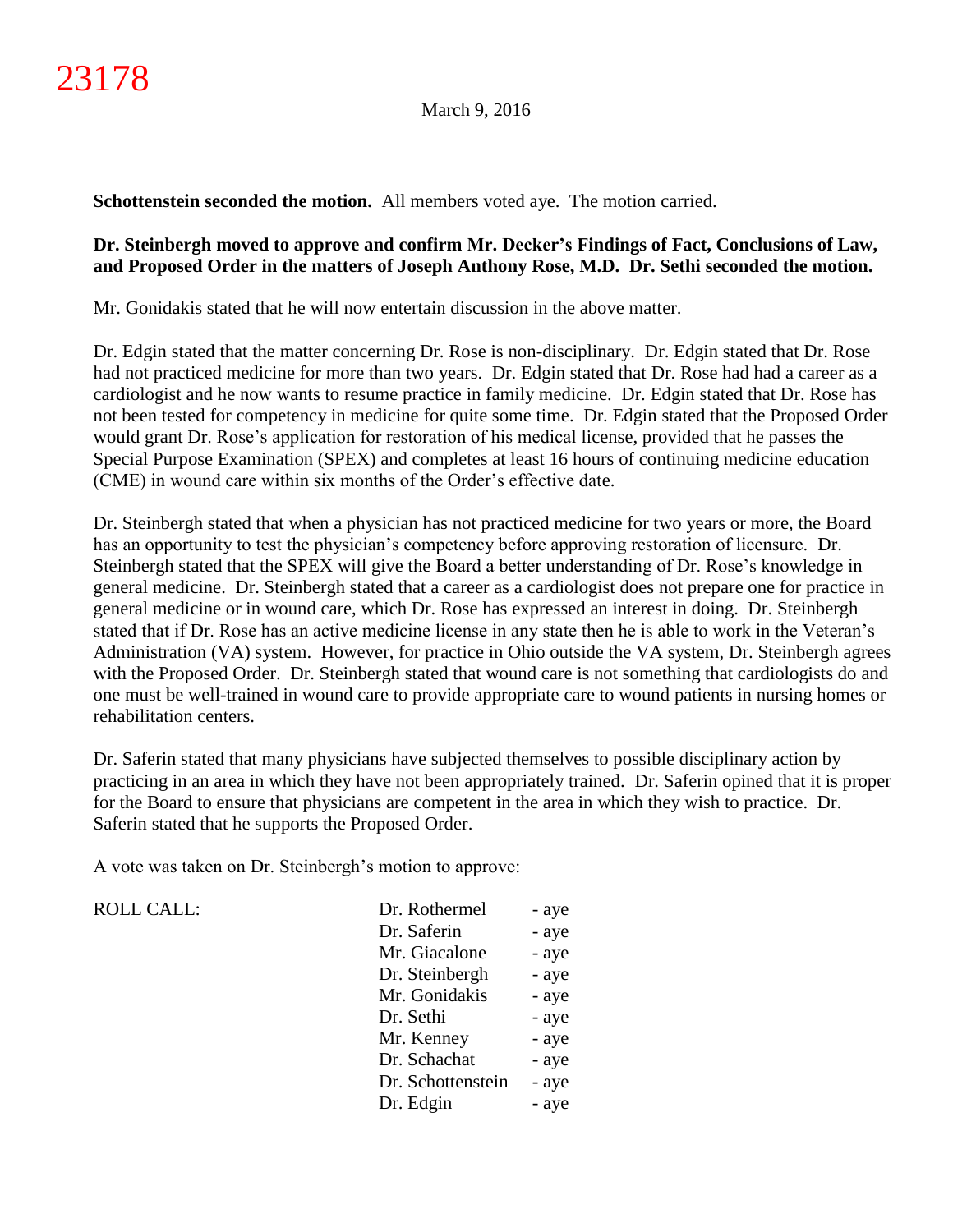The motion to approve carried.

# PAUL SRESTHADATTA, D.O.

Mr. Gonidakis directed the Board's attention to the matter of Paul Sresthadatta, D.O. No objections have been filed. Mr. Decker was the Hearing Examiner.

## **Dr. Steinbergh moved to approve and confirm Mr. Decker's Findings of Fact, Conclusions of Law, and Proposed Order in the matter of Paul Sresthadatta, D.O. Dr. Edgin seconded the motion.**

Mr. Gonidakis stated that he will now entertain discussion in the above matter.

Mr. Kenney briefly reviewed Dr. Sresthadatta's medical career. Mr. Kenney stated that Dr. Sresthadatta's problems with addiction began in 2009 when he was prescribed Percocet for pain due to a broken foot. In 2010 Dr. Sresthadatta entered into a 28-day residential treatment program. In December 2010 Dr. Sresthadatta entered into a Step I Consent Agreement with the Medical Board which suspended his medical license for 90 days, subject to conditions for reinstatement. Subsequently, Dr. Sresthadatta admitted to obtaining Percocet by forging the signatures of other physicians on prescriptions without their knowledge. Dr. Sresthadatta was charged with 22 felony counts of forgery, pleaded guilty to seven counts, and was sentenced to probation. Dr. Sresthadatta entered into a continuing treatment plan with Cornerstone Recovery. In April 2011 Dr. Sresthadatta entered into a Step II Consent Agreement with the Medical Board which reinstated his medical license, subject to probationary terms for a minimum of five years. In the Consent Agreement, Dr. Sresthadatta agreed to abstain completely from alcohol and drugs.

Mr. Kenney continued that on October 8, 2013, Dr. Sresthadatta was selected to provide a urine sample that tested positive for alcohol, which was confirmed by subsequent testing. At his hearing, Dr. Sresthadatta insisted that he had not consumed alcohol and he claimed that the test result was a false positive. However, Dr. James Ferguson of FirstLab testified that the levels of alcohol found in the testing were far above the cutoff levels.

Mr. Kenney stated that on Thanksgiving Day, November 28, 2013, Dr. Sresthadatta failed to call into FirstLab as required. This constituted a violation of Dr. Sresthadatta's Step II Consent Agreement.

Mr. Kenney stated that on September 26, 2014, Dr. Sresthadatta submitted a urine specimen to FirstLab that tested positive for OxyContin. Dr. Sresthadatta denied having personally ingested OxyContin.

Mr. Kenney stated that on November 5, 2014, the Board issued an Order suspending Dr. Sresthadatta's medical license for a minimum of 90 days and subjected him to random drug screens and other conditions. While under suspension, Dr. Sresthadatta wrote at least 43 prescriptions to 37 different patients between November 7 and December 9, 2014.

Mr. Kenney stated that Dr. Sresthadatta has, for the most part, attended 12-step meetings as required. Dr. Sresthadatta has not complied with the drug or alcohol testing requirements because his account at FirstLab has been suspended for non-payment. By May 2015, Dr. Sresthadatta had ceased to contact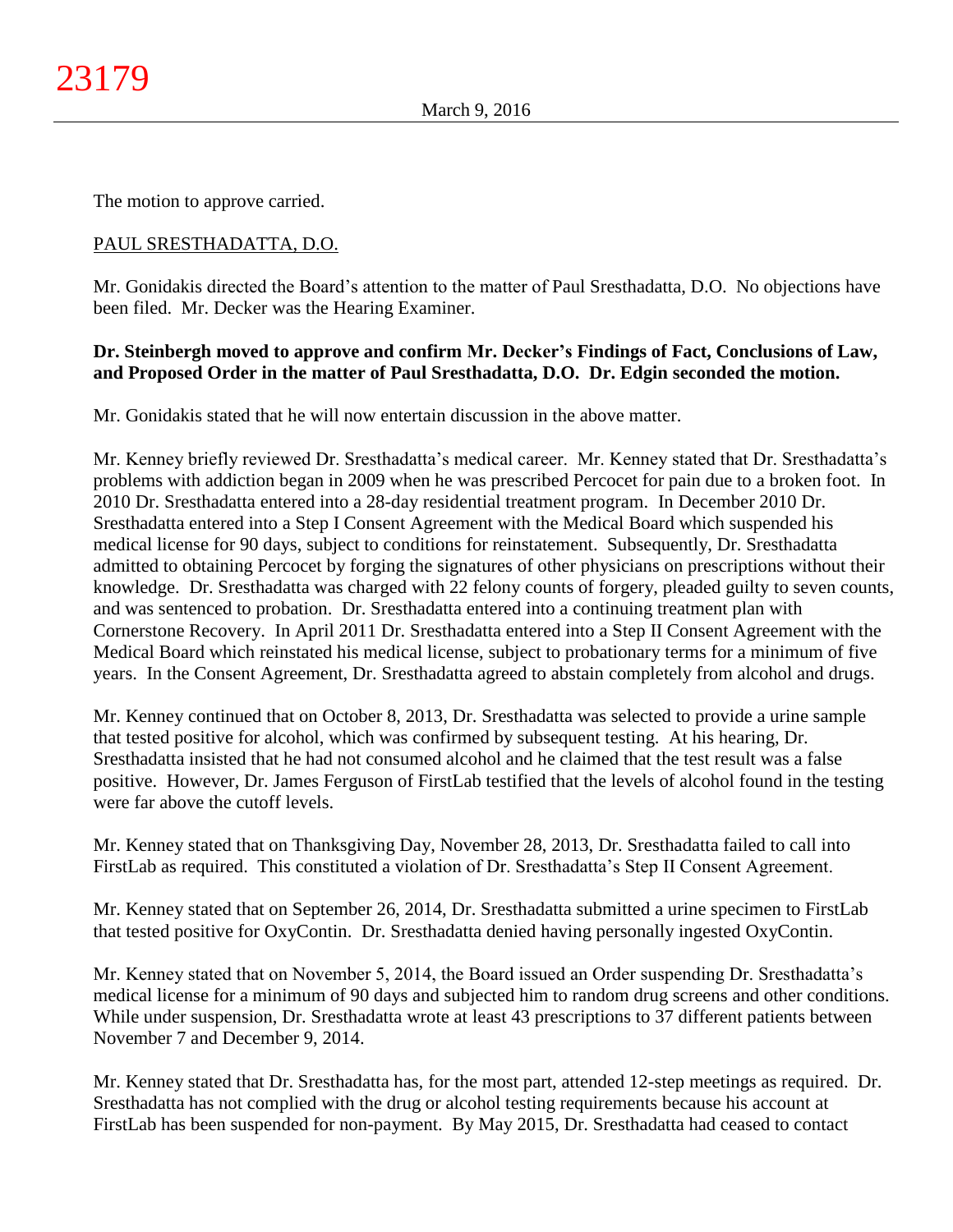FirstLab or the Medical Board's Compliance office. Dr. Sresthadatta last met with the Board's Compliance Supervisor, Ms. Bickers, on June 9, 2015, at which time Dr. Sresthadatta reported that he is looking for employment in medicine or outside of medicine. Dr. Sresthadatta also reported that he cannot continue to comply with his random drug testing requirements.

Mr. Kenney stated that Dr. Sresthadatta violated his April 2011 Consent Agreement by submitting positive drug screens, thereby demonstrating that he is impaired in his ability to practice medicine according to acceptable and prevailing standards of care because of habitual or excessive use of drugs. Dr. Sresthadatta's non-compliance with testing requirements also continues at this time. Mr. Kenney also stated that Dr. Sresthadatta prescribed controlled substances while his medical license was suspended, which is a felony offense.

Mr. Kenney stated that he agrees with the Hearing Examiner's Findings of Fact and Conclusions of Law. Mr. Kenney stated that the Proposed Order is to revoke Dr. Sresthadatta's medical license. However, based on many years of monitoring by the Board with very little or no positive results, Mr. Kenney saw no possible reason that Dr. Sresthadatta should practice medicine. Mr. Kenney proposed that Dr. Sresthadatta's medical license should be permanently revoked.

## **Mr. Kenney moved to amend the Proposed Order to permanently revoke Dr. Sresthadatta's license to practice medicine and surgery in Ohio. Mr. Giacalone seconded the motion.** A vote was taken:

| <b>ROLL CALL:</b> | Dr. Rothermel     | - abstain |
|-------------------|-------------------|-----------|
|                   | Dr. Saferin       | - abstain |
|                   | Mr. Giacalone     | - aye     |
|                   | Dr. Steinbergh    | - nay     |
|                   | Mr. Gonidakis     | - aye     |
|                   | Dr. Sethi         | - aye     |
|                   | Mr. Kenney        | - aye     |
|                   | Dr. Schachat      | - aye     |
|                   | Dr. Schottenstein | - aye     |
|                   | Dr. Edgin         | - aye     |
|                   |                   |           |

The motion to amend carried.

**Dr. Steinbergh moved to approve and confirm Mr. Decker's Findings of Fact, Conclusions of Law, and Proposed Order, as amended, in the matter of Paul Sresthadatta, D.O. Mr. Giacalone seconded the motion.** A vote was taken:

| ROLL CALL: | Dr. Rothermel  | - abstain |
|------------|----------------|-----------|
|            | Dr. Saferin    | - abstain |
|            | Mr. Giacalone  | - aye     |
|            | Dr. Steinbergh | - aye     |
|            | Mr. Gonidakis  | - aye     |
|            | Dr. Sethi      | - aye     |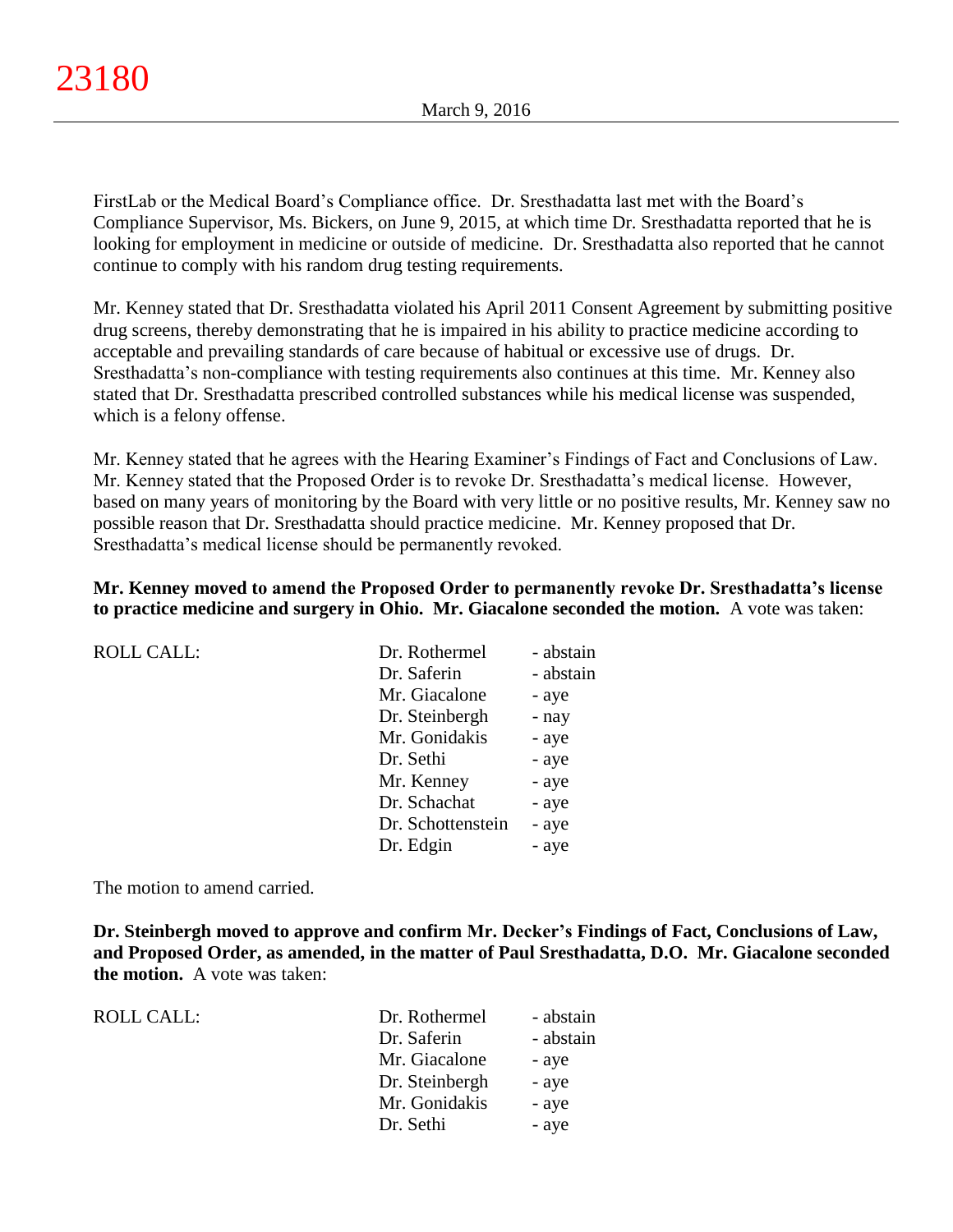| Mr. Kenney        | - aye |
|-------------------|-------|
| Dr. Schachat      | - aye |
| Dr. Schottenstein | - aye |
| Dr. Edgin         | - aye |

The motion to approve carried.

## MATTHEW RAY STEINER, M.D.

Mr. Gonidakis directed the Board's attention to the matter of Matthew Ray Steiner, M.D. No objections have been filed. Ms. Shamansky was the Hearing Examiner.

Mr. Gonidakis stated that a request to address the Board has been filed by Dr. Steiner. However, the request was not filed in a timely manner. Mr. Gonidakis stated that the Board must determine whether to allow Dr. Steiner to address the Board.

**Dr. Steinbergh moved to allow Dr. Steiner to address the Board. Dr. Sethi seconded the motion.** A vote was taken:

| <b>ROLL CALL:</b> | Dr. Rothermel     | - abstain |
|-------------------|-------------------|-----------|
|                   | Dr. Saferin       | - abstain |
|                   | Mr. Giacalone     | - aye     |
|                   | Dr. Steinbergh    | - aye     |
|                   | Mr. Gonidakis     | - aye     |
|                   | Dr. Sethi         | - aye     |
|                   | Mr. Kenney        | - aye     |
|                   | Dr. Schachat      | - aye     |
|                   | Dr. Schottenstein | - aye     |
|                   | Dr. Edgin         | - aye     |
|                   |                   |           |

The motion carried.

Mr. Gonidakis stated that five minutes will be allowed for Dr. Steiner's address.

Dr. Steiner stated that he considers himself one of the luckiest people on Earth, having been adopted from Vietnam by a wonderful Christian family in Ohio. Dr. Steiner stated that his father, a physician, instilled in him a sense of duty to care and be of service to others. Dr. Steiner stated that over the last 20 years he has provided care to patients in the emergency department, gone on several mission trips, and he volunteers at his church and in his community.

Dr. Steiner stated that prior to the incident in question, his wife was dealing with her worsening multiple sclerosis condition and the family was not coping with it well. Dr. Steiner stated that he helped care for his wife, but they were not sleeping in the same room and they rarely spoke to each other. Dr. Steiner stated that when he and his wife did speak, it was an argument. Dr. Steiner stated that he and his wife discussed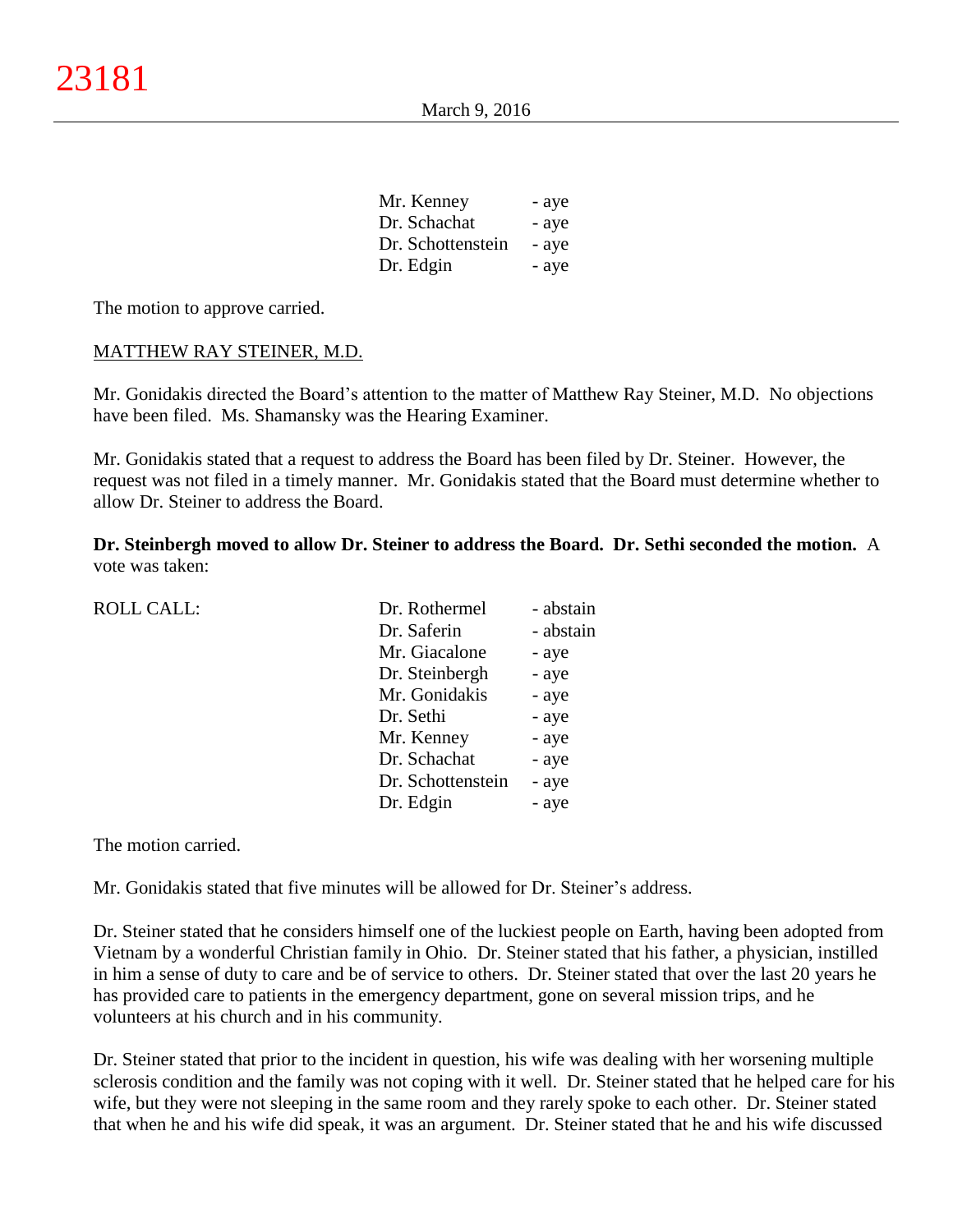divorce and were taking steps to do that.

Dr. Steiner stated that it was at this time that he was introduced to the young woman identified in the hearing record as C.T. Dr. Steiner stated that both he and the person who introduced them thought that C.T. was at least 21 years old because she worked in a bar/restaurant. Dr. Steiner stated that C.T. was a single mother with a young daughter and was struggling financially. Dr. Steiner soon began a relationship with C.T.

Dr. Steiner stated that he and C.T. never discussed drugs or prescriptions and he never gave C.T. drugs or prescriptions. When C.T. was admitted to Dr. Steiner's hospital, C.T. told Dr. Steiner it was for anxiety and depression. Dr. Steiner did not look up C.T.'s admission records because that would have violated her privacy as well as HIPPA laws. Dr. Steiner found out later that C.T. had been admitted due to a heroin overdose. Dr. Steiner also stated that he was unaware of C.T.'s escort service until he was informed of it by the Assistant Attorney General. Dr. Steiner acknowledged that he had a sexual relationship with CT, but denied that he ever gave C.T. money for sex. Dr. Steiner stated that he did give money to C.T. for groceries, expenses, and car repairs.

Dr. Steiner stated that he is a Christian, but he was doing many un-Christian things at that time. Dr. Steiner stated that he is ashamed and appalled at some of the decision he had made. Dr. Steiner stated that professionally he has always tried to be caring and treat everyone with respect. Dr. Steiner stated that he has always tried to provide the best medical care possible and he would never intentionally put anyone in harm's way.

Regarding the texts surrounding this incident, Dr. Steiner stated that he will always regret responding the way he did. Dr. Steiner stated that it was very strange seeing the texts for C.T. about drugs because they had never talked about that before. Dr. Steiner stated that in the text messages he should not have talked about writing prescriptions or suggested that he could help C.T. in any way other than sending her to an emergency department or another professional. Dr. Steiner stated that he had not wanted to precipitate an anxiety attack or something else for C.T. Dr. Steiner stated that he went along with the texts and joked about it, but he now knows that it is not a joking matter.

Regarding the prescription and the medication that the police confiscated, Dr. Steiner stated that most of those were in his car and belonged to his wife. Dr. Steiner referenced a video of the police sting on him and noted that he never initiated any conversation about supplying drugs or writing prescriptions.

Dr. Steiner stated that he has paid dearly for his personal mistakes. Dr. Steiner stated that he has suffered professionally and has been unable to support his family financially. Dr. Steiner has also had great difficulty regaining the trust of his family, friends, and colleagues. Dr. Steiner stated that most of all, he has been unable to serve and help others through his medical training. Dr. Steiner stated that through the grace of God, his family, his friends, and the help of other professionals, he has been able to turn his life around. Dr. Steiner stated that he is grateful that his family remains intact.

Dr. Steiner stated that he has learned a great deal about himself in recent years through counseling. Dr. Steiner stated that he has taken continuing medical education (CME) courses in personal ethics and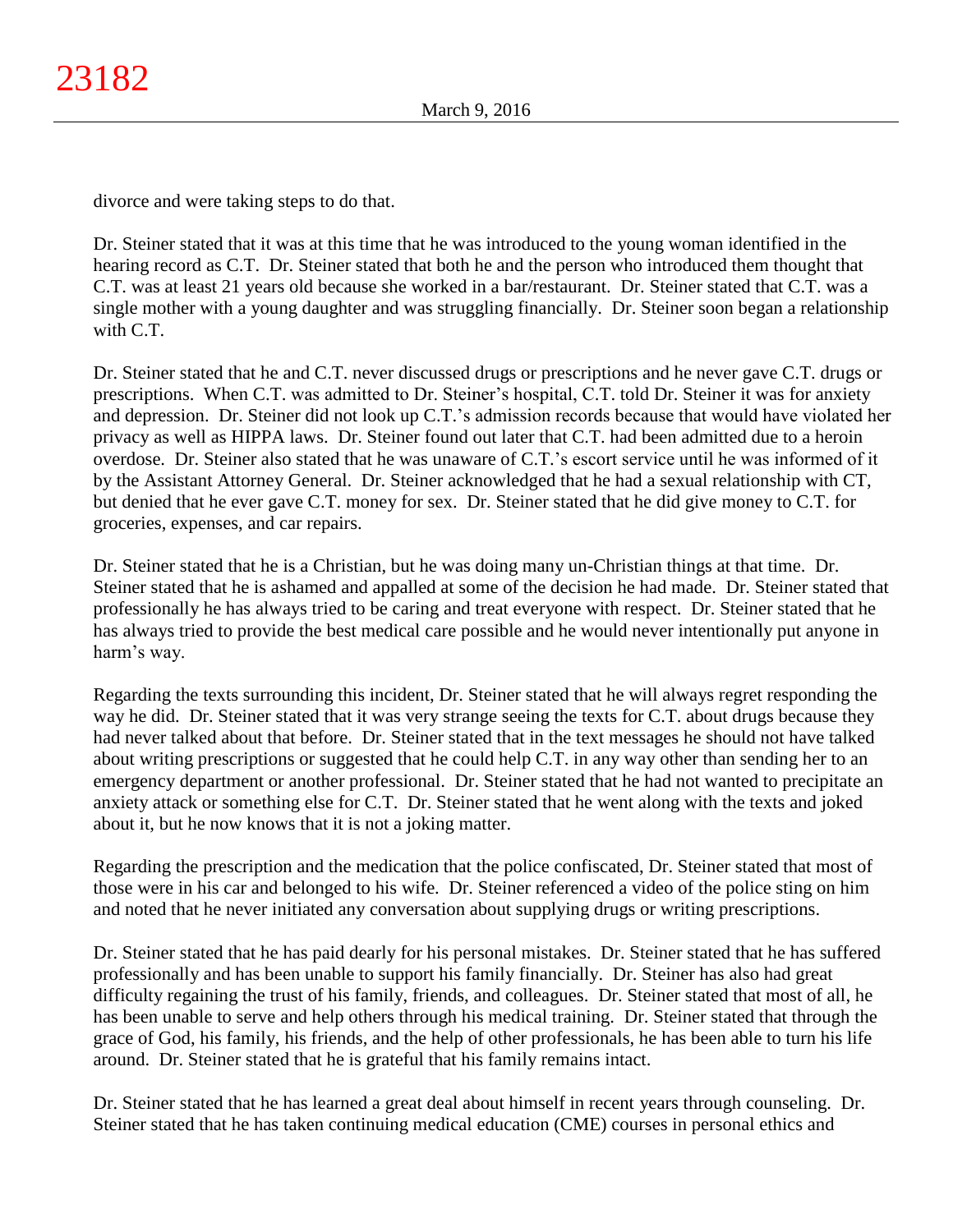professional boundaries, as well as emergency medicine CME's and seminars on prescription drug abuse. Dr. Steiner stated that he takes full responsibility for his actions and he expressed remorse for his part in this incident.

Dr. Steiner stated that he has not practiced medicine in Ohio for nearly ten years and has no intention of doing so in the near future. Dr. Steiner stated that he continues to renew his Ohio medical license because that is where he grew up and Ohio has special meaning to him. Dr. Steiner asked the Board to issue a reprimand in this matter, as well as guidelines for him to follow if he returns to practice in Ohio. Dr. Steiner stated that if the Board wants him to withdraw his application for renewal of his Ohio medical license, he would do so out of respect for the Board.

Mr. Gonidakis asked if the Assistant Attorney General would like to respond. Mr. Wilcox stated that he would like to respond.

Mr. Wilcox stated that this matter is based on an action taken by the Medical Licensing Board of Indiana in May 2015. Mr. Wilcox stated that the Indiana Board Order, as well as the policy report from the Kokomo, Indiana police, are very detailed and are part of the hearing record. Mr. Wilcox stated that it is obvious what happened, despite Dr. Steiner's apparent attempts to gloss over the incident. Mr. Wilcox stated that he supports the Hearing Examiner's Proposed Order.

# **Dr. Steinbergh moved to approve and confirm Ms. Shamansky's Findings of Fact, Conclusions of Law, and Proposed Order in the matters of Matthew Ray Steiner, M.D. Dr. Schottenstein seconded the motion.**

Mr. Gonidakis stated that he will now entertain discussion in the above matter.

Dr. Schottenstein stated that on May 4, 2015, Dr. Steiner's Indiana medical license was put on indefinite probation for at least one year, based on Dr. Steiner's 2013 criminal conviction on two counts of Furnishing Alcohol to a Minor, as well as his illegal possession of a Schedule IV controlled substance. Dr. Schottenstein stated that the Indiana Board found that Dr. Steiner had engaged in a pattern of conduct that demonstrated an inability to exercise reasonable care and diligence, as evidenced by the incident in June 2013 that led to his conviction. Dr. Schottenstein stated that Dr. Steiner is board-certified in emergency medicine and he currently works at a general med practice and as a medical review officer at Nationwide Medical Review.

Dr. Schottenstein continued that in 2013 Dr. Steiner was introduced to a young woman identified in the hearing record as C.T. as someone he may be interested in dating, despite that fact that Dr. Steiner was married and had two children. At the time of introduction C.T. was 18 years old, though Dr. Steiner insists that he thought she was at least 21 years old because she worked in a bar. Dr. Steiner and C.T. began a sexual relationship about two or three weeks later.

Dr. Schottenstein stated that on June 5, 2013, police were called to a hotel because C.T. and another woman were found to be heavily intoxicated and vomiting from ingesting alcohol that Dr. Steiner had provided. Dr. Steiner maintains that he did not know that C.T. used heroin and that she had never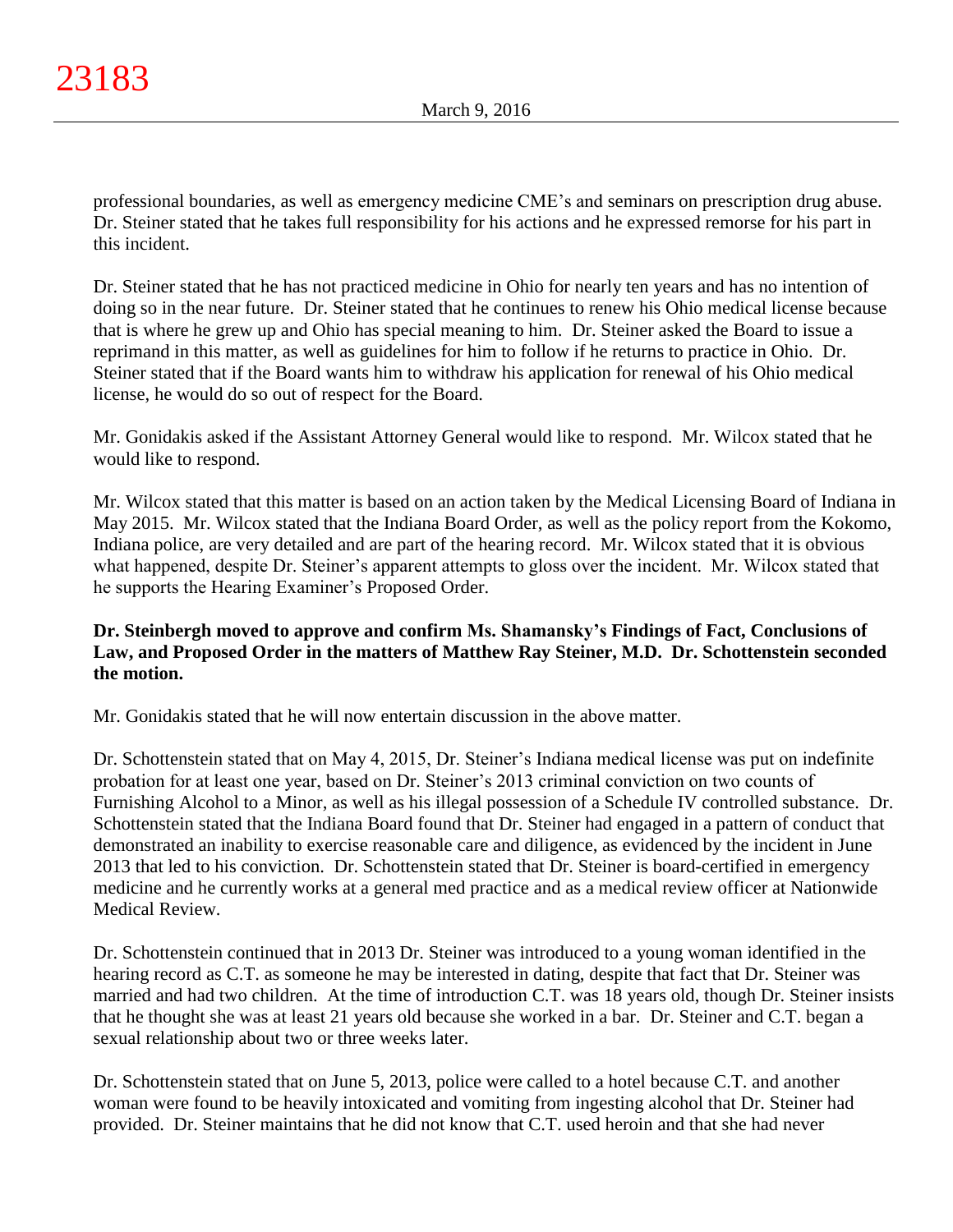requested drugs or prescriptions from him. At his hearing, Dr. Steiner testified that C.T. was a struggling mother and he was trying to do whatever he could to help her. Dr. Steiner later learned that C.T. had a craigslist advertisement for her services as a prostitute. Although Dr. Steiner insists that he never exchanged money for sex, he did give her between \$100 and \$300 on different occasions to help her financially.

Dr. Schottenstein stated that Dr. Steiner had testified that his relationship with C.T. happened at a difficult time in his marriage because his wife had been diagnosed with multiple sclerosis. Although Dr. Steiner initially indicated that he was separated from his wife at this time, he later conceded that he was still living with his wife and they were discussing divorce. Dr. Steiner indicated that at this time in his life he was lonely and depressed.

Dr. Schottenstein stated that after C.T. overdosed on heroin in June 2013, her cell phone was returned to her employer, who then contacted the Kokomo police when he received messages on the phone that seemed to be related to drug transactions. During this time, Dr. Steiner was attempting to contact C.T. and the police posed as C.T. in replies to him. Dr. Schottenstein stated that the tone of the texting was adolescent, indecent, flirtatious, and appalling. Dr. Schottenstein stated that Dr. Steiner, a 50-year-old physician, was texting with an 18-year-old young woman who he knows to have mental health issues. Dr. Steiner's texts referred to C.T. as "babe" and "sexy" and did not express any concern about C.T.'s wellbeing or mental health. When the police posing as C.T. indicated that she needs something for stress, Dr. Steiner volunteered that he could bring Klonopin or Xanax or could write for anything else that was necessary. Dr. Steiner also indicated that he would bring beer. There is also a reference to C.T. bringing a friend, which provoked Dr. Steiner to ask if there will be group sexual activity.

Dr. Schottenstein continued that the police subsequently confronted Dr. Steiner in a hotel room with beer, condoms, a tablet of diazepam, a blank prescription pad, and \$665 in cash. A search of Dr. Steiner's car revealed a prescription bottle with Dr. Steiner's wife's name which contained 34 diazepam tablets, as well as a bottle of Viagra which Dr. Steiner had written for himself and a sample package containing three tablets of Soma. Dr. Steiner has indicated that he believes he was the victim of entrapment by the police in what he described as a very aggressive effort towards medical professionals. Dr. Steiner has also expressed remorse for his behavior.

Dr. Schottenstein stated that Dr. Steiner has explained his behavior by saying he feared that C.T. was having a mental health crisis and he had wanted to meet with her to assess her mental status. Dr. Steiner also indicated that he was only playing along with the text messages and that he had never intended to supply C.T. with drugs. Regarding the \$665 in cash, Dr. Steiner has stated that he had no intention of paying for sexual activity; rather, he simply carries large amounts of cash with him sometimes.

Dr. Schottenstein stated that prior to the 2013 incident Dr. Steiner had never been arrested or had any legal problems, nor had he had any personal or professional issues. The Indiana Board Order put Dr. Steiner on indefinite probation for at least one year and Dr. Steiner reportedly remains compliant with the terms of his probation. Dr. Steiner had presented several letters from friends and colleagues that described him as kind, compassionate, professional, and an extemporary physician. Dr. Steiner's therapist has indicated that Dr. Steiner has shown genuine remorse and that the likelihood of a similar incident was very remote. Dr.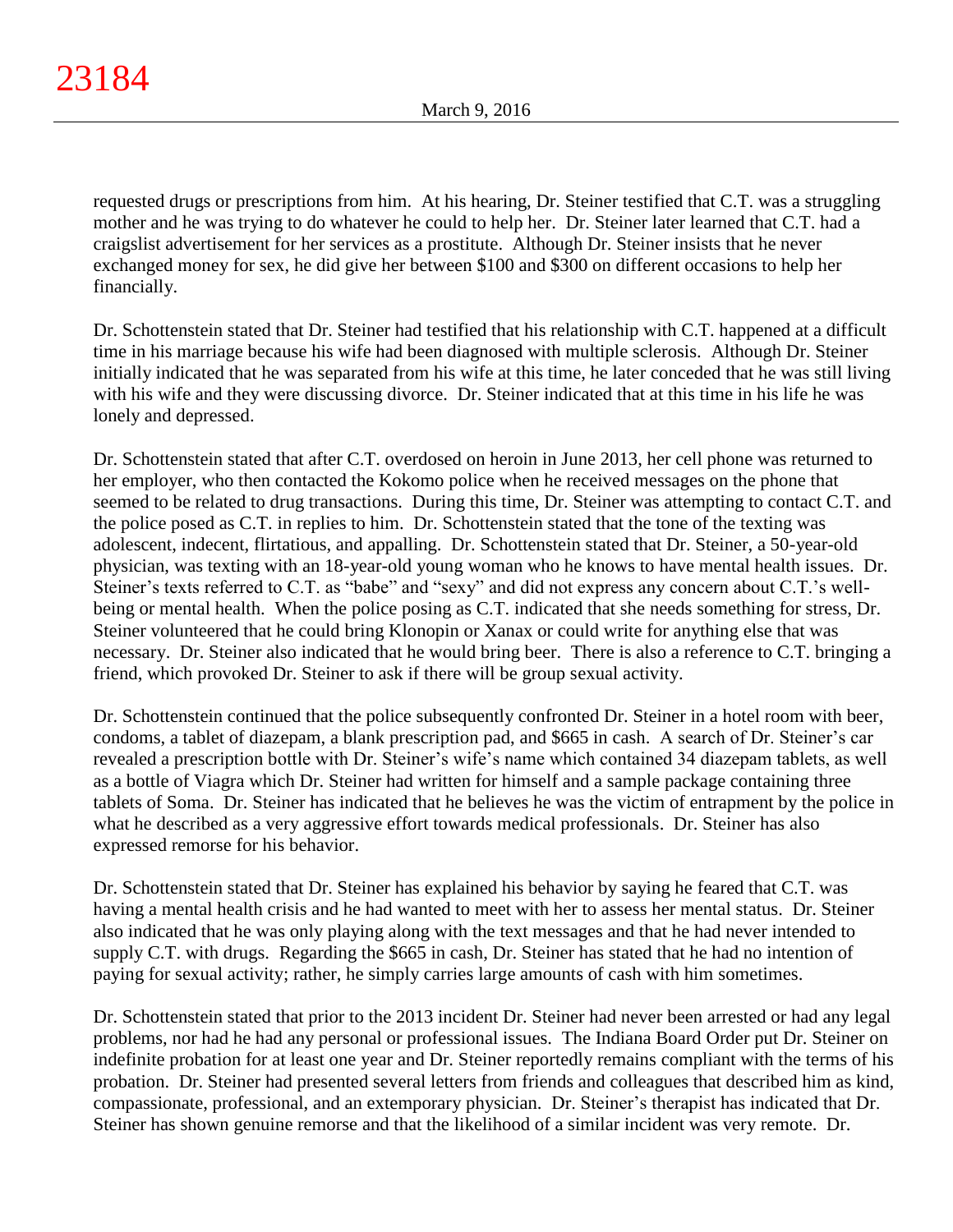Schottenstein also stated that Dr. Steiner never treated C.T. as a patient, never gave her medical advice, and never wrote prescriptions for her or gave her drugs.

Dr. Schottenstein opined that Dr. Steiner engaged in a substantial degree of rationalization throughout his testimony. Dr. Schottenstein described rationalization as a psychological defense mechanism to attempt to justify behaviors or feelings that are otherwise unacceptable. Dr. Schottenstein provided examples of what he believes to be some of Dr. Steiner's rationalizations:

- This is about the Kokomo Police Department which is excessively aggressive in targeting medical professionals. Dr. Steiner is actually the victim because the police tried to get him to do something that was illegal and wrong.
- Dr. Steiner gave C.T. money and had sexual relations with her, but this does not constitute prostitution. Dr. Steiner was simply helping a single mother who was struggling financially.
- Dr. Steiner did not contact C.T. with the promise of bringing drugs and alcohol to a hotel room for sexual relations. Instead, Dr. Steiner was a "white knight" who used that promise as a way to assess C.T.'s mental status to make sure she is okay and to see if he can help her.
- Although Dr. Steiner brought drugs to the hotel room, he never had any intention of actually supplying C.T. with drugs.
- The \$665 Dr. Steiner had in cash was not intended to pay for sexual activity. Dr. Steiner simply carries large amounts of cash with him sometimes.

Dr. Schottenstein expressed concern that Dr. Steiner never owns his behavior. Dr. Steiner acknowledges that he was going through a difficult time in his life and that he engaged in behavior that he is not proud of, but he also rationalizes the way he behaved and implies that it is all just a big misunderstanding. Dr. Steiner also implies that in a way, he is the victim in all this. Dr. Schottenstein opined that Dr. Steiner's rationalizations are an impediment to his need to own his behavior so that he can move forward in a positive and healthy direction. Dr. Schottenstein expressed concern that Dr. Steiner will remain at risk for unhealthy behavior until he can admit to himself that this situation is 100% his fault.

Dr. Schottenstein stated that he agrees with the Hearing Examiner's Findings of Fact, Conclusions of Law, and the Proposed Order to indefinitely suspend Dr. Steiner's Ohio medical license for at least 30 days and to require him to complete an ethics course and other conditions. Although the Indiana Board has implemented a practice monitor for Dr. Steiner, Dr. Schottenstein opined that this is not necessary since there have not been issues with Dr. Steiner's practice. Dr. Schottenstein also noted that Dr. Steiner has already taken courses in patient boundaries and controlled substance prescribing as part of his Indiana probation. Dr. Schottenstein recommended that the Board adopt the Proposed Order.

A vote was taken on Dr. Steinbergh's motion to approve:

ROLL CALL: Dr. Rothermel - abstain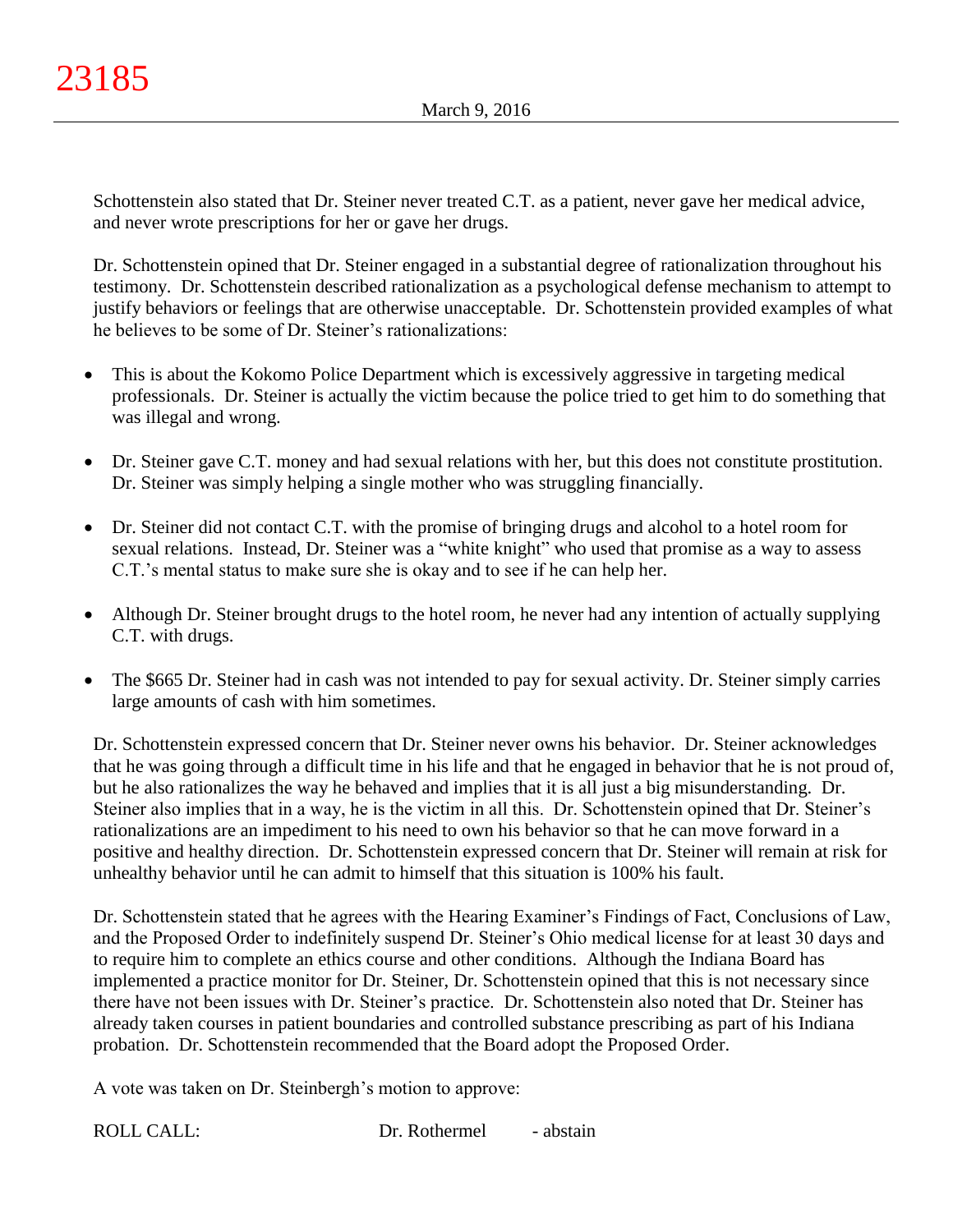| Dr. Saferin       | - abstain |
|-------------------|-----------|
| Mr. Giacalone     | - aye     |
| Dr. Steinbergh    | - aye     |
| Mr. Gonidakis     | - aye     |
| Dr. Sethi         | - aye     |
| Mr. Kenney        | - aye     |
| Dr. Schachat      | - aye     |
| Dr. Schottenstein | - aye     |
| Dr. Edgin         | - aye     |
|                   |           |

The motion to approve carried.

## WILLIAM GEORGE PALOSKI, D.O.

**Dr. Steinbergh moved to remove the matter of William George Paloski, D.O., from the table. Mr. Giacalone seconded the motion.** All members voted aye. The motion carried.

Ms. Anderson submitted a draft amended Order for the Board's consideration. The proposed amended Order would limit Dr. Paloski's license so that he cannot prescribe, write orders for, give verbal orders for, administer, dispense, or personally furnish any controlled substances. This limitation would remain in effect until Dr. Paloski can demonstrate to the Medical Board that he is under no suspension, probation, or any other encumbrance or obligation to the Board of Pharmacy resulting from its summary suspension of the TDDD license.

## **Dr. Steinbergh moved to amend the Proposed Order to read as follows:**

It is hereby ORDERED that:

- A. **LIMITATION/RESTRICTION**: The certificate of William George Paloski, D.O., to practice osteopathic medicine and surgery in the State of Ohio shall be LIMITED and RESTRICTED as follows:
	- 1. Dr. Paloski shall not shall not prescribe, write orders for, give verbal orders for, administer, dispense, or personally furnish any controlled substances.

This limitation shall remain in effect until such time as Dr. Paloski can demonstrate to the Board that he is under no suspension, probation, or any other encumbrance or obligation to the State of Ohio Board of Pharmacy ("Pharmacy Board") resulting from the September 2, 2015 Summary Suspension / Notice of Opportunity for Hearing for Terminal Distributor of Dangerous Drugs Licensee Classification: Pain Management Clinic ("Pharmacy Board Summary Suspension") in Case No. 2013-1259, issued to BEM Medical Arts Center and William G. Paloski, D.O., or any superseding notice issued by the Pharmacy Board to Dr. Paloski that addresses the same allegations.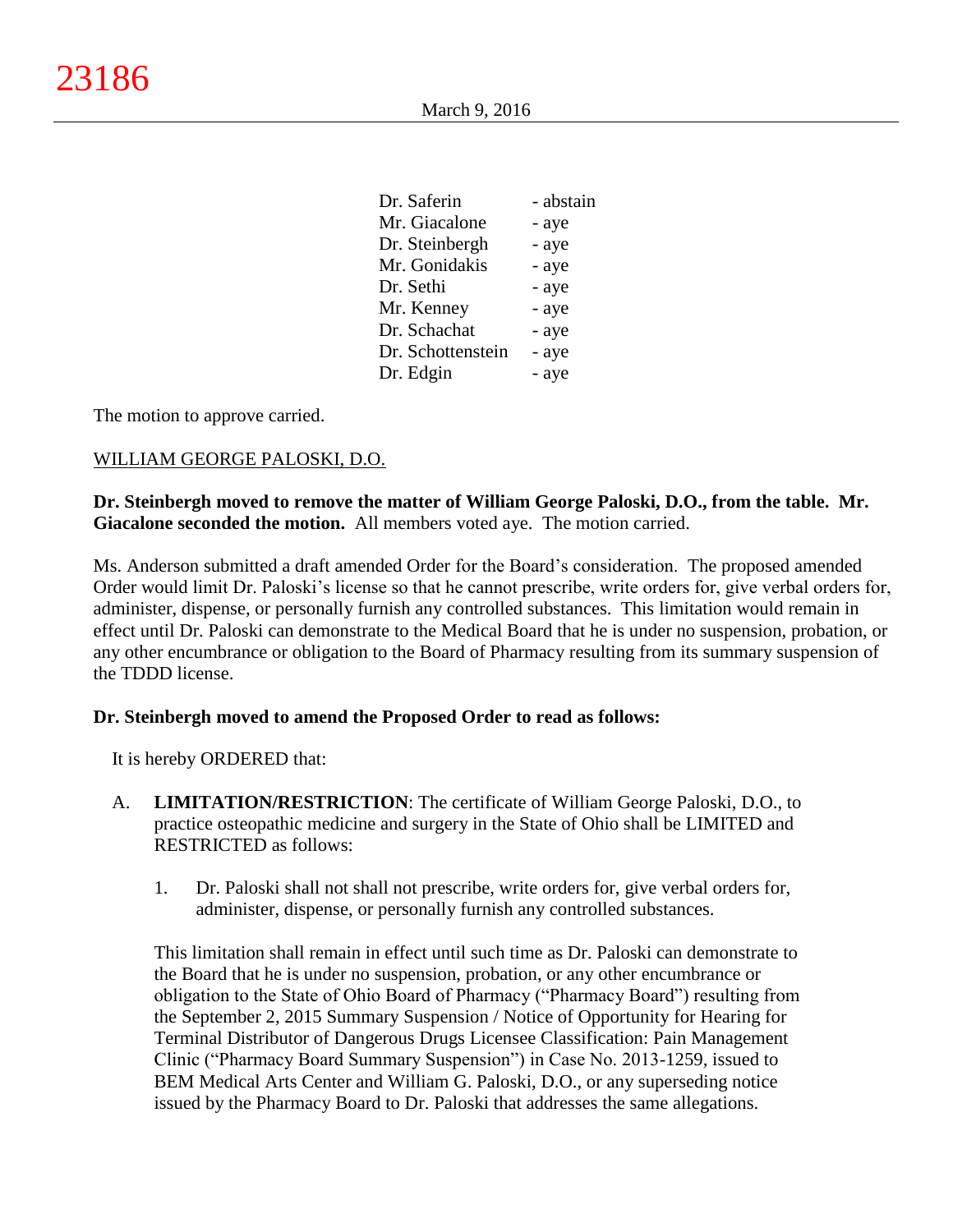**EFFECTIVE DATE OF ORDER:** This Order shall become effective immediately upon the mailing of the notification of approval by the Board.

## **Dr. Schottenstein seconded the motion.**

In response to a question from Mr. Giacalone, Ms. Anderson stated that this Order would not prevent the Medical Board from taking action on any new matter that arises from Dr. Paloski's case at the Board of Pharmacy.

A vote was taken on Dr. Steinbergh's motion to amend:

| <b>ROLL CALL:</b> | Dr. Rothermel     | - abstain |
|-------------------|-------------------|-----------|
|                   | Dr. Saferin       | - abstain |
|                   | Mr. Giacalone     | - aye     |
|                   | Dr. Steinbergh    | - aye     |
|                   | Mr. Gonidakis     | - aye     |
|                   | Dr. Sethi         | - aye     |
|                   | Mr. Kenney        | - aye     |
|                   | Dr. Schachat      | - aye     |
|                   | Dr. Schottenstein | - aye     |
|                   | Dr. Edgin         | - aye     |
|                   |                   |           |

The motion to amend carried.

**Dr. Steinbergh moved to approve and confirm Mr. Porter's Findings of Fact, Conclusions of Law, and Proposed Order, as amended, in the matter of William George Paloski, D.O. Dr. Schottenstein seconded the motion.** A vote was taken:

| <b>ROLL CALL:</b> | Dr. Rothermel     | - abstain |
|-------------------|-------------------|-----------|
|                   | Dr. Saferin       | - abstain |
|                   | Mr. Giacalone     | - aye     |
|                   | Dr. Steinbergh    | - aye     |
|                   | Mr. Gonidakis     | - aye     |
|                   | Dr. Sethi         | - aye     |
|                   | Mr. Kenney        | - aye     |
|                   | Dr. Schachat      | - aye     |
|                   | Dr. Schottenstein | - aye     |
|                   | Dr. Edgin         | - aye     |
|                   |                   |           |

The motion to approve carried.

## PROPOSED FINDINGS AND PROPOSED ORDERS

Mr. Gonidakis stated that in the following matters, the Board issued a Notice of Opportunity for Hearing.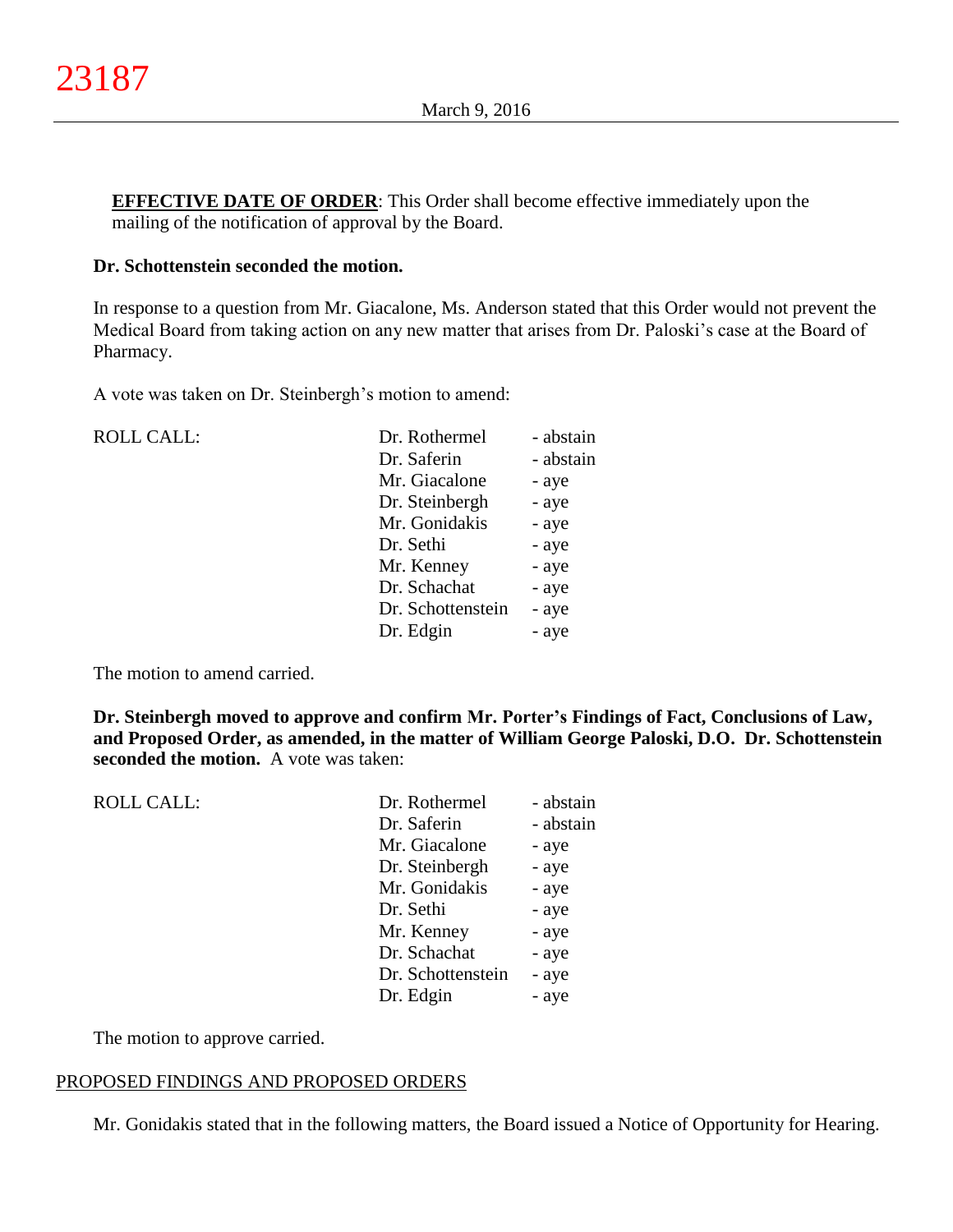No timely requests for hearing were received. The matters were reviewed by a Hearing Examiner, who prepared Proposed Findings and Proposed Orders, and are now before the Board for final disposition. Mr. Gonidakis stated that these matters are disciplinary in nature, and therefore the Secretary and Supervising Member may not vote. In these matters, Dr. Rothermel served as Secretary and Dr. Saferin served as Supervising Member.

# KASSEM M. HALLAK, M.D.

**Dr. Steinbergh moved to find that the allegations as set forth in the December 11, 2013 Notice of Opportunity for Hearing in the matter of Dr. Hallak have been proven to be true by a preponderance of the evidence and to adopt Mr. Decker's Proposed Findings and Proposed Order. Mr. Giacalone seconded the motion.**

Mr. Gonidakis stated that he will now entertain discussion in the matter of Dr. Hallak.

Dr. Schachat stated that the Board's proposed action is based on another state's action and felony convictions. On about December 15, 2011, the Michigan Board of Medicine summarily suspended Dr. Hallak's Michigan medical license based on inappropriate sexual misconduct issues. Dr. Hallak was later convicted of a series of sex-related crimes and incarcerated for a number of years.

Dr. Schachat supported the Proposed Order of Permanent Revocation

A vote was taken on Dr. Steinbergh's motion to approve:

| <b>ROLL CALL:</b> | Dr. Rothermel     | - abstain |
|-------------------|-------------------|-----------|
|                   | Dr. Saferin       | - abstain |
|                   | Mr. Giacalone     | - aye     |
|                   | Dr. Steinbergh    | - aye     |
|                   | Mr. Gonidakis     | - aye     |
|                   | Dr. Sethi         | - aye     |
|                   | Mr. Kenney        | - aye     |
|                   | Dr. Schachat      | - aye     |
|                   | Dr. Schottenstein | - aye     |
|                   | Dr. Edgin         | - aye     |
|                   |                   |           |

The motion to approve carried.

## PAUL SRESTHADATTA, D.O.

Ms. Anderson stated that Dr. Sresthadatta's medical license was permanently revoked by the Board earlier in the meeting. Ms. Anderson stated that this Proposed Finding and Proposed Order is a result of a separate citation and Notice of Opportunity for Hearing, for which Dr. Sresthadatta did not request a hearing. Ms. Anderson stated that the Board may wish to dismiss this matter without prejudice as moot because Dr. Sresthadatta no longer has a license on which the Board may act. Ms. Anderson stated that if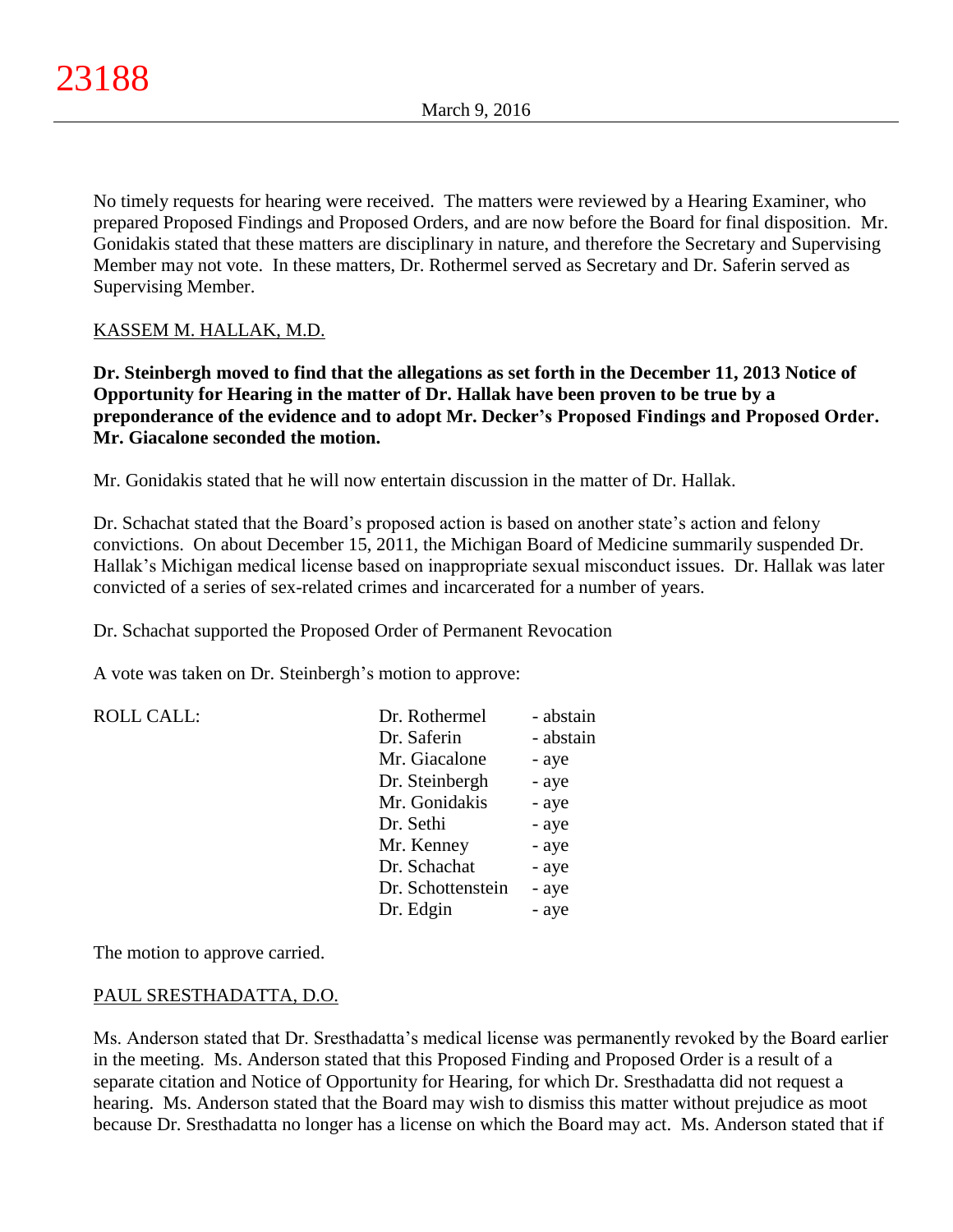the Board dismisses this matter without prejudice, the Board could reissue the Notice of Opportunity for Hearing if the Board's earlier permanent revocation is reversed by a court.

## **Mr. Giacalone moved to dismiss without prejudice the matter of Paul Sresthadatta, D.O., Case Number 15-CRF-079, as moot. Dr. Steinbergh seconded the motion.** A vote was taken:

| <b>ROLL CALL:</b> | Dr. Rothermel     | - abstain |
|-------------------|-------------------|-----------|
|                   | Dr. Saferin       | - abstain |
|                   | Mr. Giacalone     | - aye     |
|                   | Dr. Steinbergh    | - aye     |
|                   | Mr. Gonidakis     | - aye     |
|                   | Dr. Sethi         | - aye     |
|                   | Mr. Kenney        | - aye     |
|                   | Dr. Schachat      | - aye     |
|                   | Dr. Schottenstein | - aye     |
|                   | Dr. Edgin         | - aye     |

The motion to approve carried.

## FINDINGS, ORDERS, AND JOURNAL ENTRIES

Mr. Gonidakis stated that in the following matter, the Board issued a Notice of Opportunity for Hearing, and documentation of Service was received. There was no timely request for hearing filed, and more than 30 days have elapsed since the mailing of the Notice. The matter is therefore before the Board for final disposition. This matter is disciplinary in nature, and therefore the Secretary and Supervising Member may not vote. In this matter, Dr. Rothermel served as Secretary and Dr. Saferin served as Supervising Member.

## TERRANCE DASHAWN ROQUEMORE

Mr. Gonidakis stated that Terrance DaShawn Roquemore has applied for a license to practice massage therapy in Ohio. On May 13, 2015, the Board issued a Notice of Opportunity for Hearing to Mr. Roquemore for the limited purpose of determining whether his failure to submit to a Board-ordered examination was due to circumstances beyond his control. No hearing request has been received from Mr. Roquemore and more than 30 days have elapsed since the mailing of the Notice. The matter is now before the Board for final disposition.

**Dr. Steinbergh moved to find that the allegations set forth in the May 13, 2015 Notice of Opportunity for Hearing have been proven to be true by a preponderance of the evidence. Dr. Steinbergh further moved that the application of Mr. Roquemore for a license to practice massage therapy in Ohio be denied. Dr. Sethi seconded the motion.** A vote was taken:

| ROLL CALL: | Dr. Rothermel | - abstain |
|------------|---------------|-----------|
|            | Dr. Saferin   | - abstain |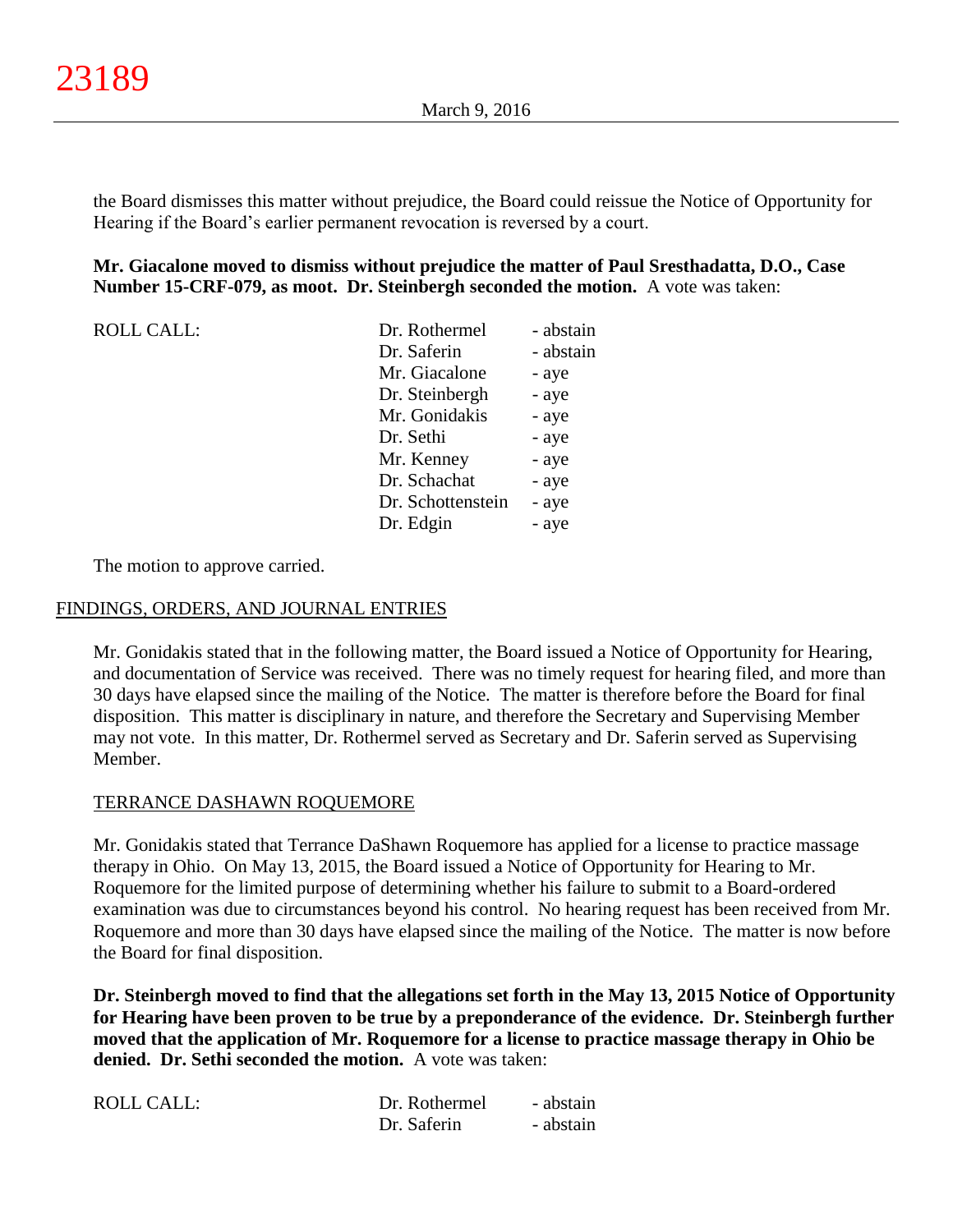$\mathbf{M}$   $\mathbf{G}^{\dagger}$   $\mathbf{I}$ 

| Mr. Giacaione     | - ave |
|-------------------|-------|
| Dr. Steinbergh    | - aye |
| Mr. Gonidakis     | - aye |
| Dr. Sethi         | - aye |
| Mr. Kenney        | - aye |
| Dr. Schachat      | - aye |
| Dr. Schottenstein | - aye |
| Dr. Edgin         | - aye |
|                   |       |

The motion carried.

#### EXECUTIVE SESSION

**Dr. Saferin moved to go into Executive Session to confer with the Medical Board's attorneys on matters of pending or imminent court action, and for the purpose of deliberating on proposed consent agreements in the exercise of the Medical Board's quasi-judicial capacity. Dr. Schottenstein seconded the motion.** A vote was taken:

| <b>ROLL CALL:</b> | Dr. Rothermel     | - aye |
|-------------------|-------------------|-------|
|                   | Dr. Saferin       | - aye |
|                   | Mr. Giacalone     | - aye |
|                   | Dr. Steinbergh    | - aye |
|                   | Mr. Gonidakis     | - aye |
|                   | Dr. Sethi         | - aye |
|                   | Mr. Kenney        | - aye |
|                   | Dr. Schachat      | - aye |
|                   | Dr. Schottenstein | - aye |
|                   | Dr. Edgin         | - aye |
|                   |                   |       |

The motion carried.

Pursuant to Section 121.22(G)(3), Ohio Revised Code, the Board went into executive session with Mr. Groeber, Ms. Anderson, Mr. Miller, Ms. Loe, Ms. Debolt, Mr. Katko, Mr. Schmidt, Ms. Marshall, the Enforcement Attorneys, the Assistant Attorneys General, Ms. Schwartz, Ms. Murray, Ms. Moore, and Mr. Taylor in attendance.

The Board took a brief recess at 2:40 p.m. and returned at 2:50 p.m.

The Board returned to public session.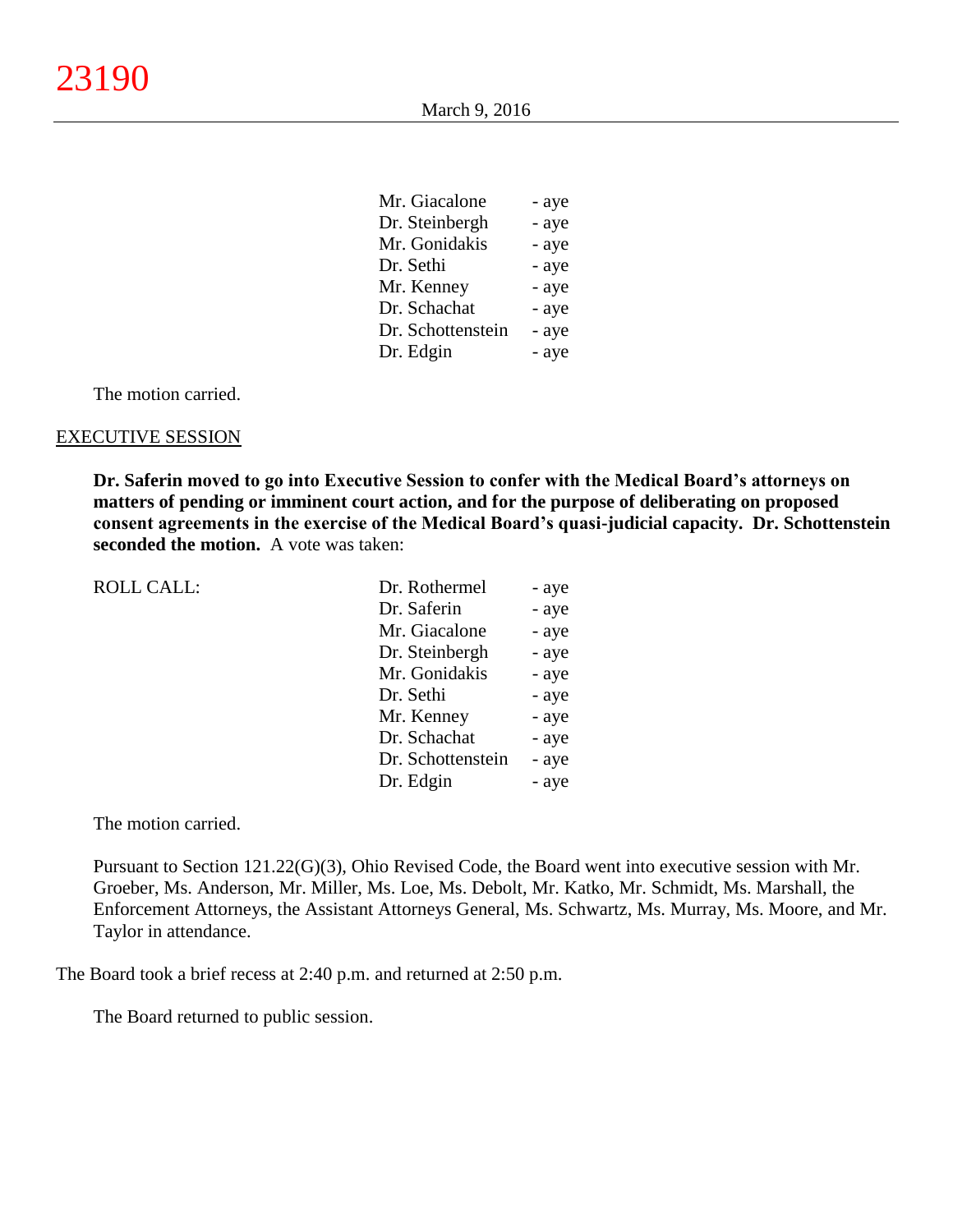## RATIFICATION OF SETTLEMENT AGREEMENTS

# ERIC PAUL MACDONALD, M.D. – PERMANENT SURRENDER OF CERTIFICATE TO PRACTICE MEDICINE AND SURGERY

**Dr. Steinbergh moved to ratify the Proposed Permanent Surrender with Dr. MacDonald. Mr. Giacalone seconded the motion.** A vote was taken:

| Dr. Saferin<br>- abstain   |  |
|----------------------------|--|
|                            |  |
| Mr. Giacalone<br>- aye     |  |
| Dr. Steinbergh<br>- aye    |  |
| Mr. Gonidakis<br>- aye     |  |
| Dr. Sethi<br>- aye         |  |
| Mr. Kenney<br>- aye        |  |
| Dr. Schachat<br>- aye      |  |
| Dr. Schottenstein<br>- aye |  |
| Dr. Edgin<br>- aye         |  |

The motion to ratify carried.

# ROBERT S. SAWICKI, M.D. – PERMANENT SURRENDER OF CERTIFICATE TO PRACTICE MEDICINE AND SURGERY

**Dr. Soin moved to ratify the Proposed Permanent Surrender with Dr. Sawicki. Dr. Sethi seconded the motion.** A vote was taken:

| <b>ROLL CALL:</b> | Dr. Rothermel     | - abstain |
|-------------------|-------------------|-----------|
|                   | Dr. Saferin       | - abstain |
|                   | Mr. Giacalone     | - aye     |
|                   | Dr. Steinbergh    | - aye     |
|                   | Mr. Gonidakis     | - aye     |
|                   | Dr. Sethi         | - aye     |
|                   | Mr. Kenney        | - aye     |
|                   | Dr. Schachat      | - aye     |
|                   | Dr. Schottenstein | - aye     |
|                   | Dr. Edgin         | - aye     |
|                   |                   |           |

The motion to ratify carried.

## LINDA JEAN DENNIS, M.D. – STEP I CONSENT AGREEMENT

**Dr. Steinbergh moved to ratify the Proposed Step I Consent Agreement with Dr. Dennis. Dr. Sethi seconded the motion.** A vote was taken: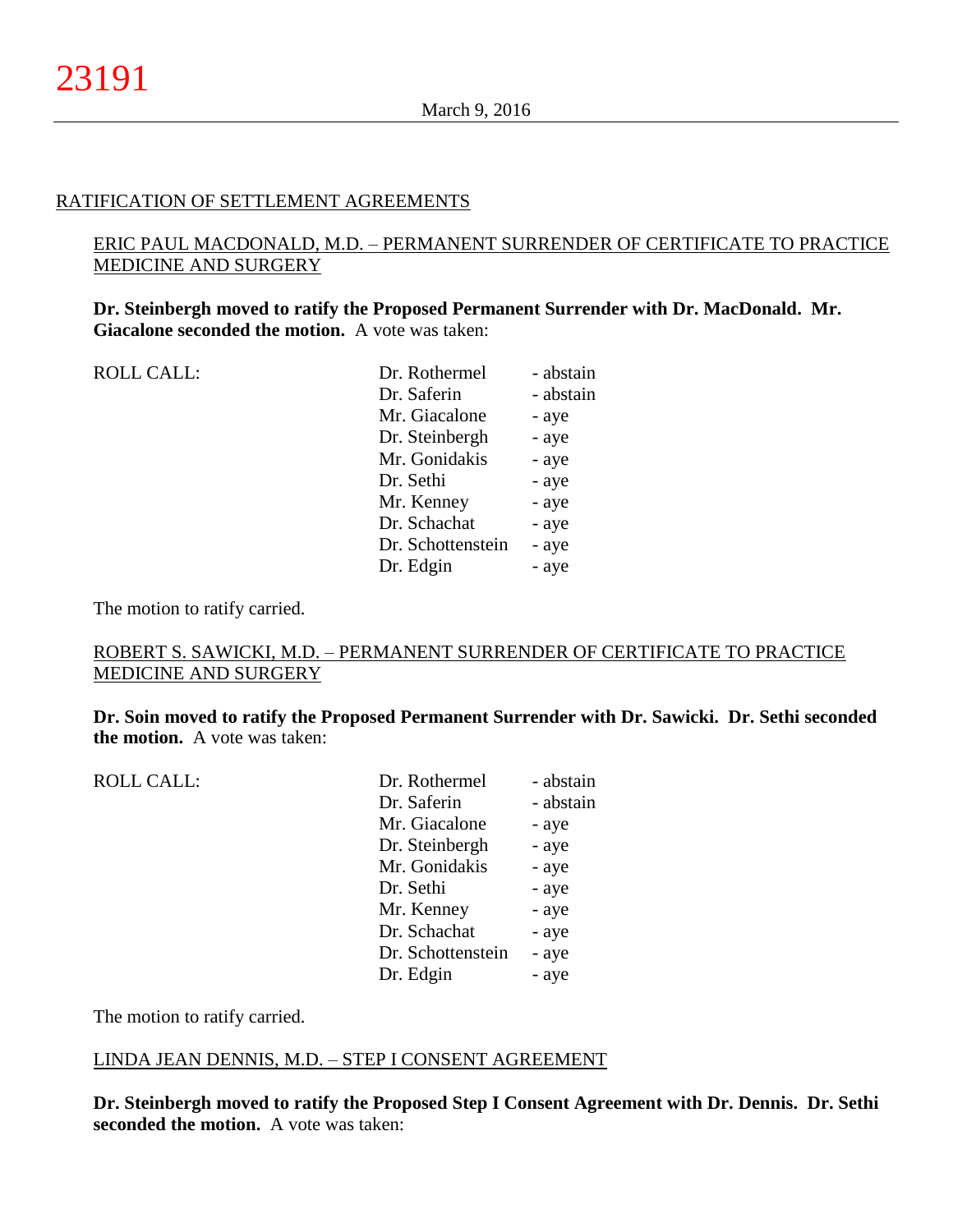| Dr. Rothermel     | - abstain |
|-------------------|-----------|
| Dr. Saferin       | - abstain |
| Mr. Giacalone     | - aye     |
| Dr. Steinbergh    | - aye     |
| Mr. Gonidakis     | - aye     |
| Dr. Sethi         | - aye     |
| Mr. Kenney        | - aye     |
| Dr. Schachat      | - aye     |
| Dr. Schottenstein | - aye     |
| Dr. Edgin         | - aye     |
|                   |           |

The motion to ratify carried.

#### DAVID MICHAEL HUGHES, D.O. – CONSENT AGREEMENT

**Dr. Steinbergh moved to ratify the Proposed Consent Agreement with Dr. Hughes. Mr. Giacalone seconded the motion.** A vote was taken:

| <b>ROLL CALL:</b> | Dr. Rothermel     | - abstain |
|-------------------|-------------------|-----------|
|                   | Dr. Saferin       | - abstain |
|                   | Mr. Giacalone     | - aye     |
|                   | Dr. Steinbergh    | - aye     |
|                   | Mr. Gonidakis     | - aye     |
|                   | Dr. Sethi         | - aye     |
|                   | Mr. Kenney        | - aye     |
|                   | Dr. Schachat      | - aye     |
|                   | Dr. Schottenstein | - aye     |
|                   | Dr. Edgin         | - aye     |
|                   |                   |           |

The motion to ratify carried.

#### STEVE MINGFUNG LEUNG, M.D. – STEP II CONSENT AGREEMENT

**Dr. Steinbergh moved to ratify the Proposed Step II Consent Agreement with Dr. Leung. Dr. Schottenstein seconded the motion.** A vote was taken:

ROLL CALL:

| Dr. Rothermel  | - abstain |
|----------------|-----------|
| Dr. Saferin    | - abstain |
| Mr. Giacalone  | - aye     |
| Dr. Steinbergh | - aye     |
| Mr. Gonidakis  | - aye     |
| Dr. Sethi      | - aye     |
| Mr. Kenney     | - aye     |
|                |           |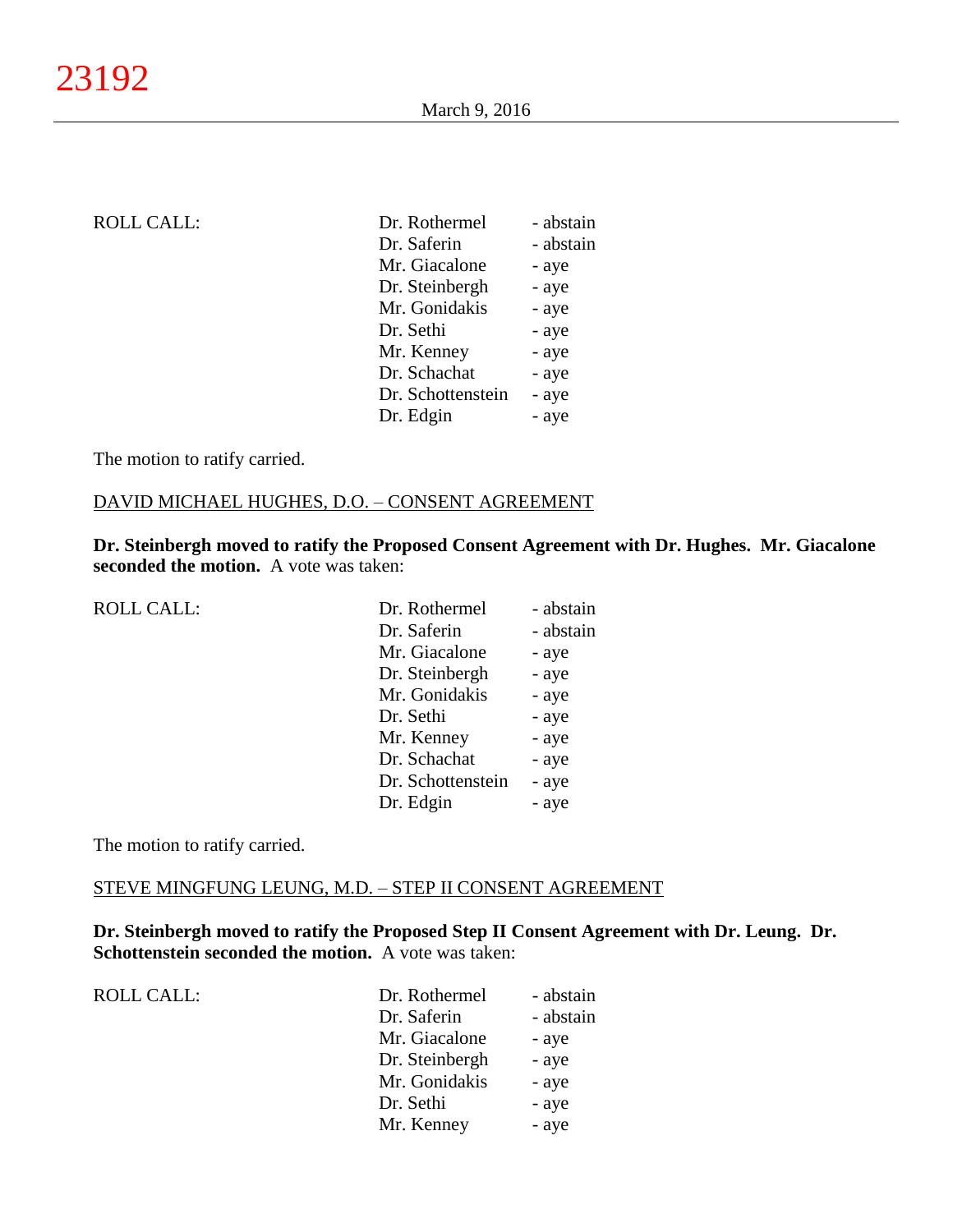| Dr. Schachat      | - aye |
|-------------------|-------|
| Dr. Schottenstein | - aye |
| Dr. Edgin         | - aye |

The motion to ratify carried.

## ROGACIANO LASTIMOSA TROCIO, M.D. – CONSENT AGREEMENT

**Dr. Steinbergh moved to ratify the Proposed Consent Agreement with Dr. Trocio. Dr. Sethi seconded the motion.** A vote was taken:

| <b>ROLL CALL:</b> | Dr. Rothermel     | - abstain |
|-------------------|-------------------|-----------|
|                   | Dr. Saferin       | - abstain |
|                   | Mr. Giacalone     | - aye     |
|                   | Dr. Steinbergh    | - aye     |
|                   | Mr. Gonidakis     | - aye     |
|                   | Dr. Sethi         | - aye     |
|                   | Mr. Kenney        | - aye     |
|                   | Dr. Schachat      | - aye     |
|                   | Dr. Schottenstein | - aye     |
|                   | Dr. Edgin         | - aye     |
|                   |                   |           |

The motion to ratify carried.

## STEPHANIE NICOLE ADAMS, L.M.T. – CONSENT AGREEMENT

**Dr. Steinbergh moved to ratify the Proposed Consent Agreement with Ms. Adams. Dr. Sethi seconded the motion.** A vote was taken:

| <b>ROLL CALL:</b> | Dr. Rothermel     | - abstain |
|-------------------|-------------------|-----------|
|                   | Dr. Saferin       | - abstain |
|                   | Mr. Giacalone     | - aye     |
|                   | Dr. Steinbergh    | - aye     |
|                   | Mr. Gonidakis     | - aye     |
|                   | Dr. Sethi         | - aye     |
|                   | Mr. Kenney        | - aye     |
|                   | Dr. Schachat      | - aye     |
|                   | Dr. Schottenstein | - aye     |
|                   | Dr. Edgin         | - aye     |
|                   |                   |           |

The motion to ratify carried.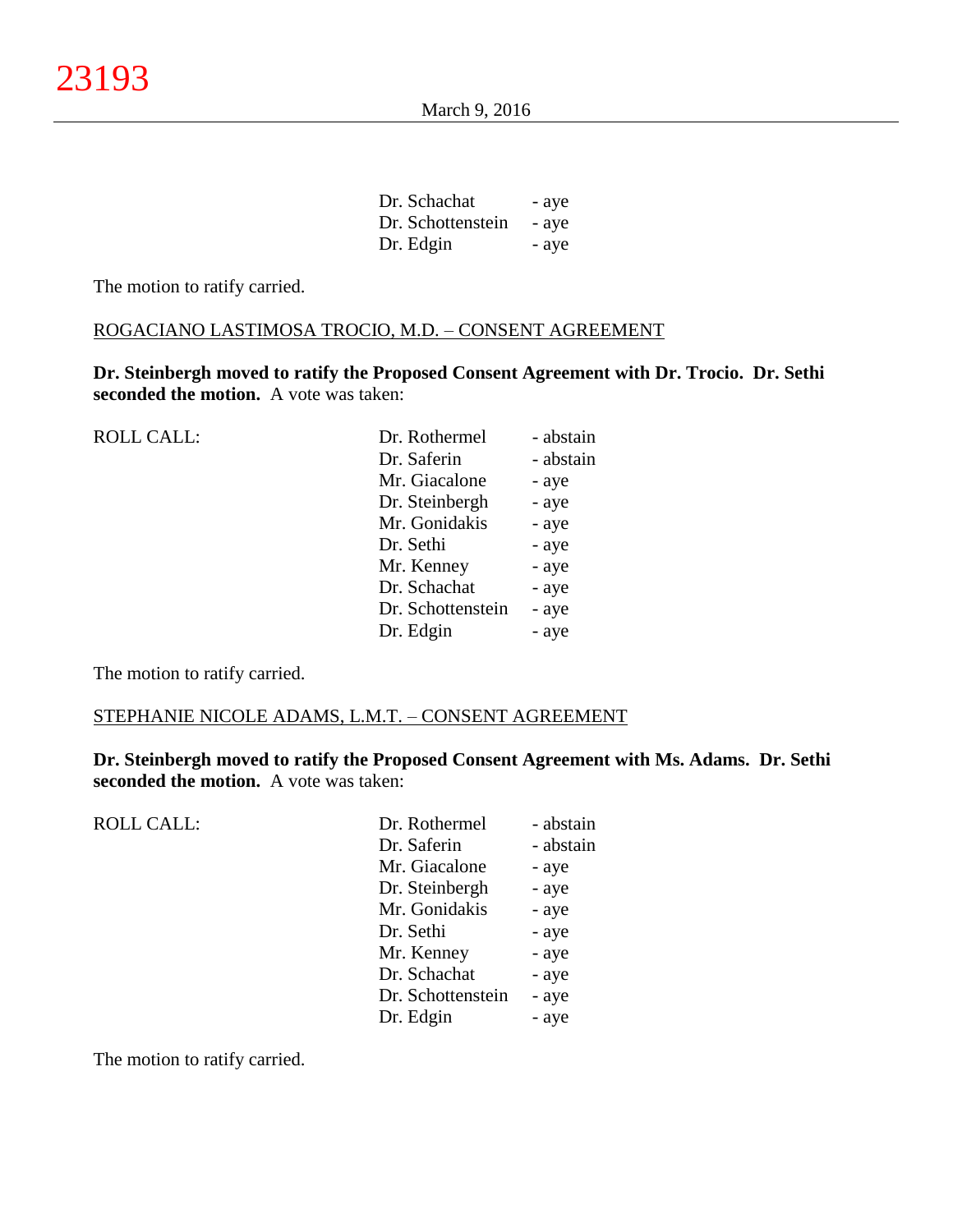#### PAUL N. MONTALTO, M.D. – VOLUNTARY PERMANENT RETIREMENT

**Dr. Steinbergh moved to ratify the Proposed Voluntary Permanent Retirement with Dr. Montalto. Dr. Sethi seconded the motion.** A vote was taken:

| <b>ROLL CALL:</b> |  |
|-------------------|--|
|-------------------|--|

| <b>ROLL CALL:</b> | Dr. Rothermel     | - abstain |
|-------------------|-------------------|-----------|
|                   | Dr. Saferin       | - abstain |
|                   | Mr. Giacalone     | - aye     |
|                   | Dr. Steinbergh    | - aye     |
|                   | Mr. Gonidakis     | - aye     |
|                   | Dr. Sethi         | - aye     |
|                   | Mr. Kenney        | - aye     |
|                   | Dr. Schachat      | - aye     |
|                   | Dr. Schottenstein | - aye     |
|                   | Dr. Edgin         | - aye     |
|                   |                   |           |

The motion to ratify carried.

### MITCHUM ALLEN HISSONG, L.M.T. – STEP I CONSENT AGREEMENT

**Dr. Steinbergh moved to ratify the Proposed Step I Consent Agreement with Mr. Hissong. Mr. Giacalone seconded the motion.** A vote was taken:

| Dr. Rothermel     | - abstain |
|-------------------|-----------|
| Dr. Saferin       | - abstain |
| Mr. Giacalone     | - aye     |
| Dr. Steinbergh    | - aye     |
| Mr. Gonidakis     | - aye     |
| Dr. Sethi         | - aye     |
| Mr. Kenney        | - aye     |
| Dr. Schachat      | - aye     |
| Dr. Schottenstein | - aye     |
| Dr. Edgin         | - aye     |
|                   |           |

The motion to ratify carried.

### **Dr. Steinbergh moved to table this topic. Dr. Sethi seconded the motion.** A vote was taken:

| <b>ROLL CALL:</b> |  |
|-------------------|--|
|-------------------|--|

| Dr. Rothermel  | - abstain |
|----------------|-----------|
| Dr. Saferin    | - abstain |
| Mr. Giacalone  | - aye     |
| Dr. Steinbergh | - aye     |
| Mr. Gonidakis  | - aye     |
| Dr. Sethi      | - aye     |
|                |           |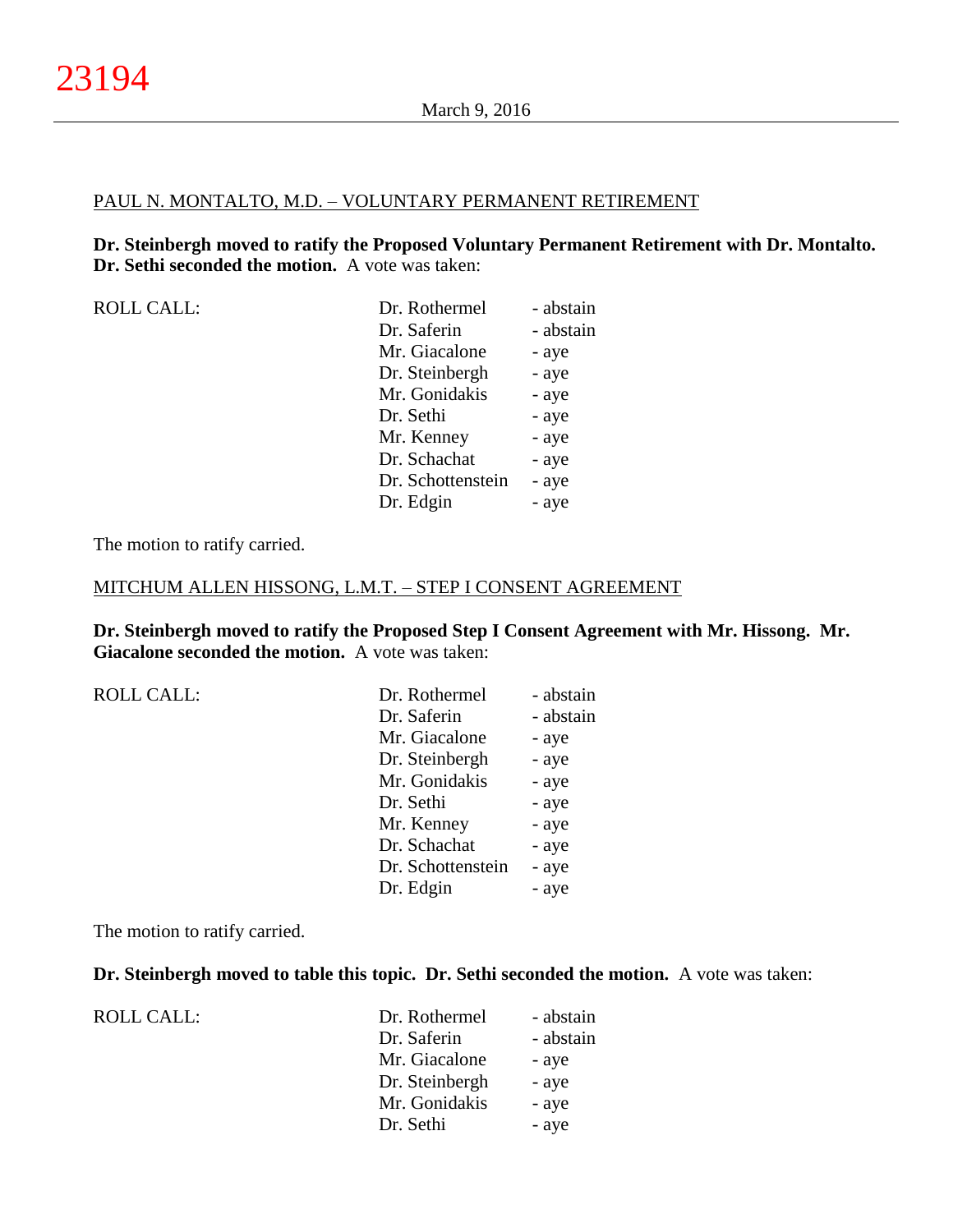| Mr. Kenney        | - aye |
|-------------------|-------|
| Dr. Schachat      | - aye |
| Dr. Schottenstein | - aye |
| Dr. Edgin         | - aye |

The motion to ratify carried.

## CITATIONS AND ORDERS OF SUMMARY SUSPENSION, IMMEDIATE SUSPENSION, AND AUTOMATIC SUSPENSION

**Dr. Steinbergh moved to send the Notice of Automatic Suspension and Opportunity for Hearing to Jake Paul Heiney, M.D. Dr. Schottenstein seconded the motion.** A vote was taken:

| <b>ROLL CALL:</b> | Dr. Rothermel     | - abstain |
|-------------------|-------------------|-----------|
|                   | Dr. Saferin       | - abstain |
|                   | Mr. Giacalone     | - aye     |
|                   | Dr. Steinbergh    | - aye     |
|                   | Mr. Gonidakis     | - aye     |
|                   | Dr. Sethi         | - aye     |
|                   | Mr. Kenney        | - aye     |
|                   | Dr. Schachat      | - aye     |
|                   | Dr. Schottenstein | - aye     |
|                   | Dr. Edgin         | - aye     |
|                   |                   |           |

The motion to send carried.

ROLL CALL:

**Dr. Steinbergh moved to send the Notice of Summary Suspension and Opportunity for Hearing to Donald Leslie Epstein, M.D. Dr. Sethi seconded the motion.** A vote was taken:

| Dr. Rothermel     | - abstain |
|-------------------|-----------|
| Dr. Saferin       | - abstain |
| Mr. Giacalone     | - aye     |
| Dr. Steinbergh    | - aye     |
| Mr. Gonidakis     | - aye     |
| Dr. Sethi         | - aye     |
| Mr. Kenney        | - aye     |
| Dr. Schachat      | - aye     |
| Dr. Schottenstein | - aye     |
| Dr. Edgin         | - aye     |
|                   |           |

The motion to send carried.

**Dr. Steinbergh moved to send the Notices of Opportunity for Hearing to the following: Saul Israel Blecher, M.D.; Randal John Lewis, M.D.; Donna Porter; Rezik Abdul Aziz Saqer, M.D.; and Mian**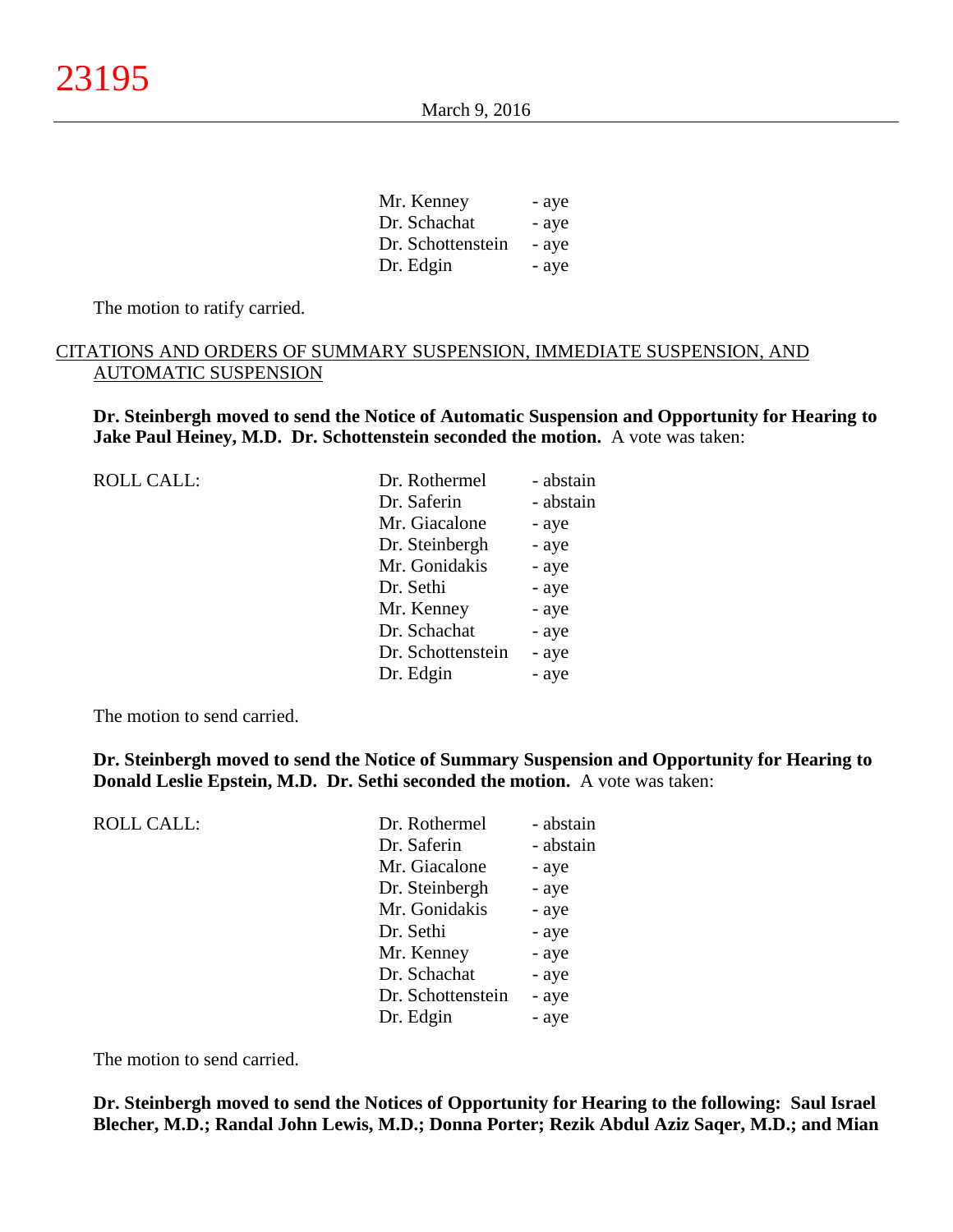#### **Wilayat Shah, M.D. Dr. Sethi seconded the motion.** A vote was taken:

| Dr. Rothermel     | - abstain |
|-------------------|-----------|
| Dr. Saferin       | - abstain |
| Mr. Giacalone     | - aye     |
| Dr. Steinbergh    | - aye     |
| Mr. Gonidakis     | - aye     |
| Dr. Sethi         | - aye     |
| Mr. Kenney        | - aye     |
| Dr. Schachat      | - aye     |
| Dr. Schottenstein | - aye     |
| Dr. Edgin         | - aye     |

The motion to send carried.

## RULES & POLICIES

 $ROLL CALL$ :

**Dr. Saferin moved to approve the filing of proposed Rules 4731-14-01, 4731-26-01, 4731-26-02 and 4731-26-03 for the formal promulgation process. Dr. Schachat seconded the motion.** A vote was taken:

ROLL CALL:

| Dr. Rothermel     | - aye |
|-------------------|-------|
| Dr. Saferin       | - aye |
| Mr. Giacalone     | - aye |
| Dr. Steinbergh    | - aye |
| Mr. Gonidakis     | - aye |
| Dr. Sethi         | - aye |
| Mr. Kenney        | - aye |
| Dr. Schachat      | - aye |
| Dr. Schottenstein | - aye |
| Dr. Edgin         | - aye |

The motion carried.

#### OPERATIONS REPORT

**Human Resources:** Mr. Groeber stated that two investigator positions have been filled in the Northeast Ohio area. Mr. Groeber stated that the Board is seeking to fill positions for a nurse reviewer and in the education/outreach area.

**Budget:** Mr. Groeber stated that the Board's expense have increased, but not has much as revenues have. The Board's total cash balance is approximately \$4,700,000, which takes into account the \$750,000 that the Board has paid into the new e-licensing system.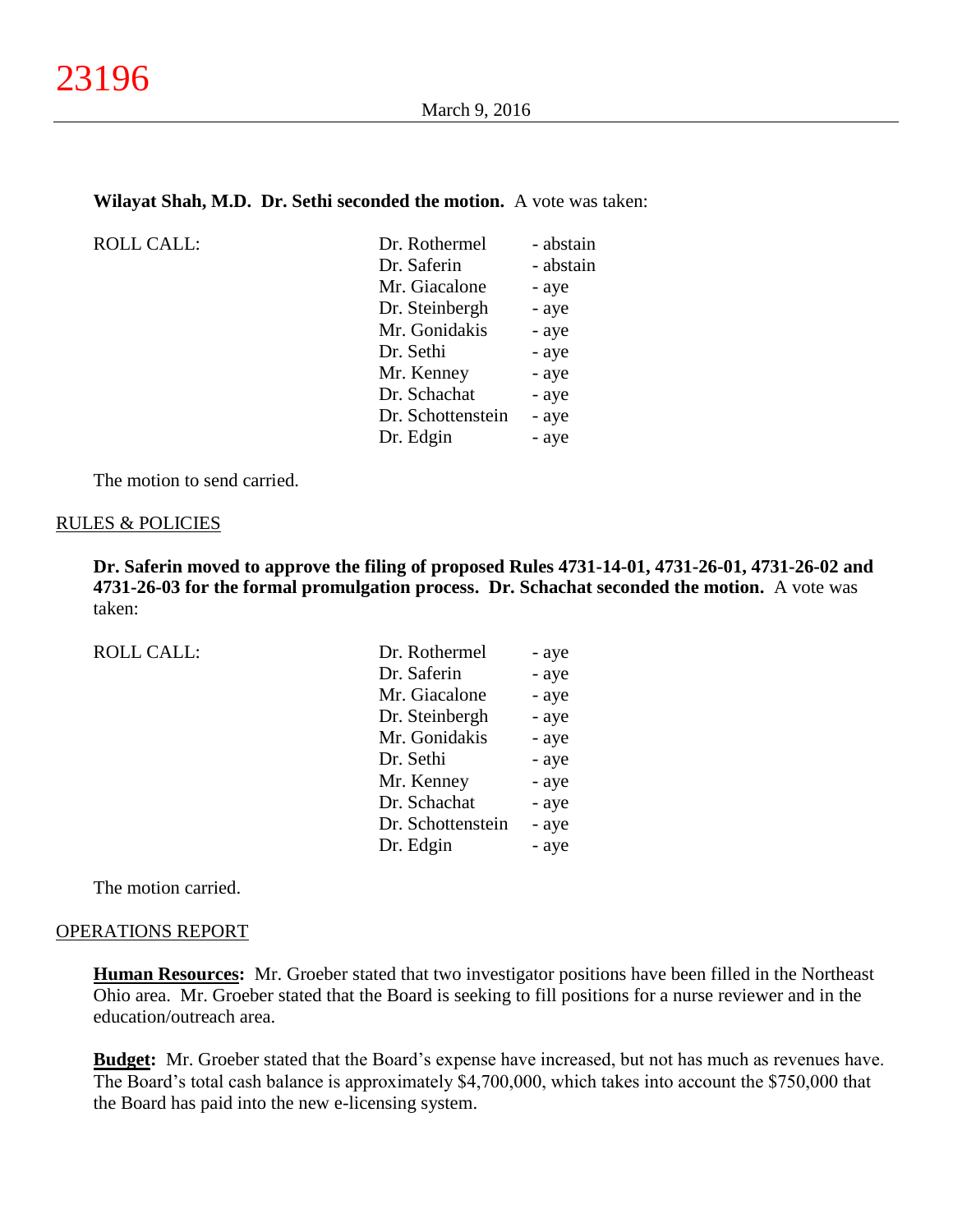**Information Technology:** Mr. Groeber stated that the Board has purchased development for the E-License 3.0 system which has allowed the Board to migrate fully into the system's complaint module. Dr. Rothermel commented that the E-License 3.0 system is a great improvement over the previous CAVU system. Mr. Groeber credited Mr. Miller for the great job he has done in this area.

**Communications and Outreach:** Mr. Groeber stated that the Board's communications and outreach activities are included in the Operations Report.

**Agency Operations:** Mr. Groeber stated that complaints have decreased 8% month-to-month and now stand at 1,797, compared to approximately 3,200 one year ago.

Mr. Groeber stated that Compliance has seen a 1% increase in the number of probationers.

Mr. Groeber stated that in January and February the number of licensees month-to-month increased by 9% and 10%, respectively. Processing time for routine licensure in February was an average of 38 days and for expedited licensure it was 18 days. Mr. Groeber opined that no other state medical board in the United States can perform at this level. Mr. Groeber stated that once physician licensure is migrated into the new system, physician will be able to print their own wallet cards.

Mr. Groeber stated that at today's meeting there have been 29 formal Board actions.

Mr. Groeber stated that a summary sheet of the Medical Board magazine has been provided to Board members. The magazine will be produced before the end of the month and will be sent electronically to the Board's 70,000 licensees while hardcopies will be sent to 30,000 to 35,000 medical offices. Mr. Groeber stated that the magazine features several of the Board's licensees doing great work.

# REPORTS BY ASSIGNED COMMITTEES

## FINANCE COMMITTEE

Ms. Loe stated that the Board's expenses are up slightly, mostly due to a three-pay period month. The Board's revenue last month was approximately \$1,100,000.

Ms. Loe stated that there are two outstanding fines to be paid to the Board which are now with a Special Counsel for collection. Mr. Kenney commented that Mr. Groeber has designed a good invoice which demonstrates to fined individuals what they will pay in extra fees if their fine is not paid in a timely manner.

Mr. Kenney stated that when the Board was attempting to obtain fining authority, one thing that he told legislators was that the Board wanted to eventually reduce licensure fees. Mr. Kenney stated that the Board is now seeking changes in legislation to allow for reduced licensure fees. Mr. Gonidakis commented that he knows of no other state entity that is reducing fees. Mr. Gonidakis congratulated Mr. Kenney and Mr. Groeber on their efforts.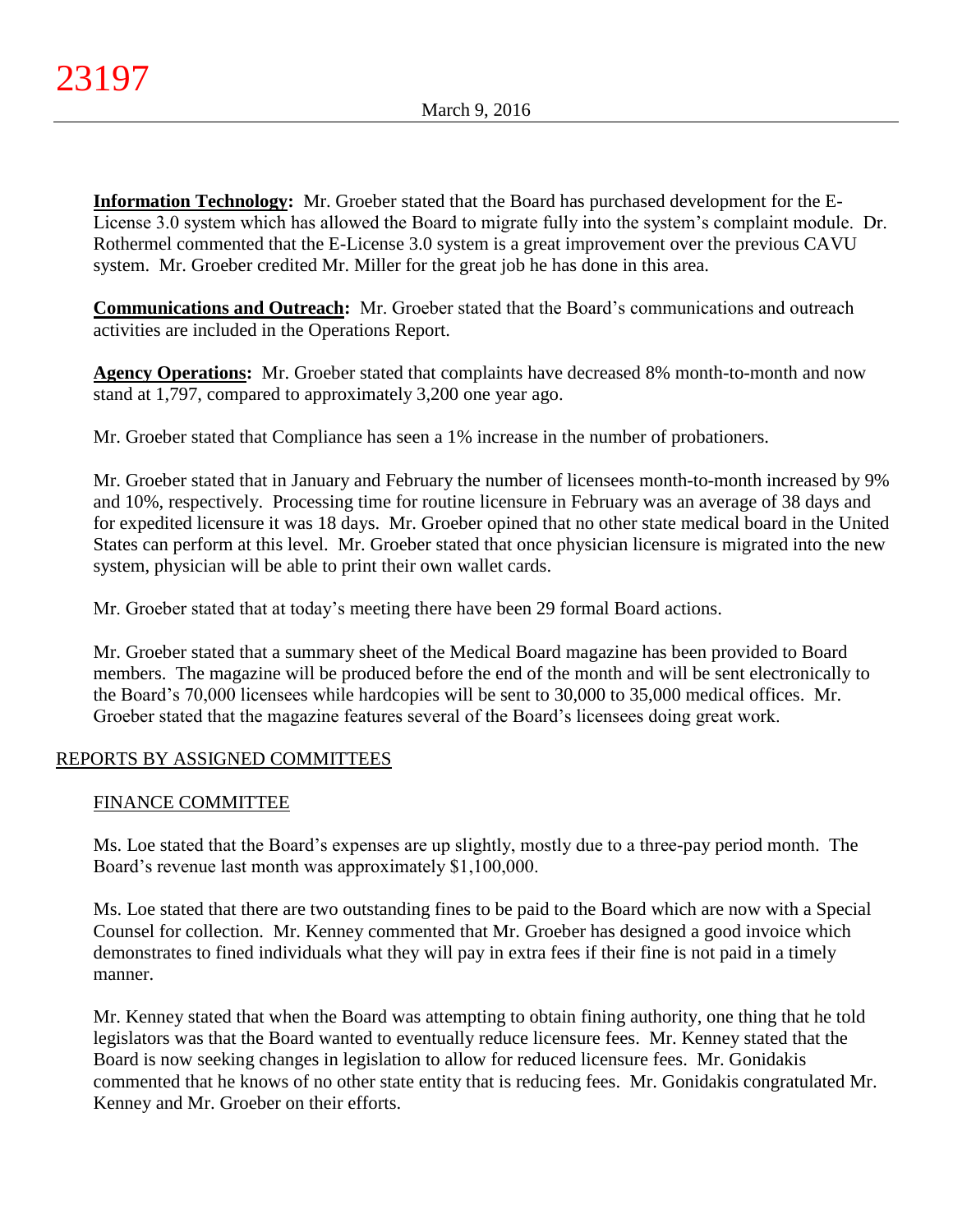## POLICY COMMITTEE

## RULES CIRCULATED FOR COMMENT IN JANUARY 2016

Ms. Anderson stated that the draft rule regarding surgery standards is being pulled from the packet while the Board obtains expert advice from Mark Bechtel, M.D., a former Board member and Secretary.

**Dr. Steinbergh moved to approve draft rules 4731-8, 4731-23, 4731-25, 4774-1, and 4774-2 to be filed with the Common Sense Initiatives office. Dr. Saferin seconded the motion.** A vote was taken:

| Dr. Rothermel     | - aye |
|-------------------|-------|
| Dr. Saferin       | - aye |
| Mr. Giacalone     | - aye |
| Dr. Steinbergh    | - aye |
| Mr. Gonidakis     | - aye |
| Dr. Sethi         | - aye |
| Mr. Kenney        | - aye |
| Dr. Schachat      | - aye |
| Dr. Schottenstein | - aye |
| Dr. Edgin         | - aye |
|                   |       |

The motion carried.

### BOARD OF PHARMACY NALOXONE RULE CONSULTATION

Ms. Anderson stated that the Policy Committee discussed the Board of Pharmacy's proposed rules on Naloxone, for which they are required to consult the Medical Board. The Committee has suggested that a letter be drafted to the Board of Pharmacy explaining that the Board is concerned about the requirement of counseling on Naloxone in relation to the ability to obtain Naloxone via mail order.

## **Dr. Steinbergh moved to approve the Policy Committee's recommendations. Dr. Saferin seconded the motion.** All members vote aye. The motion carried.

### LEGISLATIVE UPDATE

Mr. LaCross stated that the legislature is current on its Spring Break recess. Mr. LaCross stated that he and other staff members continue to work in legislative initiatives, including podiatry rules and reduction of licensure fees.

## PHYSICIAN ASSISTANT/SCOPE OF PRACTICE COMMITTEE

## PHYSICIAN ASSISTANT FORMULARY REVIEW

Dr. Sethi stated that Rule 4731-11-04.1 allows physician assistants to prescribe anorexic agents. It is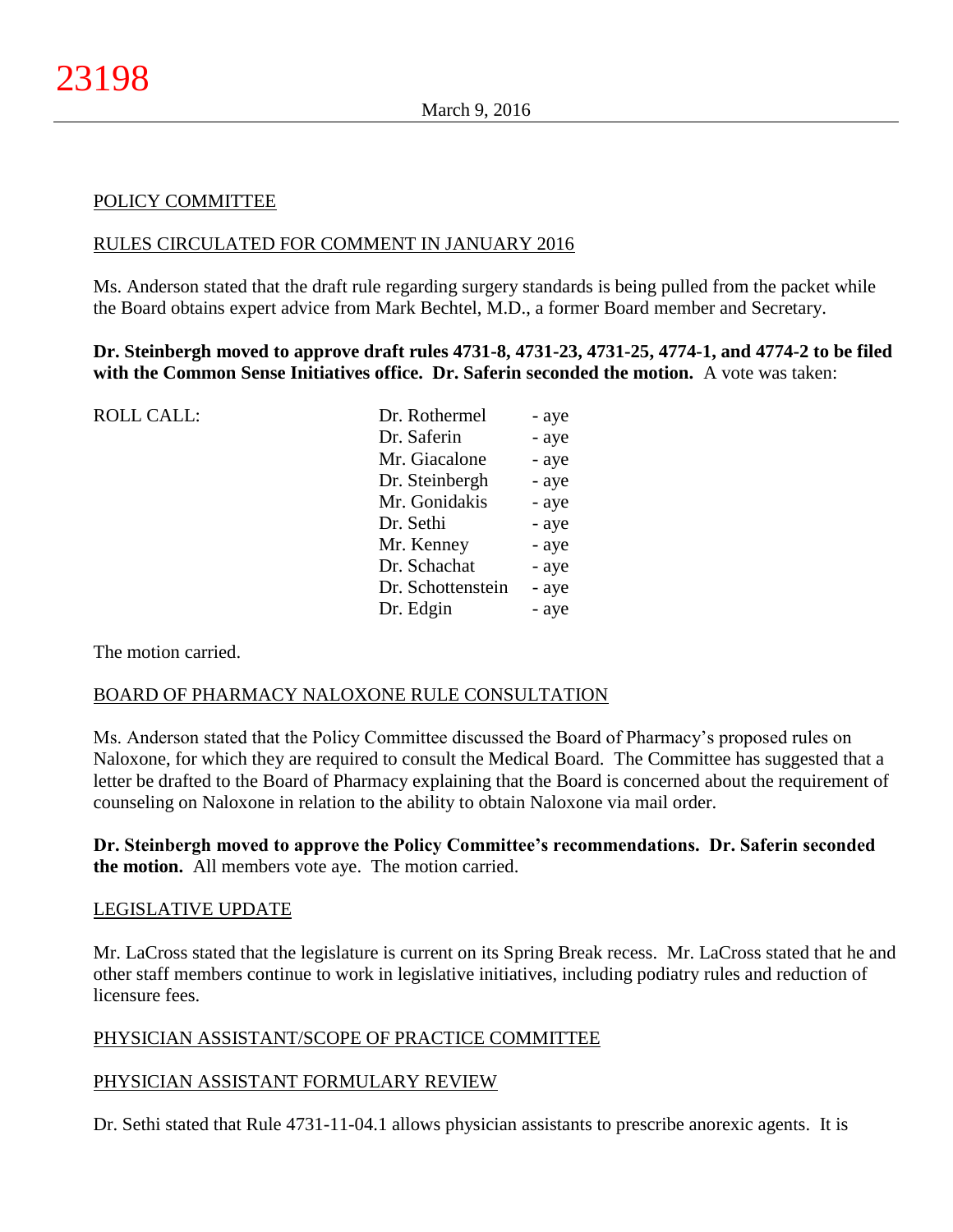recommended that a new category of chronic weight management medications be added to the physician assistant formulary under the "physician-initiated" category.

**Dr. Sethi moved to approve the above change to the physician assistant formulary. Dr. Steinbergh seconded the motion.** All members voted aye. The motion carried.

**Dr. Sethi moved to add platelet-stimulating agents to the physician assistant formulary under the "physician-initiated per protocol" category. Dr. Steinbergh seconded the motion.** All members voted aye. The motion carried.

**Dr. Sethi moved to move the medication Viberzi from the "CPT may not prescribe" category to the "CPT may prescribe" category. Dr. Steinbergh seconded the motion.** All members voted aye. The motion carried.

**Dr. Sethi moved to move the medication Mozobil from the "CPT may not prescribe" category to the "physician-initiated by protocol" category. Dr. Steinbergh seconded the motion.** All members voted aye. The motion carried.

**Dr. Sethi moved to move the medication Procrit from the "physician-initiated" category to the "CPT may prescribe" category. Dr. Steinbergh seconded the motion.** All members voted aye. The motion carried.

**Dr. Sethi moved to move the medication Aranesp from the "physician-initiated" category to the "CPT may prescribe" category. Dr. Steinbergh seconded the motion.** All members voted aye. The motion carried.

**Dr. Sethi moved to move the medication Neulasta from the "CPT may not prescribe" category to the "physician-initiated by protocol" category. Dr. Steinbergh seconded the motion.** All members voted aye. The motion carried.

**Dr. Sethi moved to add the medication Farydak to the physician assistant formulary under the "CPT may not prescribe" category. Dr. Steinbergh seconded the motion.** All members voted aye. The motion carried.

**Dr. Sethi moved to move the medication Neupogen from the "CPT may not prescribe" category to the "physician-initiated by protocol" category. Dr. Steinbergh seconded the motion.** All members voted aye. The motion carried.

Dr. Sethi stated that the medications Pomalyst, Thalidomide, Revlimid, Elited, Privigen, Gammagard, Carimune, and Gamunex-C were tabled so that more information can be gathered.

# DRAFT RULES

**Dr. Sethi moved that draft Rules 4730-1-01, 4730-1-05, and 4730-2-10 be approved for circulation to**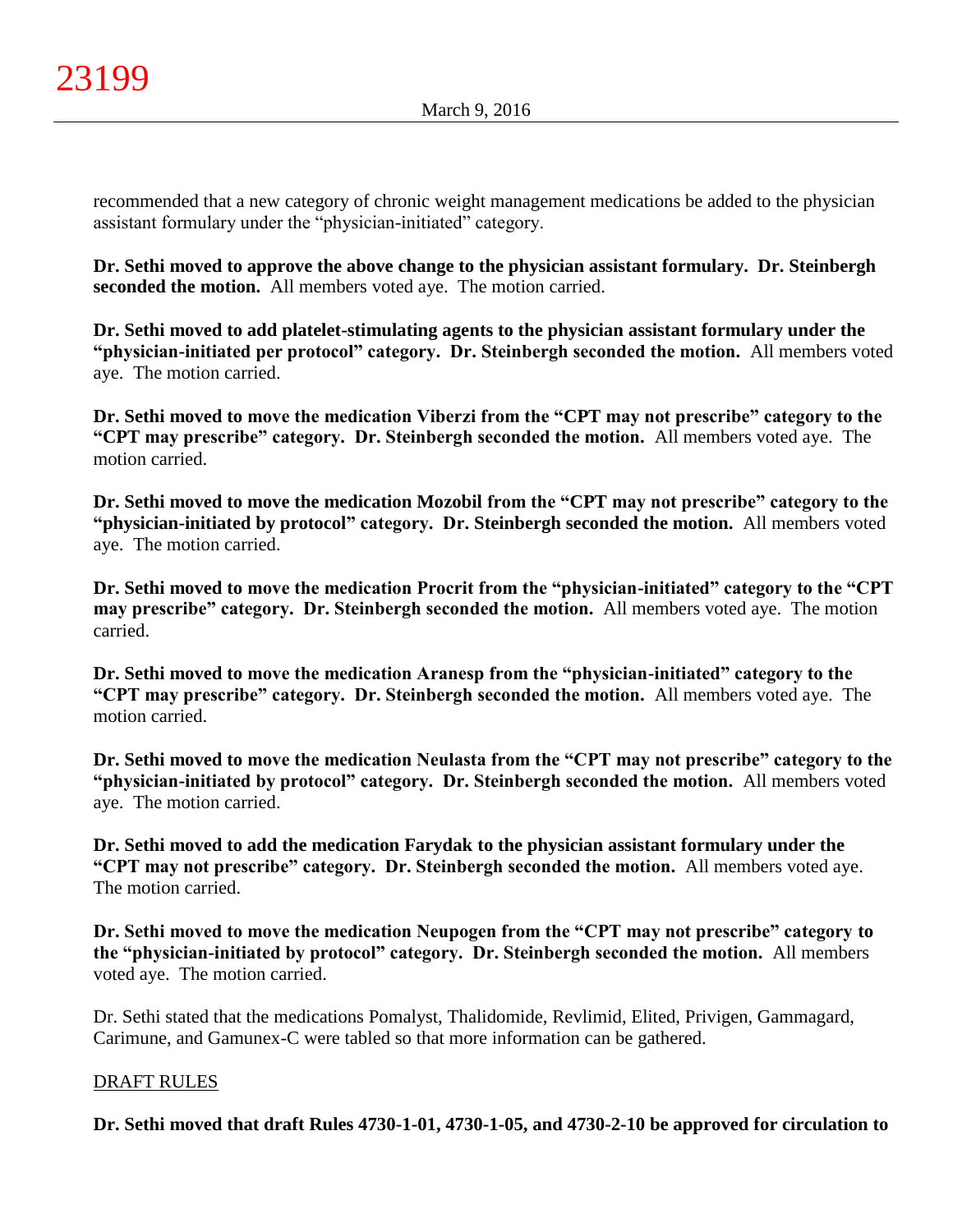## **interested parties. Dr. Steinbergh seconded the motion.** All members voted aye. The motion carried.

## LICENSURE COMMITTEE

# CHAPTER 4731-1-24, OHIO ADMINISTRATIVE CODE, MASSAGE THERAPY RENEWAL AND CONTINUING EDUCATION RULES

Dr. Saferin reported that Rule 4731-1-24, concerning massage therapy license renewal and continuing education, have been approved for circulation to interested parties for comment.

## LICENSURE POLICY PROPOSALS

Dr. Saferin briefly reviewed the licensure policy proposals discussed by the Committee. The licensure policy proposals included renewal notice alignment, radiologist assistant/genetic counselor background checks, administrative medicine license, administrative continuing medical education (CME) authority, and clinical research faculty certificate.

## COMPLIANCE COMMITTEE

Dr. Steinbergh stated that on February 10, 2016, the Compliance Committee met with Deborah L. Cook, D.P.M.; Nicholas C. Diamantis, M.D.; Denise I. Gilman, D.O.; Matthew J. Goldschmidt, M.D.; Justine M. Rodebaugh, M.D.; and Siraj A. Siddiqui, M.D., and moved to continue them under the terms of their respective Board actions. The Compliance Committee accepted Compliance staff's report of conferences on January 11 and 12, 2016.

## PROBATIONARY REQUESTS

Mr. Gonidakis advised that at this time he would like the Board to consider the probationary requests on today's consent agenda. Mr. Gonidakis asked if any Board member wished to discuss a probationary request separately. Dr. Schottenstein stated that he would like to discuss the probationary request of Deborah Lynne Frankowski, M.D., separately.

## DEBORAH LYNNE FRANKOWSKI, M.D.

Dr. Schottenstein noted that Dr. Frankowski has had multiple relapses on controlled substances. Dr. Frankowski is requesting permission to furnish and possess controlled substances. Dr. Schottenstein expressed concern that having such access to controlled substances could be a trigger for Dr. Frankowski. Dr. Schottenstein suggested that it would be appropriate to obtain a letter from Dr. Frankowski's treating psychiatrist before granting the request. Dr. Steinbergh agreed.

**Dr. Steinbergh moved to table the probationary request of Dr. Frankowski. Dr. Schottenstein seconded the motion.** The motion carried.

**Dr. Schottenstein moved to accept the Compliance staff's Reports of Conferences and the Secretary**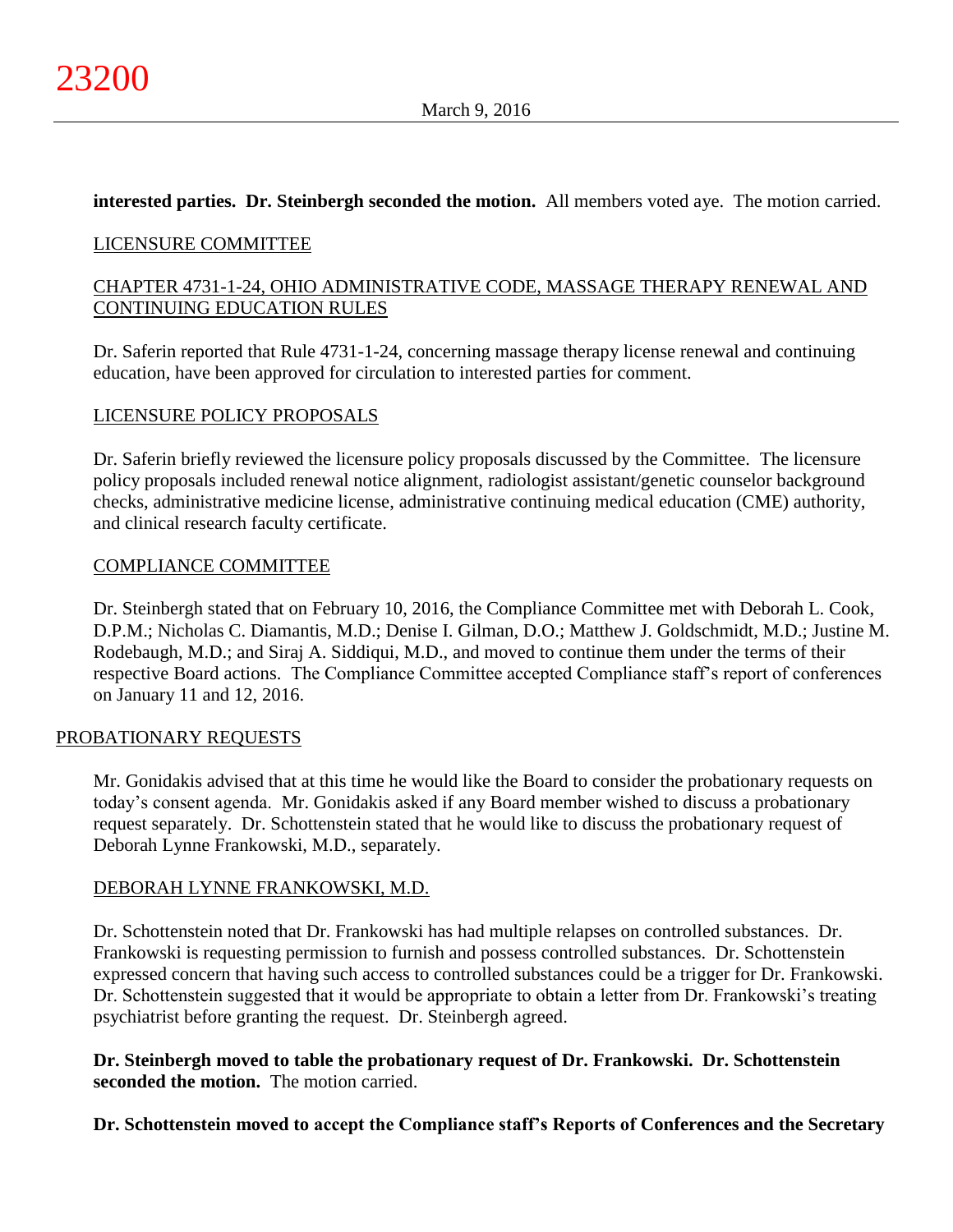**and Supervising Member's recommendations as follows:**

- **To grant Craig L. Bierer, D.O.'s request for discontinuance of the drug log requirement;**
- **To grant Courtney D. Bonner, D.O.'s request for discontinuance of the drug log requirement;**

 **To grant Joseph Peter Burick, D.O.'s, request for approval of** *Intensive Course in Medical Ethics, Boundaries and Professionalism***, offered by Case Western Reserve University, required prior to reinstatement;**

 **To grant James C. English, M.D.'s request for approval of the online prescribing course**  *Prescription Opioids: Risk Management and Strategies for Safe Use***, offered by NetCE, required for reinstatement;**

 **To grant Mary Jo-Ellen Erickson, M.D.'s request for approval of Douglas A. Songer, M.D., to serve as the new treating psychiatrist;**

 **To grant Julio C. Galindo, M.D.'s request for approval of the prescribing course** *Intensive Course in Controlled Substance Prescribing: Pain, Anxiety, Insomnia***, offered by Case Western Reserve University, required within the first year of probation;**

 **To grant Gregory Stuart Grant, D.O.'s request for approval of** *Intensive Course in Controlled Substance Prescribing: Pain, Anxiety, Insomnia***, offered by Case Western Reserve University; and approval of** *Intensive Course in Medical Ethics, Boundaries and Professionalism***, offered by Case Western Reserve University;**

 **To grant Matthew R. Harris, D.O.'s request for approval of James W. DeSapri, D.O., to serve as the new monitoring physician;**

 **To grant Timothy M. Hickey, M.D.'s request for approval of James J. Otting, II, M.D., to serve as the monitoring physician; determination of the frequency and number of charts to be reviewed at 10 charts per week; and approval of the submitted practice plan;**

 **To grant Thomas D. Kramer, Jr., M.D.'s request for approval of Mohsen Vazirian, M.D., to serve as the new treating psychiatrist; and**

 **To grant Armand L. Minotti, D.O.'s request for approval of** *Intensive Course in Medical Ethics, Boundaries and Professionalism***, administered by Case West4ern Reserve University, to fulfill the professional ethics course requirement; and approval of** *Intensive Course in Medical Documentation: Clinical, Legal and Economic Implications for Healthcare Providers***, administered by Case Western Reserve University, to fulfill the medical record keeping course requirement.**

**Dr. Sethi seconded the motion.** A vote was taken: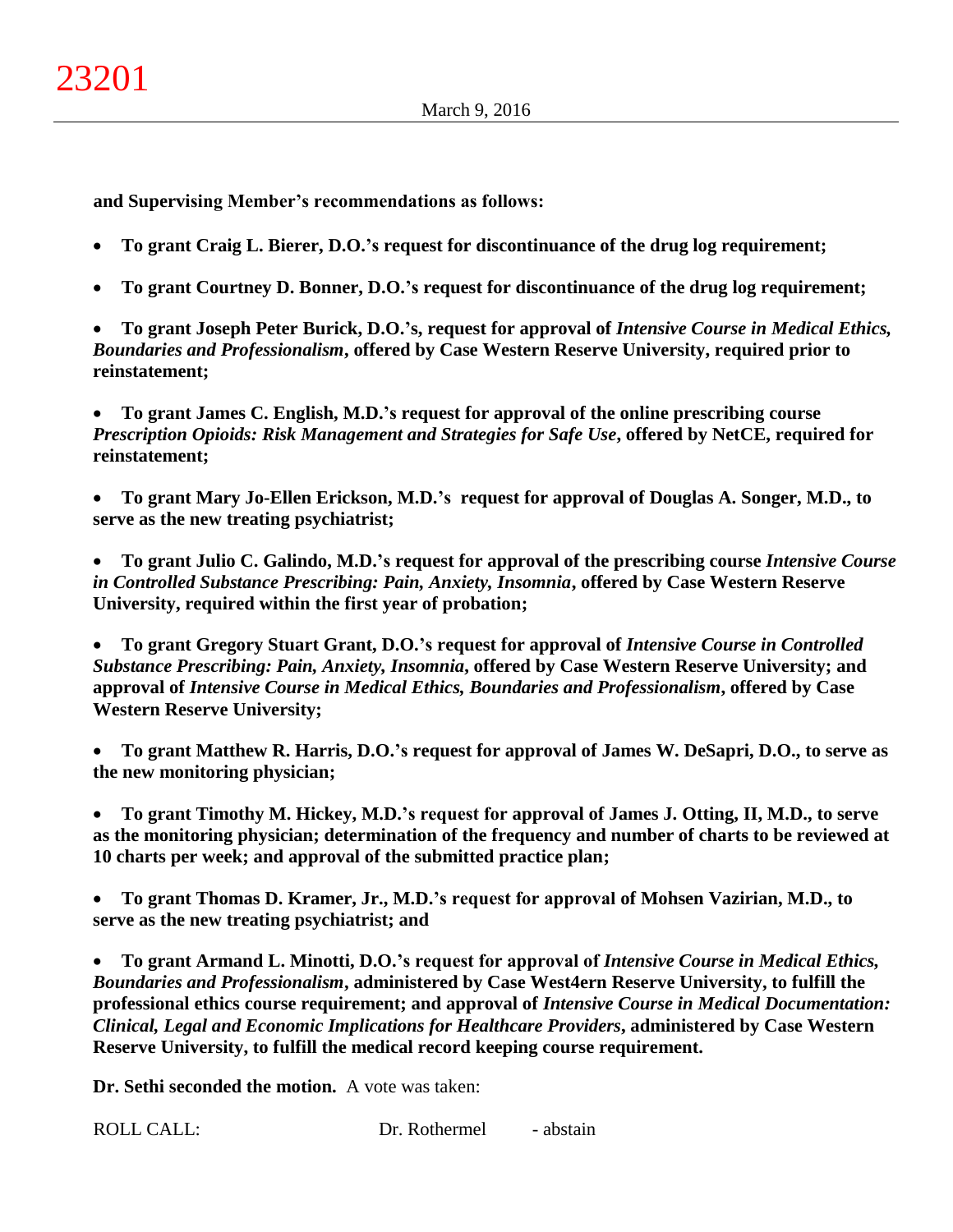| Dr. Saferin       | - abstain                                    |
|-------------------|----------------------------------------------|
| Mr. Giacalone     | - aye                                        |
| Dr. Steinbergh    | - aye (abstain in the matter of Dr. English) |
| Mr. Gonidakis     | - aye                                        |
| Dr. Sethi         | - aye                                        |
| Mr. Kenney        | - aye                                        |
| Dr. Schachat      | - aye                                        |
| Dr. Schottenstein | - aye                                        |
| Dr. Edgin         | - aye (abstain in the matter of Dr. English) |

The motion carried.

#### RESTORATION REQUESTS

#### NATHAN B. FRANTZ, D.O.

**Dr. Steinbergh moved that the request for the restoration of the license of Nathan B. Frantz, D.O., be approved, effective immediately, subject to the probationary terms and conditions as outlined in the October 14, 2015 Order for a minimum of five years. Mr. Giacalone seconded the motion.** A vote was taken:

ROLL CALL:

| Dr. Rothermel     | - abstain |
|-------------------|-----------|
| Dr. Saferin       | - abstain |
| Mr. Giacalone     | - aye     |
| Dr. Steinbergh    | - aye     |
| Mr. Gonidakis     | - aye     |
| Dr. Sethi         | - aye     |
| Mr. Kenney        | - aye     |
| Dr. Schachat      | - aye     |
| Dr. Schottenstein | - aye     |
| Dr. Edgin         | - aye     |

The motion carried.

#### JEROME MCTAGUE, M.D.

**Dr. Steinbergh moved that the request for the restoration of the license of Jerome McTague, M.D., be approved, effective immediately, subject to the probationary terms and conditions as outlined in the February 12, 2014 Order for a minimum of three years. Dr. Sethi seconded the motion.**

Dr. Steinbergh commented that once his license is reinstated, Dr. McTague will be on a practice plan for the duration of his probation.

A vote was taken on Dr. Steinbergh's motion: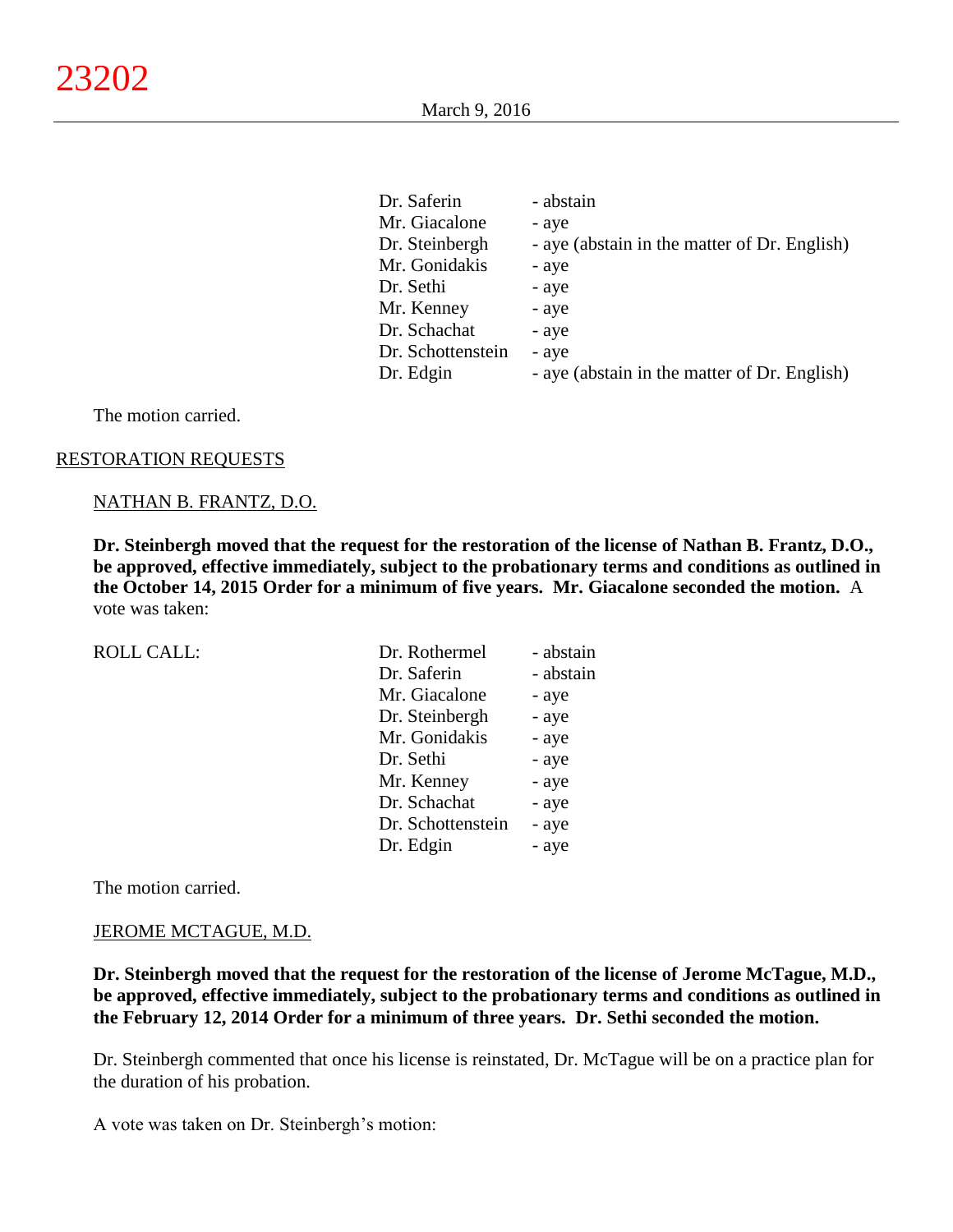| <b>ROLL CALL:</b> | Dr. Rothermel     | - abstain |
|-------------------|-------------------|-----------|
|                   | Dr. Saferin       | - abstain |
|                   | Mr. Giacalone     | - aye     |
|                   | Dr. Steinbergh    | - aye     |
|                   | Mr. Gonidakis     | - aye     |
|                   | Dr. Sethi         | - aye     |
|                   | Mr. Kenney        | - aye     |
|                   | Dr. Schachat      | - aye     |
|                   | Dr. Schottenstein | - aye     |
|                   | Dr. Edgin         | - aye     |
|                   |                   |           |

The motion carried.

# FINAL PROBATIONARY APPEARANCE

## MOHAMMAD A. ADAS, M.D.

Dr. Adas was appearing before the Board pursuant to his request for release from the terms of the Board's Order of January 10, 2003. Mr. Gonidakis reviewed Dr. Adas' history with the Board.

Dr. Adas commented that the Board's Compliance staff has been very helpful in his efforts to remain sober and return to practice. Dr. Adas had particularly kind words about the late Raymond Albert, who had served as the Board's Supervising Member

In response to questions from Dr. Steinbergh, Dr. Adas stated that after passing the Special Purpose Examination (SPEX), he joined with another physician's practice and has done very well. Dr. Adas stated that he has also been hired by Lutheran Social Services to help some of their patients in recovery.

Dr. Steinbergh advised Dr. Adas to closely follow the rules regarding the prescribing of Suboxone. Dr. Adas agreed and stated that the course he took on prescribing narcotics was very good. Dr. Adas stated that he now knows that he cannot prescribe to himself or to family members. Dr. Adas stated that his life is good and he is grateful.

**Dr. Steinbergh moved to release Dr. Adas from the terms of the Board's Order of January 10, 2003, effective March 10, 2016. Dr. Schottenstein seconded the motion.** All members vote aye. The motion carried.

## ROY W. HARRIS, D.O.

Dr. Harris was appearing before the Board pursuant to his request for release from the terms of the Board's Order of August 11, 2010. Mr. Gonidakis reviewed Dr. Harris' history with the Board.

Mr. Giacalone asked if Dr. Harris would address the medical students in attendance regarding his situation.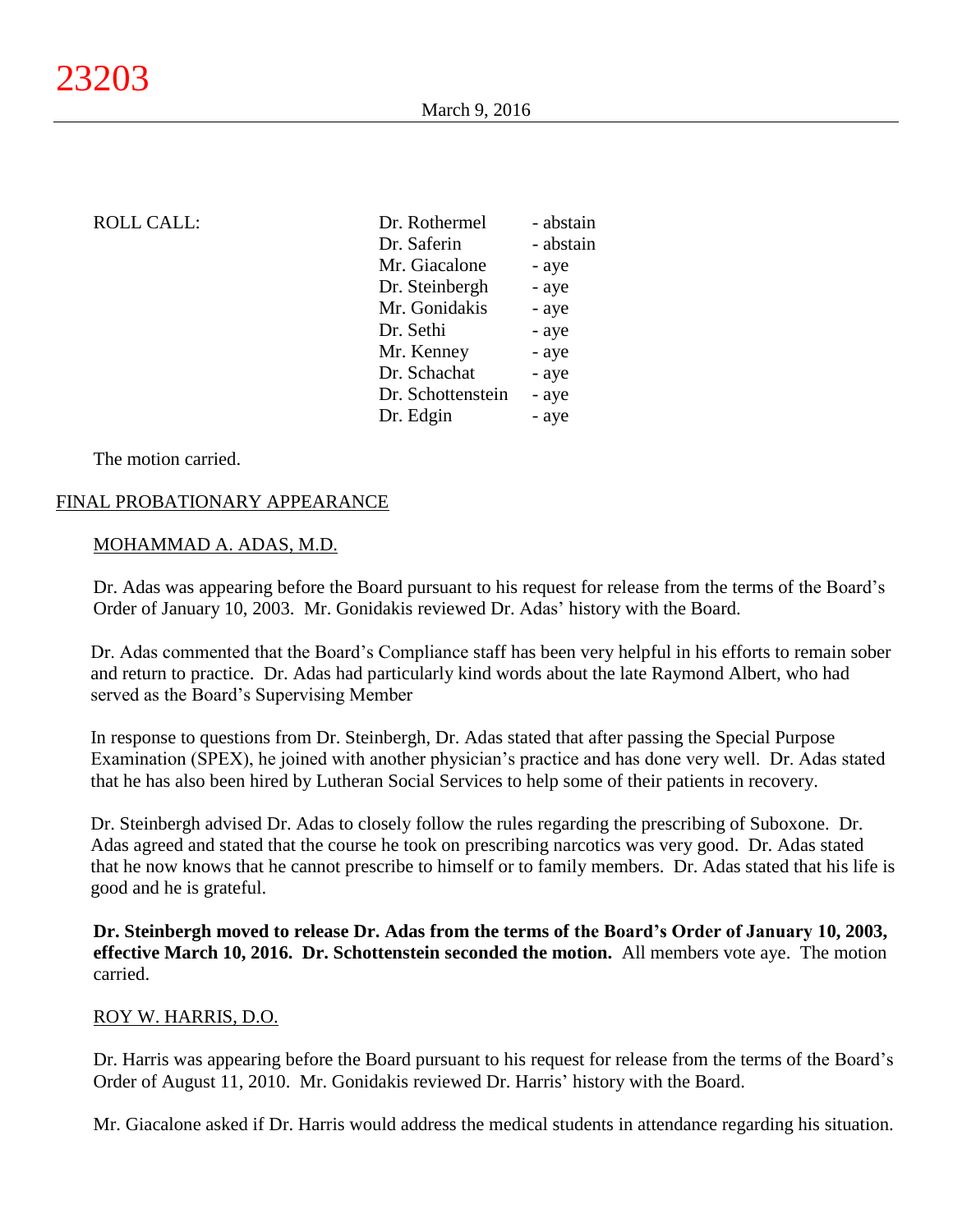Dr. Harris agreed.

Dr. Harris advised the students that sometimes the physician can be the one who is taken advantage of. Dr. Harris explained that he had a relationship with two women to whom he prescribed medications. Dr. Harris stated that he now realizes that when he prescribed medications, those individuals became his patients. Dr. Harris stated that if a physician feels emotionally drawn to someone, the physician must instruct that person to seek medical care elsewhere. Dr. Harris stated that if the individuals have evil intentions, it can destroy the physician's career and personal life. Dr. Harris stated that when his situation came to light, his number of patients dropped significantly and his ability to make a living was put at risk. Dr. Harris also faced being cancelled by his insurance companies. In addition, the patients who felt compelled to leave his practice were without a physician because they lived in a small community.

Mr. Giacalone commented that Dr. Harris seems to be blaming the two individuals in question for his problems. Dr. Harris replied that he not seen the two women as his patients, but he now agrees that they became patients when he prescribed to them. Dr. Harris acknowledged that he had behaved unprofessionally and inappropriately. Dr. Harris stated that if he had not prescribed medications to the two individuals, then there would not have been an issue. Dr. Harris stated that he will not become involved in such a situation again.

**Mr. Giacalone moved to release Dr. Harris from the terms of the Board's Order of August 11, 2010, effective March 23, 2016. Dr. Steinbergh seconded the motion.** All members voted aye. The motion carried.

# AIMEE LYNN HAWLEY, M.D.

Dr. Hawley was appearing before the Board pursuant to her request for release from the terms of her March 11, 2015 Consent Agreement. Mr. Gonidakis reviewed Dr. Hawley's history with the Board.

Dr. Steinbergh asked Dr. Hawley to address the medical students in attendance regarding the reasons she came before the Board. Dr. Hawley agreed and stated that the students can use her example as a cautionary tale.

Dr. Hawley explained that she had accessed the medical records of one of her colleagues. At that time, Dr. Hawley saw he actions as benign and non-harmful. Dr. Hawley now sees that her actions were a mistake. Dr. Hawley informed the students that accessing medical records when one are not involved in the patient's care is wrong and harmful. Dr. Hawley stated that it can be very easy to access a medical record and look at something one is curious about, but she cautioned the students against such actions.

Dr. Steinbergh noted that Dr. Hawley has been disciplined and that information will be publically available for the rest of her career. Dr. Steinbergh stated that a medical license is a privilege that can be removed if one behaves unprofessionally.

In response to questions from Dr. Steinbergh, Dr. Hawley stated that she changed practices over two years ago and she is happy in her new practice.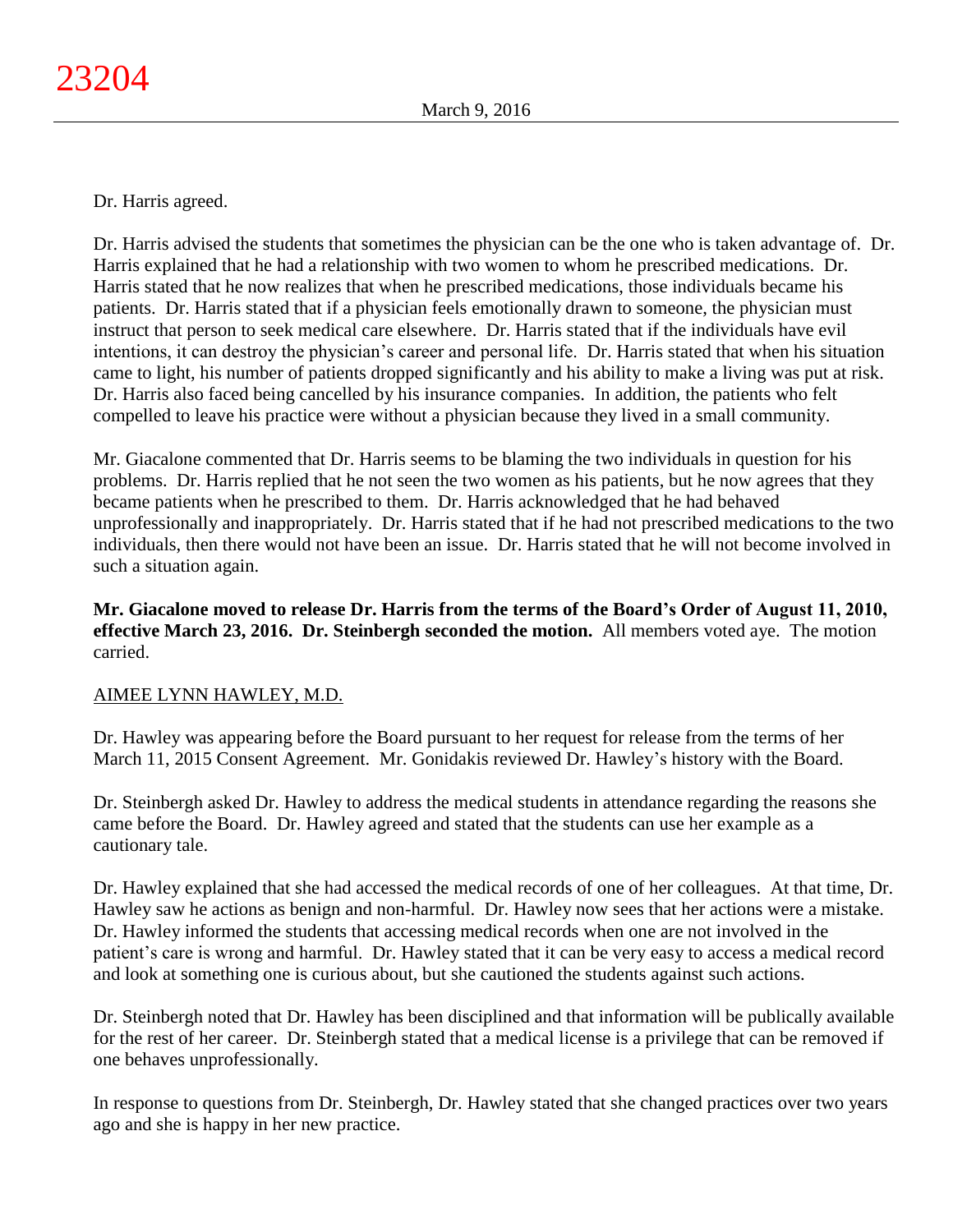**Dr. Steinbergh moved to release Dr. Hawley from the terms of her March 11, 2015 Consent Agreement, effective March 11, 2016. Dr. Schottenstein seconded the motion.** All members voted aye. The motion carried.

# JOSH U. HILL, P.A.

Mr. Hill was appearing before the Board pursuant to his request for release from the terms of the Board's Order of November 12, 2011. Mr. Gonidakis reviewed Mr. Hill's history with the Board.

In response to questions from Dr. Steinbergh, Mr. Hill stated that he began in a new cardiology practice in Cynthiana, Kentucky, about one year ago. Mr. Hill stated that his Kentucky physician assistant license is currently unencumbered.

Mr. Giacalone asked if Mr. Hill would address the medical students in attendance. Mr. Hill explained that after a long day of arguing with his ex-wife regarding arrangements for spending time with his children, he went to his ex-wife's house to discuss the matter further. As the situation escalated, Mr. Hill retrieved a weapon from his car. Mr. Hill stated that he then entered his ex-wife's house and assaulted her while brandishing the weapon to three adults and two children. Mr. Hill stated that he was subsequently arrested and spent one year in jail.

Mr. Hill stated that his record has limited his ability to find work and his ability to obtain coverage under Medicare and Medicaid. After his release from jail, Mr. Hill stated that he taught yoga until he was approached by the cardiologist for whom he works today. Mr. Hill stated that his life is good now and he is less stressed. Mr. Hill advised the students that communication is very important.

Mr. Giacalone asked what Mr. Hill is doing differently so that he does not have another incident like the one mentioned above. Mr. Hill stated that the key is communication and to pause and take a breath if he feels stressed. Mr. Hill stated that losing his children had been an emotional hot button for him, but he has learned to not hold things inside as much. Mr. Hill stated that he sees a psychiatrist every six months and he takes Prozac. Mr. Hill also exercises and does yoga. Mr. Hill emphasized that he has never had a problem in his medical career.

Dr. Schottenstein asked if Mr. Hill's psychiatric treatment has been helpful in controlling his anger. Mr. Hill replied that is anger control is mostly the result of what he has done himself. Dr. Schottenstein advised Mr. Hill to keep his psychiatrist abreast of any developments.

**Dr. Steinbergh moved to release Dr. Rhoades from the terms of the Board's Order of November 12, 2011, effective March 14, 2016. Dr. Schottenstein seconded the motion.** All members voted aye. The motion carried.

## LAWRENCE GENE RATCLIFF, M.D.

Dr. Ratcliff was appearing before the Board pursuant to his request for release from the terms of his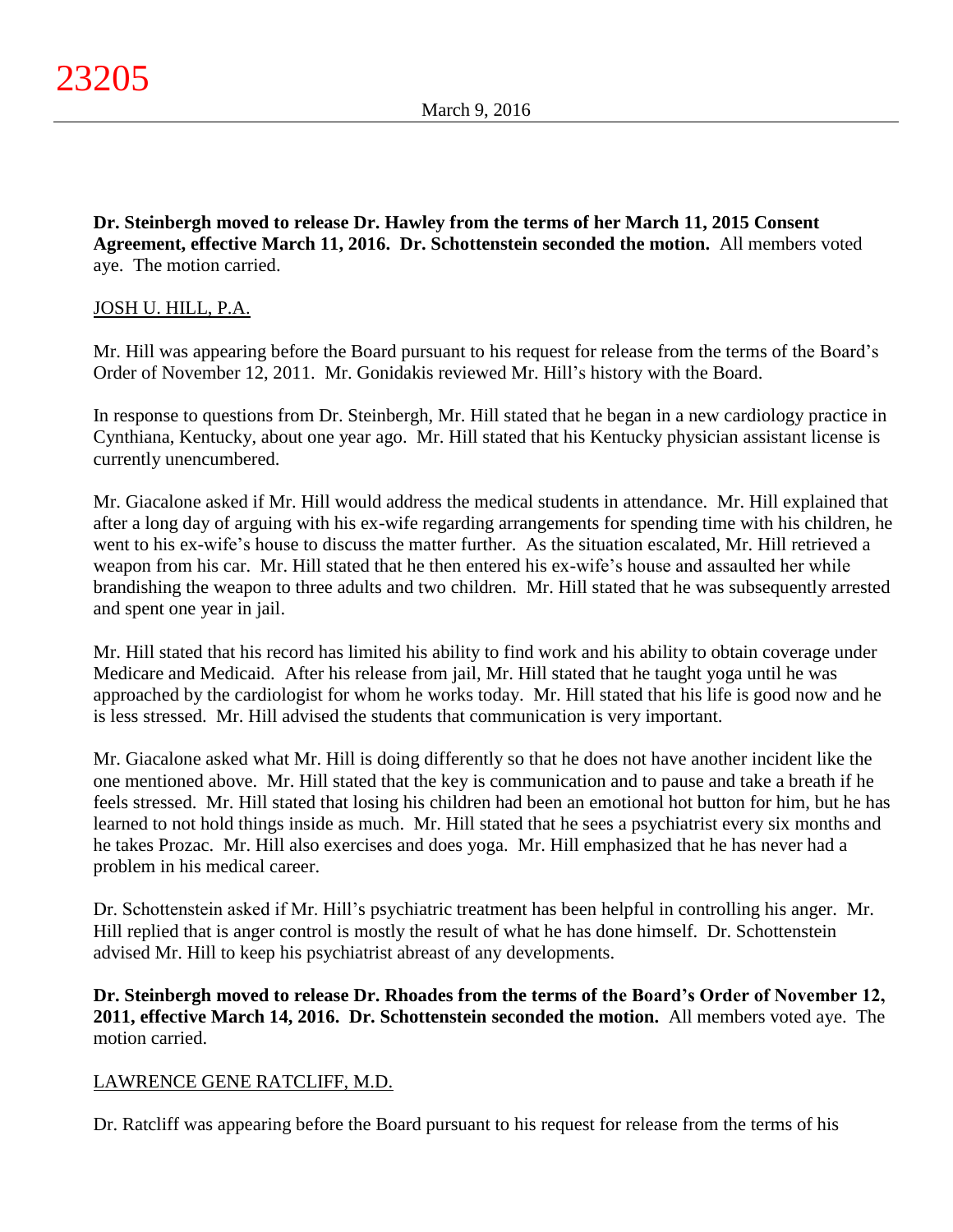December 8, 2010 Consent Agreement. Mr. Gonidakis reviewed Dr. Ratcliff's history with the Board.

Mr. Gonidakis noted that Dr. Steinbergh is recusing herself form the discussion and vote in this matter.

Mr. Gonidakis asked how Dr. Ratcliff has been. Dr. Ratcliff replied that this is a good day and he thanked the Board's compliance staff for their help. Dr. Ratcliff stated that his use of drugs and alcohol was just a symptom of underlying issues and he has learned a new way of living thanks to Alcoholics Anonymous (AA). Dr. Ratcliff stated that he prays and meditates daily and he sponsors other addicts in AA. Dr. Ratcliff stated that the tools he has learned in AA has helped his marriage and his practice of medicine. Dr. Ratcliff stated that he is now more empathetic towards his patients who have addiction problems and he is more proactive with those patients. Dr. Ratcliff stated that he is grateful for having gone through this process.

Mr. Gonidakis asked what had caused Dr. Ratcliff's relapse. Dr. Ratcliff replied that in a moment of ego, he took medications that he should not have taken. Addressing the medical students in attendance, Dr. Ratcliff explained that he had become addicted to Percocet. When Dr. Ratcliff was unable to obtain Percocet, he turned to alcohol. Dr. Ratcliff advised the students that their medical license is a privilege.

**Mr. Giacalone moved to release Dr. Ratcliff from the terms of his December 8, 2010 Consent Agreement, effective immediately. Dr. Sethi seconded the motion.** All members voted aye except Dr. Steinbergh, who abstained. The motion carried.

## ADJOURNMENT

**Dr. Steinbergh moved to adjourn the meeting. Dr. Sethi seconded the motion.** All members voted aye. The motion carried.

Thereupon, at 4:35 p.m., the March 9, 2016 session of the State Medical Board of Ohio was adjourned.

We hereby attest that these are the true and accurate approved minutes of the State Medical Board of Ohio meeting on March 9, 2016, as approved on April 13, 2016.

 $U^{\prime}$ 

Michael L. Gonidakis, President

Hem D. Kokhermel

Kim G. Rothermel, M.D., Secretary